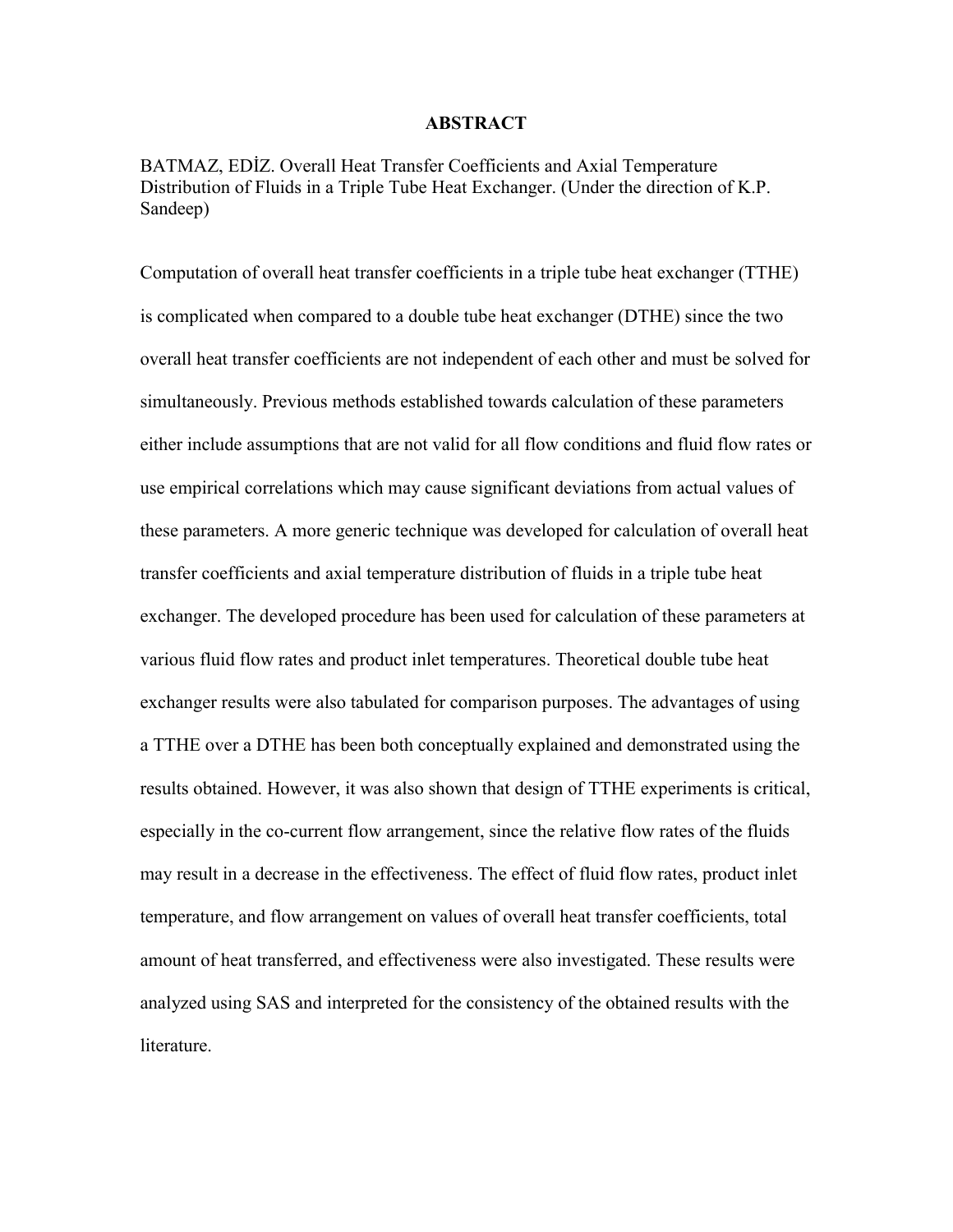## **OVERALL HEAT TRANSFER COEFFICIENTS AND AXIAL TEMPERATURE DISTRIBUTION OF FLUIDS IN A TRIPLE TUBE HEAT EXCHANGER**

by

### **EDIZ BATMAZ**

A thesis submitted to the Graduate Faculty of North Carolina State University in partial fulfillment of the requirements for the Degree of Master of Science

### **FOOD SCIENCE**

Raleigh 2003

**APPROVED BY:** 

**\_\_\_\_\_\_\_\_\_\_\_\_\_\_\_\_\_\_\_\_\_\_\_\_\_\_\_\_\_\_\_\_**  Chair of Advisory Committee

**\_\_\_\_\_\_\_\_\_\_\_\_\_\_\_\_\_\_\_\_\_\_\_\_\_\_\_\_\_\_\_\_ \_\_\_\_\_\_\_\_\_\_\_\_\_\_\_\_\_\_\_\_\_\_\_\_\_\_\_\_\_\_\_\_\_**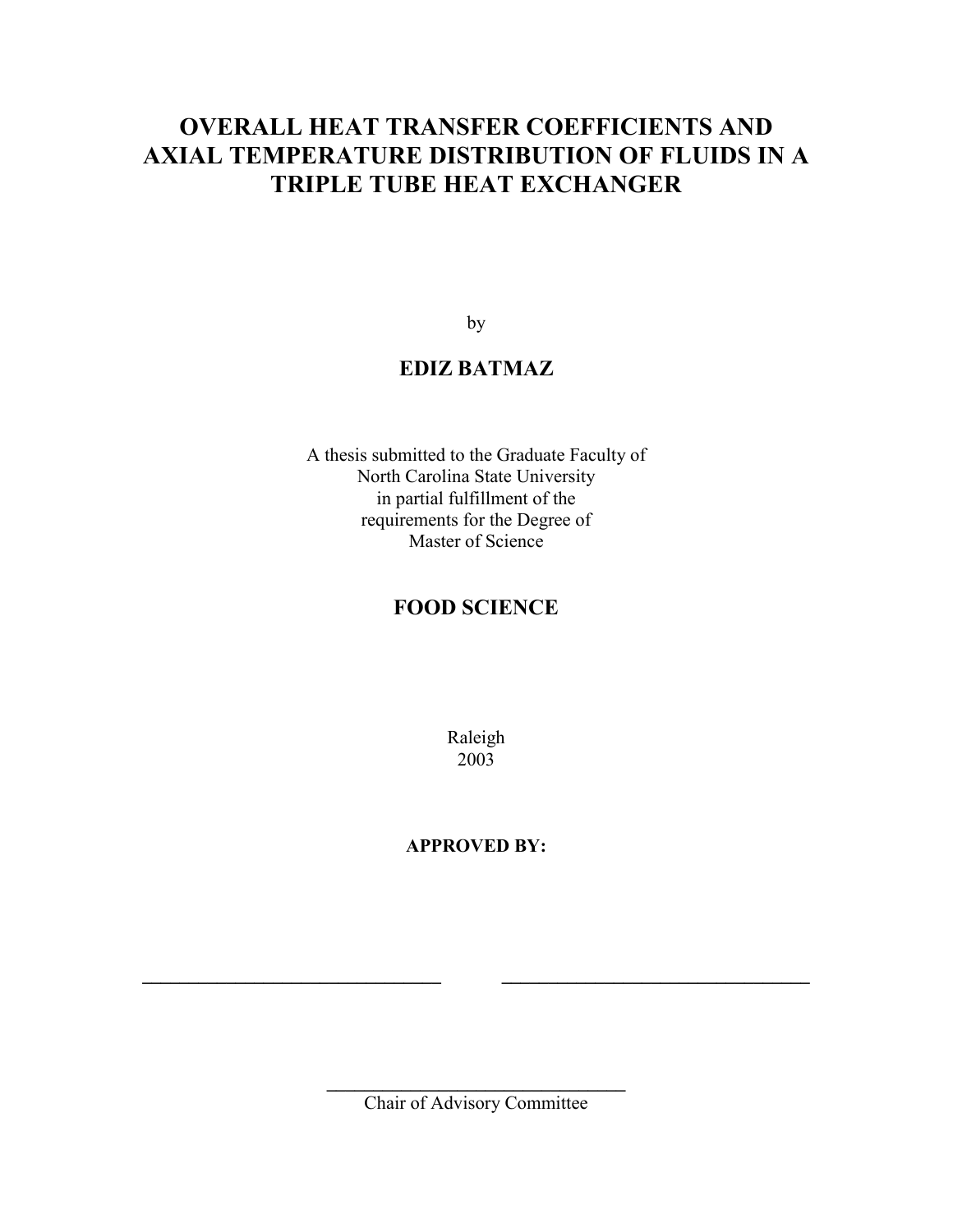### **BIOGRAPHY**

Ediz Batmaz was born in Tarsus, Turkey, a small town by the Mediterranean Sea, on June 19, 1977. After graduating from elementary and high schools in his home town, in 1995 he moved to Ankara, the capital of Turkey, to pursue a Bachelor of Science degree in the Department of Food Engineering at Hacettepe University. He graduated in June 2000, and in the summer of the same year was awarded a scholarship by the Higher Education Council to pursue his graduate studies in U.S. He started his graduate program at the University of Florida in the Agricultural and Biological Engineering Department. After completing one and a half years of his graduate work, he transferred to the Food Science program at the North Carolina State University. He is currently a research assistant in the same department.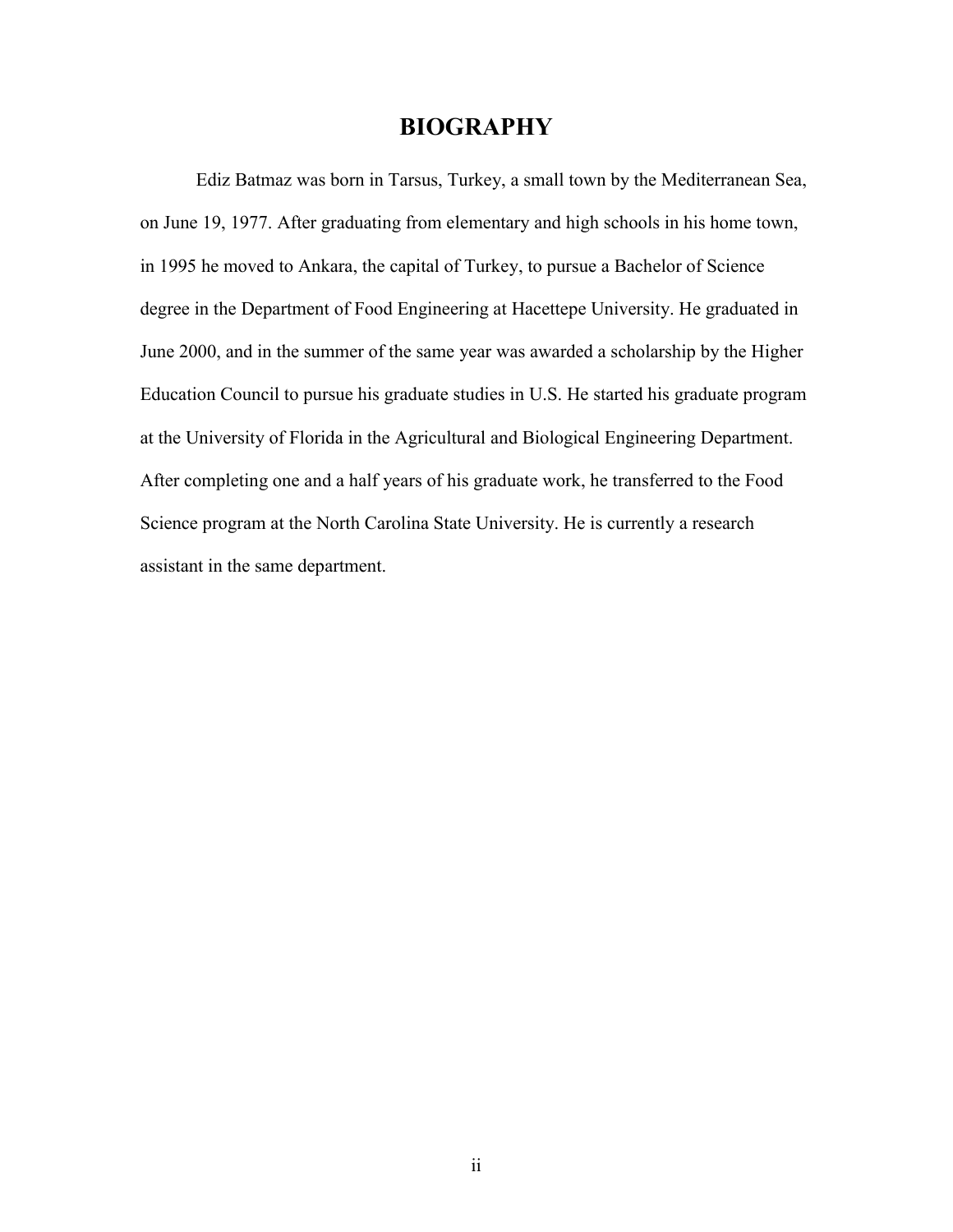### **ACKNOWLEDGMENTS**

 I believe in the fact that from elementary school to graduate school, the support and prayers of my parents helped me a lot emotionally and physically, especially at the moments when I felt I would never be able to accomplish this work. I am grateful to them.

My advisor has no idea what a great pleasure it is to talk about him at any chance I have: his support and understanding, his belief in me on my academic studies, and his wisdom was the key to the completion of this study. Being able to talk to him about anything whenever I needed it will be another good memory I will always remember and be thankful for.

I would like to thank my committee members, Drs. Brian E. Farkas and Andrey V. Kuznetsov. Their valuable input helped me to shape this thesis.

Special thanks go to Dr. Josip Simunovic for his continuous support and help during the experimental part of this study.

Gary Cartwright, Jack Canady, and the other staff in the dairy plant worked more than myself on the experimental setup. To me it was the most time consuming and most difficult part of this study. Many thanks to them for working on it as if it were their own responsibilities.

Finally, I would like to thank to the engineering group here: Tunc Koray Palazoglu, Pablo Coronel, Cristina Sabliov, Dorin Boldor, Qixin Zhong, Zeynep Tanyel, Aswini Kumar Singh Jasrotia, Jeff Resch, Brian Lloyd, Supriyo Ghosh, and Ming Li.

iii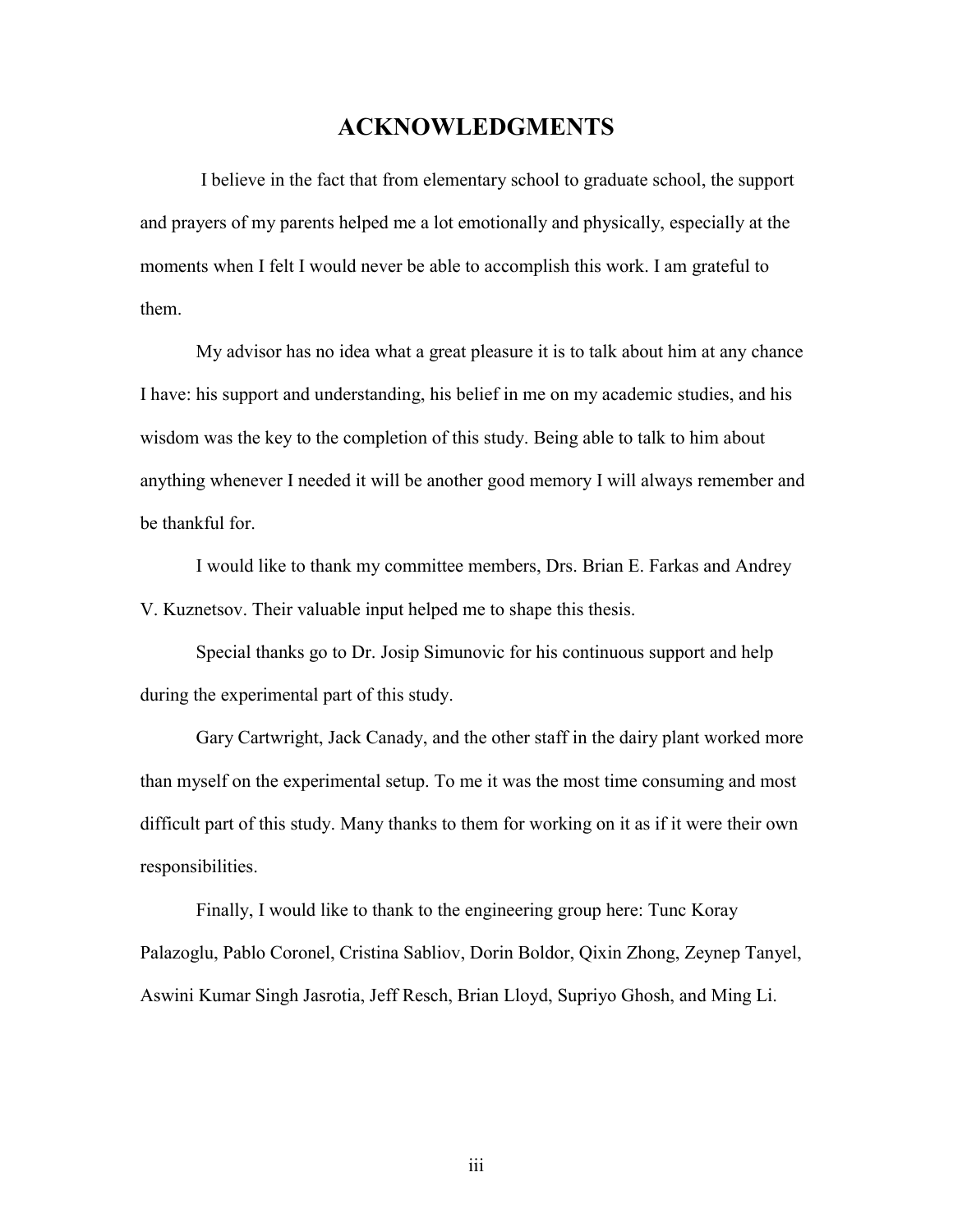# **TABLE OF CONTENTS**

| Overall heat transfer coefficients in a counter-current arrangement 10<br>Axial temperature distribution of fluids in the counter-current arrangement  19<br>Effective overall heat transfer coefficient in the counter-current arrangement21<br>Axial temperature distribution of fluids in the co-current arrangement26<br>Effective overall heat transfer coefficient in the co-current arrangement 27 |  |
|-----------------------------------------------------------------------------------------------------------------------------------------------------------------------------------------------------------------------------------------------------------------------------------------------------------------------------------------------------------------------------------------------------------|--|
|                                                                                                                                                                                                                                                                                                                                                                                                           |  |
|                                                                                                                                                                                                                                                                                                                                                                                                           |  |
|                                                                                                                                                                                                                                                                                                                                                                                                           |  |
|                                                                                                                                                                                                                                                                                                                                                                                                           |  |
|                                                                                                                                                                                                                                                                                                                                                                                                           |  |
|                                                                                                                                                                                                                                                                                                                                                                                                           |  |
|                                                                                                                                                                                                                                                                                                                                                                                                           |  |
|                                                                                                                                                                                                                                                                                                                                                                                                           |  |
|                                                                                                                                                                                                                                                                                                                                                                                                           |  |
|                                                                                                                                                                                                                                                                                                                                                                                                           |  |
|                                                                                                                                                                                                                                                                                                                                                                                                           |  |
|                                                                                                                                                                                                                                                                                                                                                                                                           |  |
|                                                                                                                                                                                                                                                                                                                                                                                                           |  |
|                                                                                                                                                                                                                                                                                                                                                                                                           |  |
|                                                                                                                                                                                                                                                                                                                                                                                                           |  |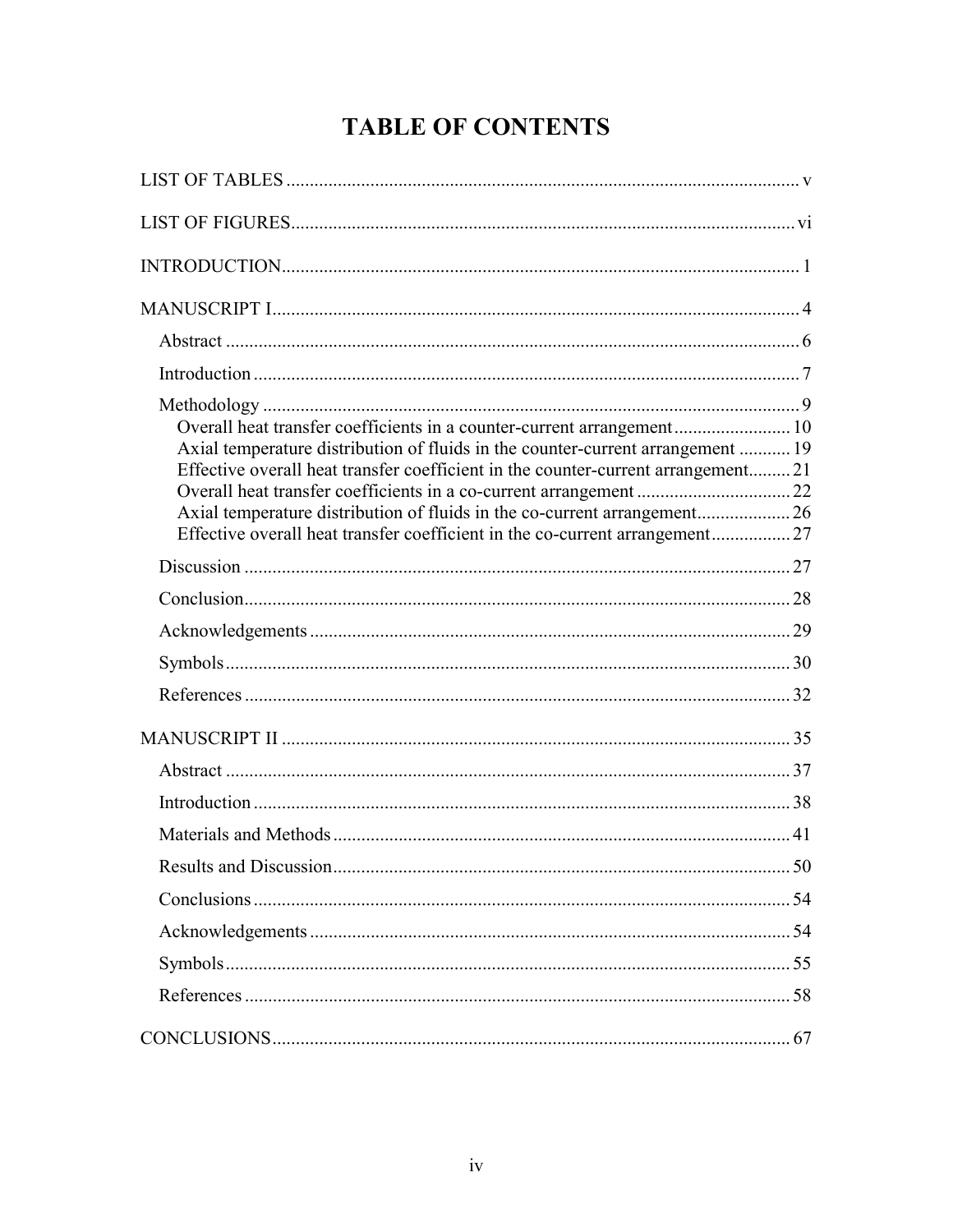# **LIST OF TABLES**

| MANUSCRIPT II                                                |     |
|--------------------------------------------------------------|-----|
|                                                              |     |
|                                                              |     |
| <b>TABLE 3. THEORETICAL RESULTS FOR COUNTER-CURRENT RUNS</b> |     |
|                                                              | 62. |
| TABLE 4. THEORETICAL RESULTS FOR CO-CURRENT RUNS             |     |
|                                                              |     |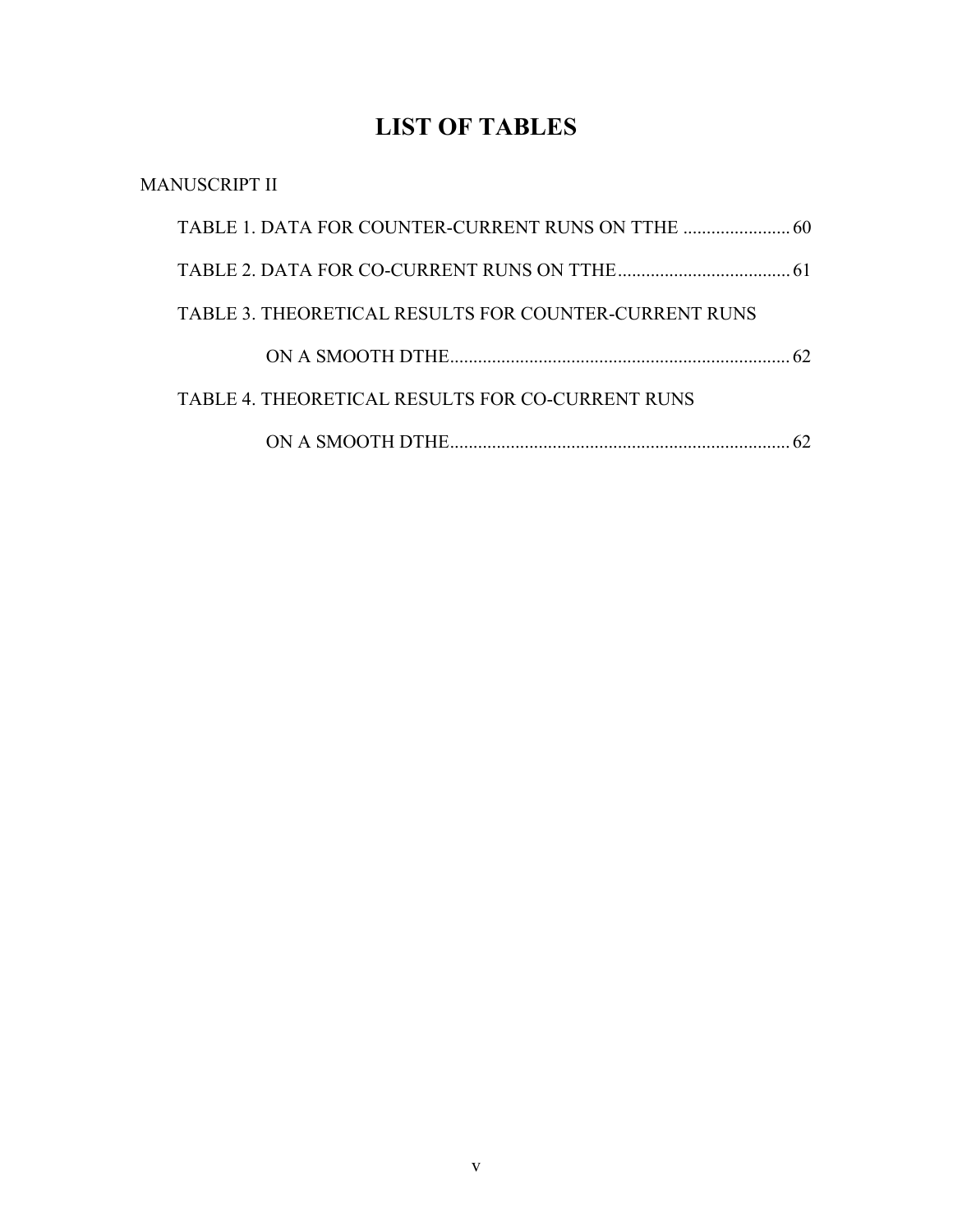## **LIST OF FIGURES**

### MANUSCRIPT I

| Figure 1. Counter-current and co-current arrangements in a TTHE11 |  |
|-------------------------------------------------------------------|--|
|                                                                   |  |
| <b>MANUSCRIPT II</b>                                              |  |
|                                                                   |  |
|                                                                   |  |
| Figure 3. Axial temperature distribution of fluids                |  |
|                                                                   |  |
| Figure 3. Axial temperature distribution of fluids                |  |
|                                                                   |  |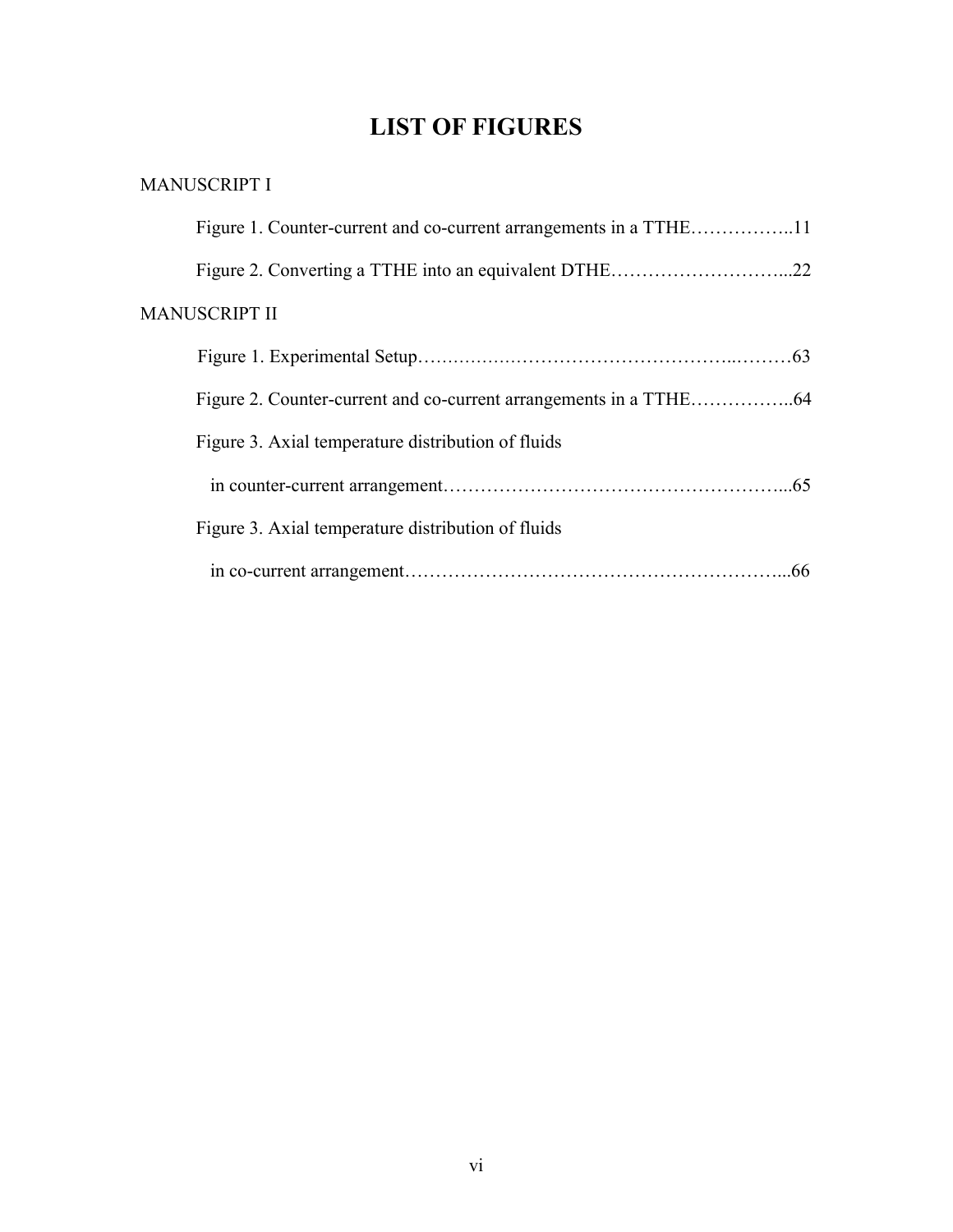### **INTRODUCTION**

Understanding the fundamentals of heat transfer and applying it to real world scenarios is probably one of the topics that will always hold the attention of researchers. One of many applications of heat transfer in industry is heating and cooling of liquid, solid, and particulate foods. In the food industry, it is most desirable to heat or cool the product in the shortest possible time. The thermophysical, chemical, and sensory characteristics of foods tend to change with heat treatment, usually resulting in lower nutritional value and less acceptable sensory characteristics. Therefore, increasing the amount of energy transferred per unit area per unit time  $(q<sup>n</sup>)$ , heat flux) is the key to accomplishing the heating or cooling treatment that results in the best quality product.

 There are two ways to increase the heat flux: Increasing the temperature difference between the hot and cold fluids, and increasing the overall heat transfer coefficient. McCabe *et al.* (1985) defined overall heat transfer coefficient based on the following expression:

$$
\frac{dq}{dA} = U \Delta T = U(T_h - T_c)
$$
 (1)

where  $\frac{dq}{dA}$  is the heat flux, 'U' is the overall heat transfer coefficient, and ' $\Delta T$ ' is the temperature difference between the hot and cold fluids. The temperature difference at any point can be modified to a limited extent by changing the directions in which fluids are flowing. For example, in a double tube heat exchanger (DTHE), there are two options for flow arrangement. Either the hot and cold fluids flow in the same direction (co-current), or they flow in opposite directions (counter-current). It has been proven experimentally and theoretically that the counter-current arrangement results in higher amounts of energy

1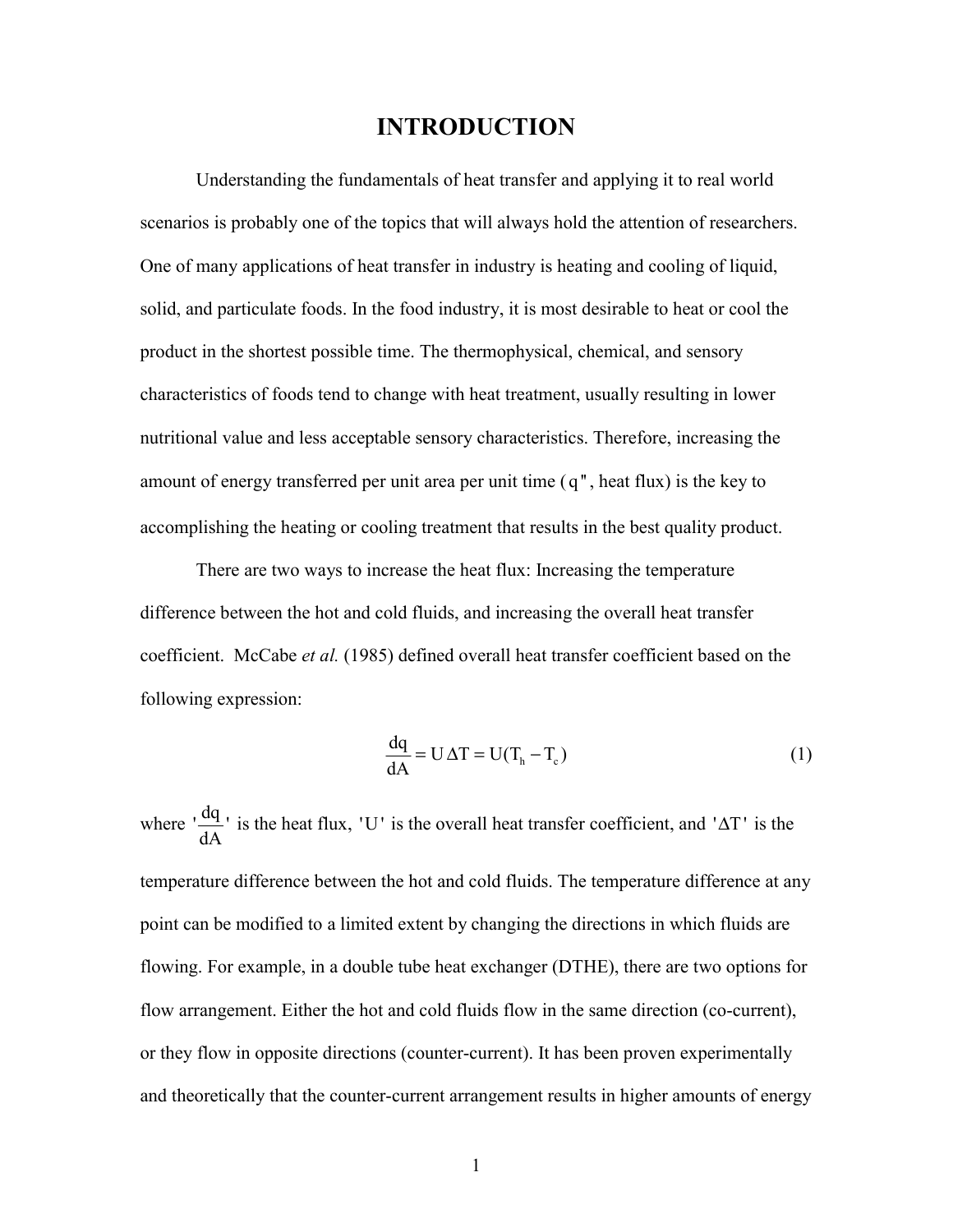transfer between the hot and cold fluids. Integrating equation (1) between the two end points of a DTHE yields the following expression:

$$
q = U \cdot A_{lm} \cdot \Delta T_{lm} \tag{2}
$$

where 'q' is the total amount of energy transferred, ' $A_{lm}$ ' is the logarithmic mean area, and ' $\Delta T_{lm}$ ' is the logarithmic mean temperature difference.

The other factor that influences the amount of heat being transferred is the overall heat transfer coefficient. Overall heat transfer coefficient represents how fast energy can be transferred between two points. It is related to the total thermal resistance between the two points. For a DTHE, the resistance to heat transfer between the two fluids takes place in three steps: (1) resistance between the hot fluid and the tube wall, (2) resistance within the tube wall, and (3) resistance between the tube wall and the cold fluid. Overall heat transfer coefficient can be related to the overall effect of these resistances by the following expression:

$$
\frac{1}{\mathbf{U} \cdot \mathbf{A}_{\text{lm}}} = \frac{1}{\mathbf{h}_i \mathbf{A}_i} + \frac{\Delta \mathbf{r}}{\mathbf{k}_{\text{w}} \mathbf{A}_{\text{lm}}} + \frac{1}{\mathbf{h}_o \mathbf{A}_o}
$$
(3)

where  $\Delta$ <sup>1</sup> is the convective heat transfer coefficient between the fluid in the inner tube and the inner tube inner wall, 'A<sub>i</sub>' is the inside surface area of the inner tube, ' $k_w$ ' is the thermal conductivity of the tube wall,  $\mathbf{h}_o$  ' is the convective heat transfer coefficient between the fluid in the annulus and the inner tube outer wall, and  $'A_0$  is the outside surface area of the inner tube.

 A triple tube heat exchanger (TTHE) consists of three concentric tubes of equal length. The product to be heated or cooled flows in the inner annulus formed between the inner two tubes, and the heating or cooling medium flows in the inner tube, and outer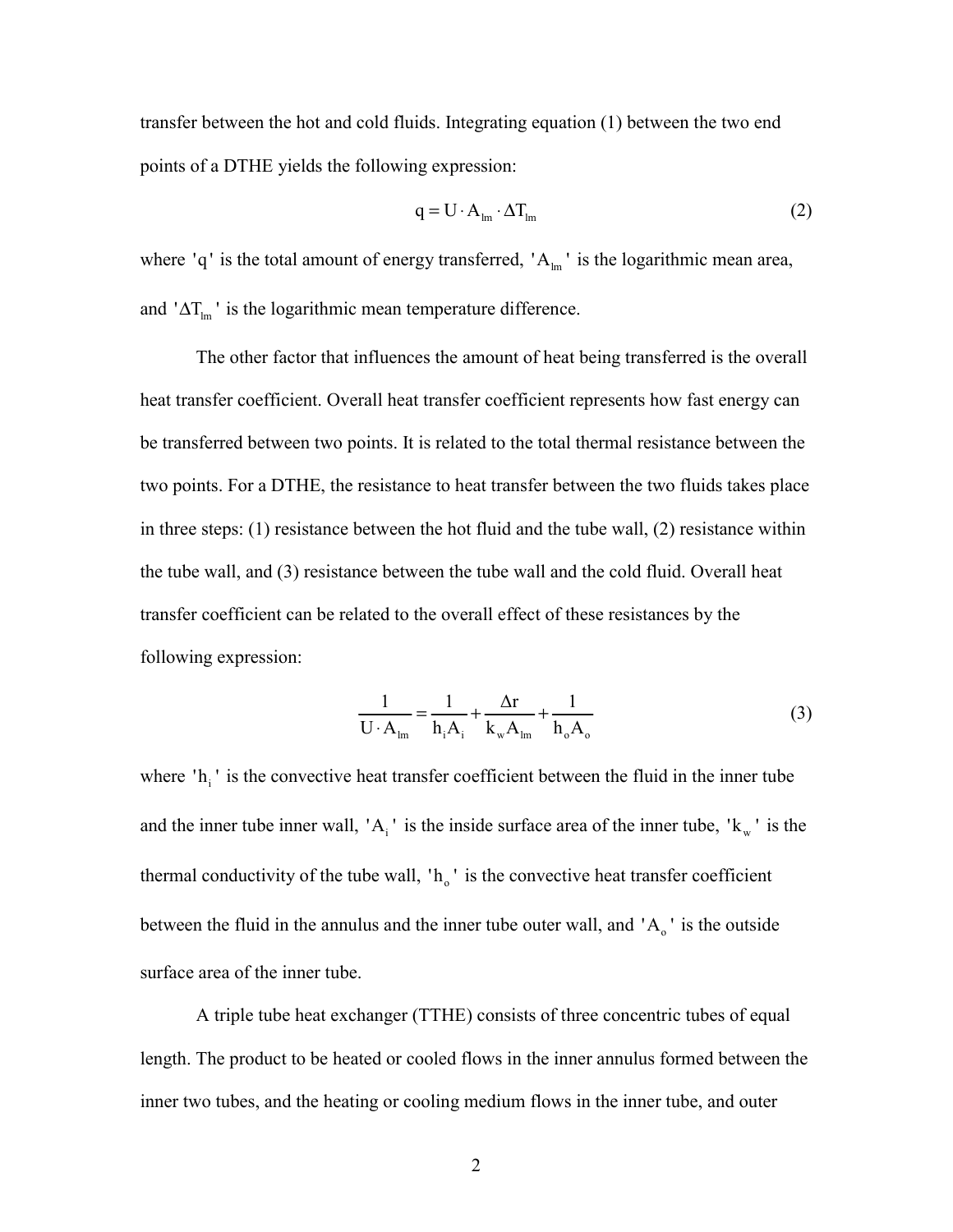annulus formed between the outer two tubes of the TTHE. In a TTHE, heat transfer takes place in two different directions. Assuming that it is a cooling process, one direction for heat transfer is from the hot product in the inner annulus to the cooling medium in the inner tube and the other is from the hot product to the cooling medium in the outer annulus. An overall heat transfer coefficient has to be determined for each direction of heat transfer. Therefore, for a TTHE, two overall heat transfer coefficients are to be determined. In this case, integration of equation (1) is not as straightforward since the product temperature is affected by both of the cooling medium streams. Thus, equation (1) has to be written twice for the two U values and solved simultaneously to compute the overall heat transfer coefficients. For this purpose the heat capacities and inlet and outlet temperatures of all three streams have to be known.

The first part of this study deals with the derivation of equations that can be used to determine the overall heat transfer coefficients and axial temperature distribution of the fluids. Furthermore, a method for computation of an effective overall heat transfer coefficient representing the total heat transfer occurring in the TTHE is proposed. In the second part of the study, the developed procedure was used to compute the overall heat transfer coefficients and to generate the axial temperature distribution of all three fluids for each run conducted on a corrugated surface TTHE. SAS (SAS Institute Inc., Cary, NC) was used to analyze the data gathered from the experiments.

3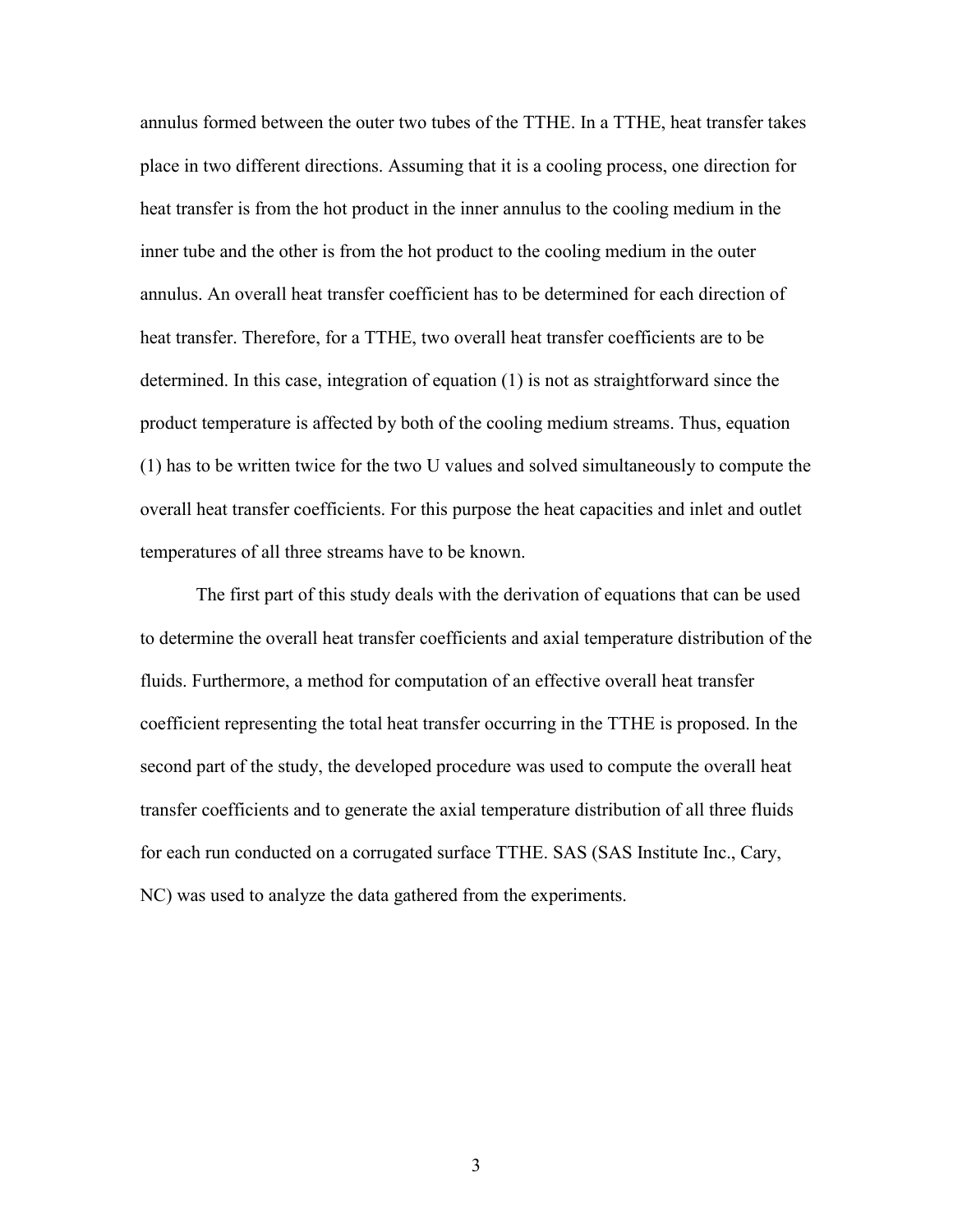**MANUSCRIPT I**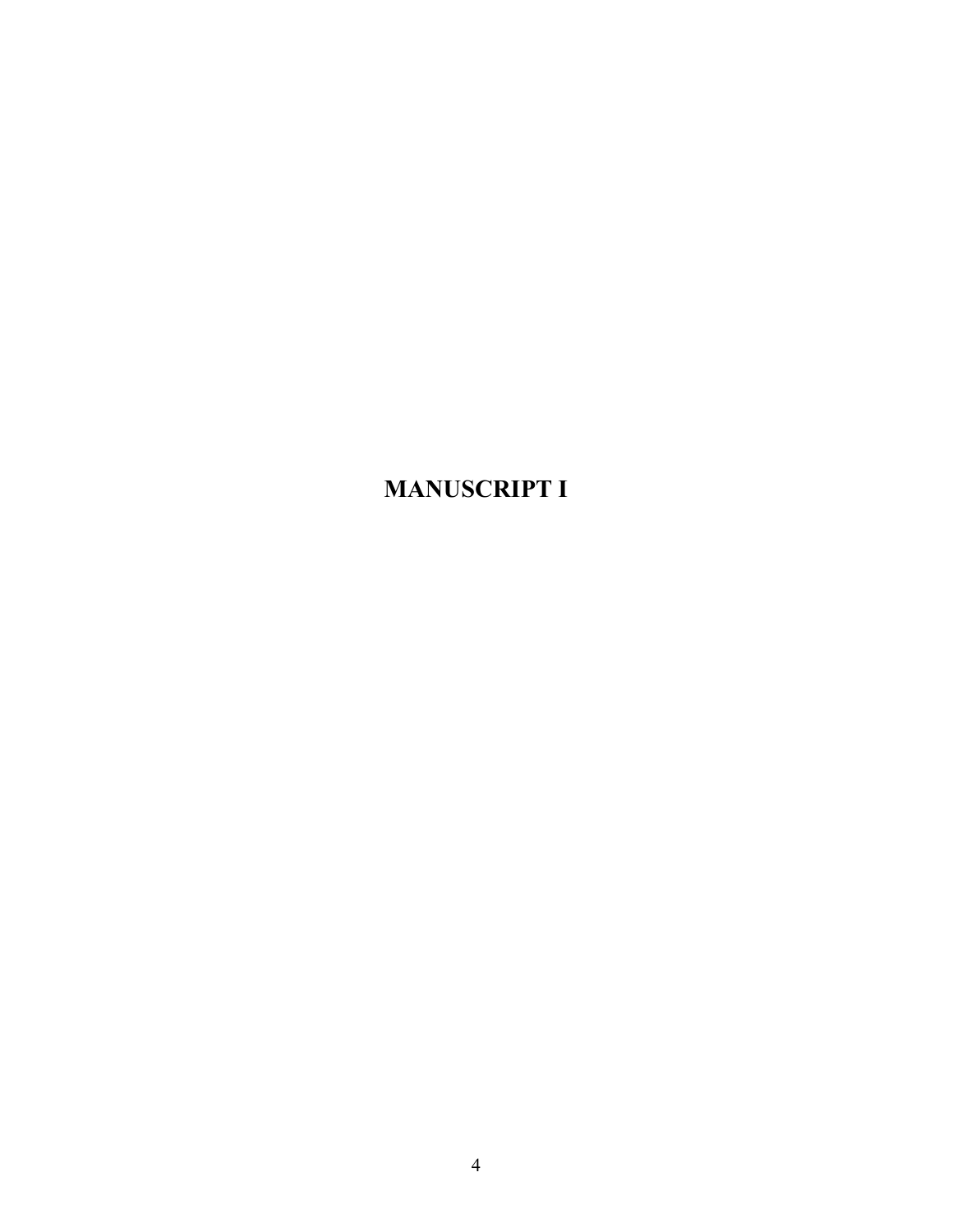# **Calculation of Overall Heat Transfer Coefficients**

## **in a Triple Tube Heat Exchanger**

EDIZ BATMAZ

K. P. SANDEEP

*Please address all correspondence to:* 

*Dr. K. P. Sandeep* 

*Department of Food Science, Box 7624* 

*North Carolina State University* 

*Raleigh, NC 27695-7624* 

E-mail: kp\_sandeep@ncsu.edu

Phone: (1)(919) 515-2957

Fax: (1)(919) 515-7124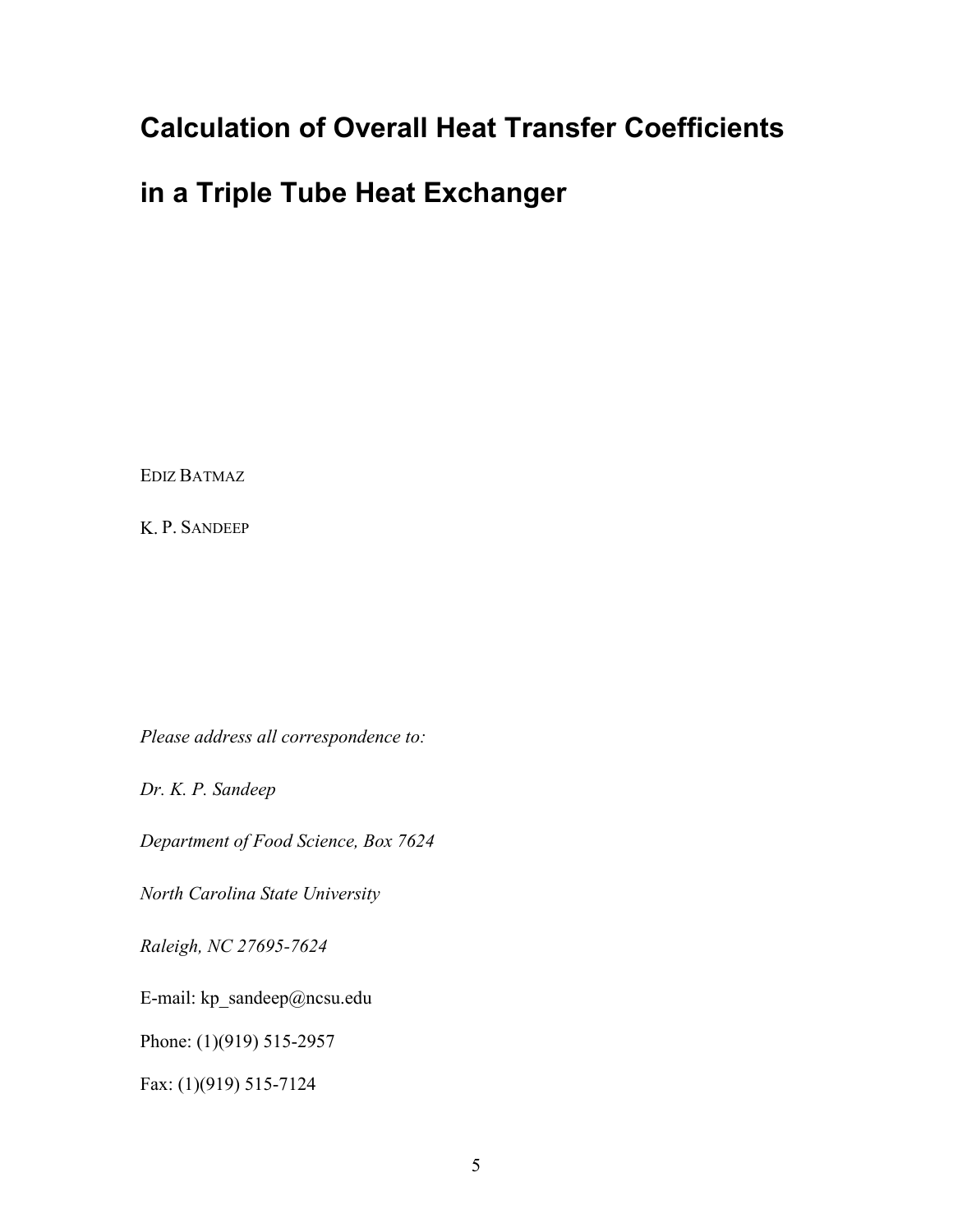## **Abstract**

In previous studies, calculation of overall heat transfer coefficients in a triple tube heat exchanger involved assumptions or approaches those are not valid in all cases. In this study a more generic way of calculating overall heat transfer coefficients in a triple tube heat exchanger has been developed. Consequently, temperature profiles of all streams in a triple tube heat exchanger in the axial direction were determined. An effective overall heat transfer coefficient that is related to the total resistance to heat transfer in the triple tube heat exchanger, was also determined to facilitate comparison of a triple tube heat exchanger to an equivalent double tube heat exchanger.

*Keywords: triple tube heat exchanger, overall heat transfer coefficient, mathematical modeling, temperature profile* 

Abbreviations: DTHE, Double Tube Heat Exchanger;

TTHE, Triple Tube Heat Exchanger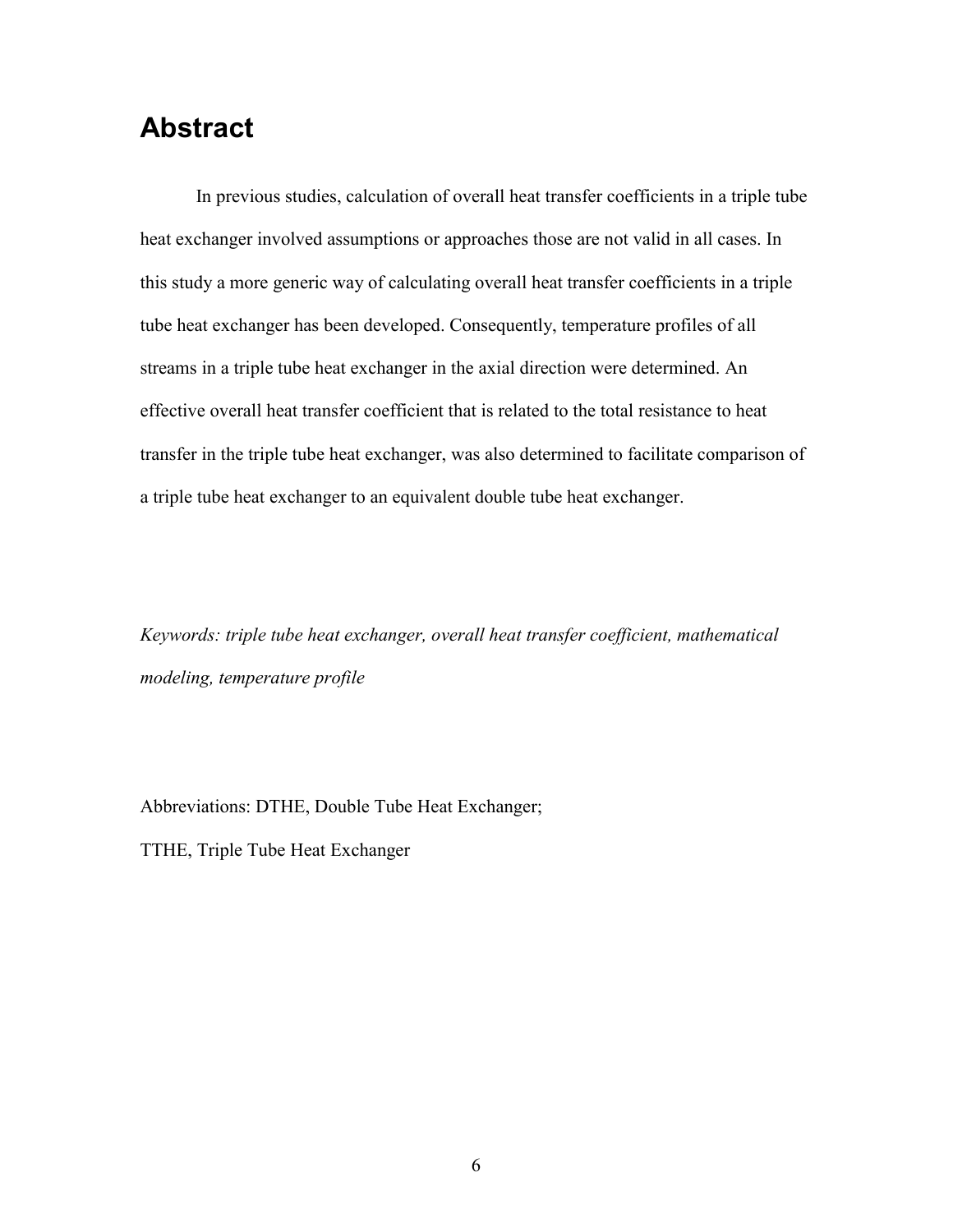# **Introduction**

 Heat exchangers have been used in various industries for a wide range of applications. Some of these applications may be found in space heating, airconditioning, power production, waste heat recovery, and chemical processing. Heat exchangers have been categorized based on flow directions (parallel-flow, counter-flow, and cross-flow), type of construction of the heat exchanger (such as tubular or plate heat exchangers), or based on the contact between the fluids (direct or indirect) [1]. The most common tubular heat exchanger is the double tube heat exchanger (DTHE). A DTHE consists of two concentric tubes of the same length but different diameters. A triple tube heat exchanger (TTHE) is a slightly modified version of a DTHE where the number of concentric tubes is three instead of two. A TTHE has obvious advantages compared to double tube heat exchangers. These are the larger surface area for heat transfer per unit length and higher overall heat transfer coefficients due to higher fluid velocities in the annular regions [2].

 Researchers have focused on increasing the fluid-to-wall heat transfer coefficients and therefore, the overall heat transfer coefficient in heat exchangers to transfer the targeted amount of energy in the shortest possible time [3]. For a DTHE, the overall heat transfer coefficient can be defined by an expression analogous to Newton's law of cooling. Accordingly,

$$
q = U \cdot A_{lm} \cdot \Delta T_{lm} \tag{4}
$$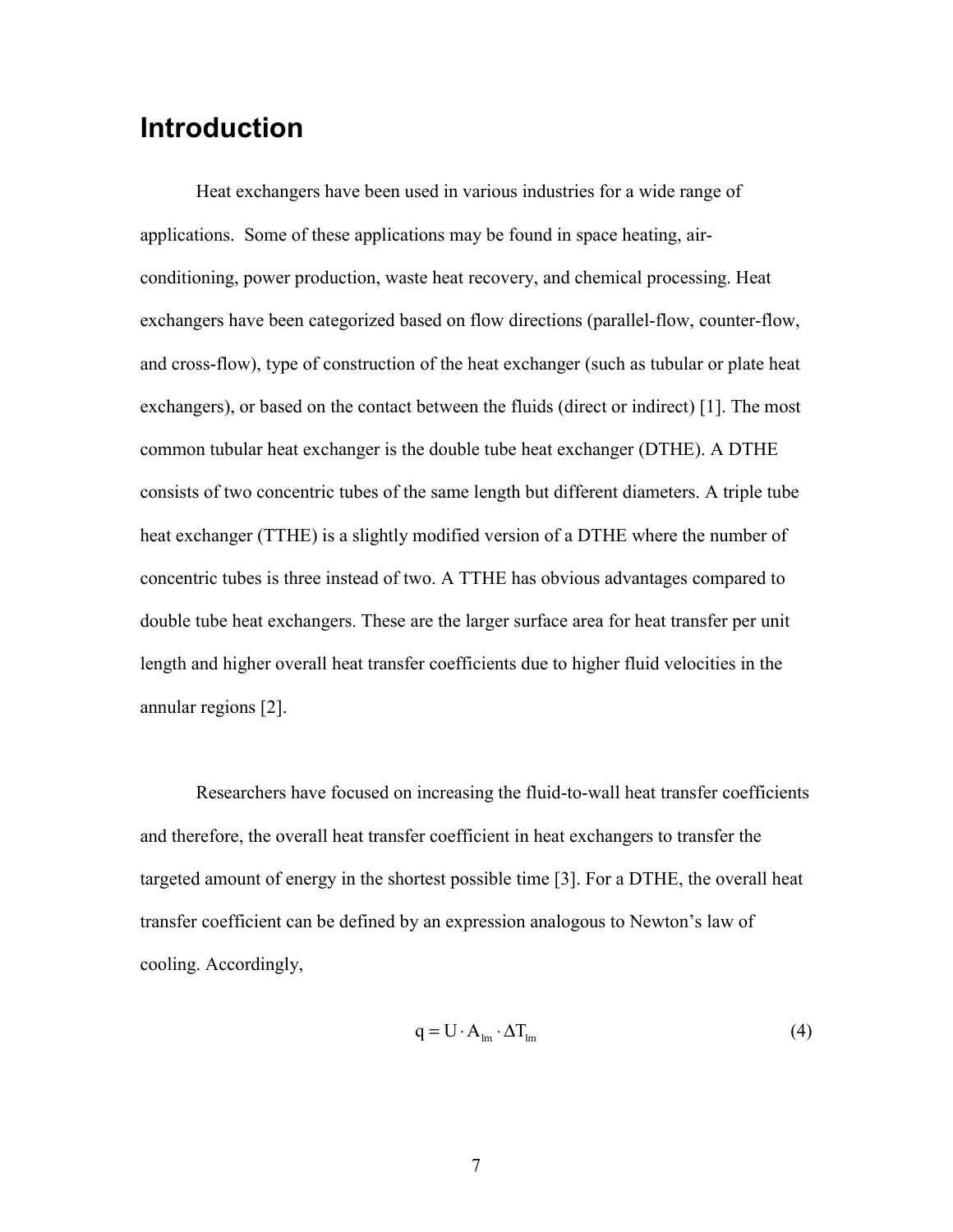where 'q' is the total heat transferred from the hot fluid to the cold fluid,  $A_{lm}$ ' is the logarithmic mean surface area, and ' $\Delta T_{lm}$ ' is the logarithmic mean temperature difference across the boundary where heat transfer is taking place. In a DTHE, the transfer of heat is in one direction only (from hot fluid to cold fluid). On the other hand, in a TTHE (Fig. 1), the energy of the product that flows in the inner annulus is transferred in two opposite directions (to the cold fluid in the inner tube and outer annulus). Therefore, we can define two separate overall heat transfer coefficients  $(U_1$  and  $U_2)$  for each of these heat transfers taking place in a TTHE. Equation (4) is valid for a DTHE because the total energy lost by the hot fluid is the same as the energy gained by the cold fluid. However, we cannot use equation 1 to calculate  $U_1$  and  $U_2$  in a TTHE. The reason for this restriction is that, the ' $\Delta T_{lm}$ ' term in this equation has the inlet and outlet temperatures of both the fluid in the inner annulus and the fluid in the inner tube (or outer annulus). Using this equation for a TTHE implies that, the temperature rise (or drop) of the fluid in the inner annulus is solely accomplished by the fluid in the inner tube (or outer annulus). However, the streams in the inner tube and outer annulus have an effect on the temperature rise (or drop) of the fluid in the inner annulus. Therefore, an alternative procedure has to be followed to calculate the overall heat transfer coefficients in a TTHE.

 Despite its use in the food industry, limited studies have been performed examining the heat transfer phenomenon in a TTHE. Zuritz [2] and Unal [4, 5] developed mathematical models to determine the temperature profiles in the inner tube and annuli and performed case studies related to the design and performance of a TTHE. However, the temperature profile equations developed, as expected, depend on the overall heat

8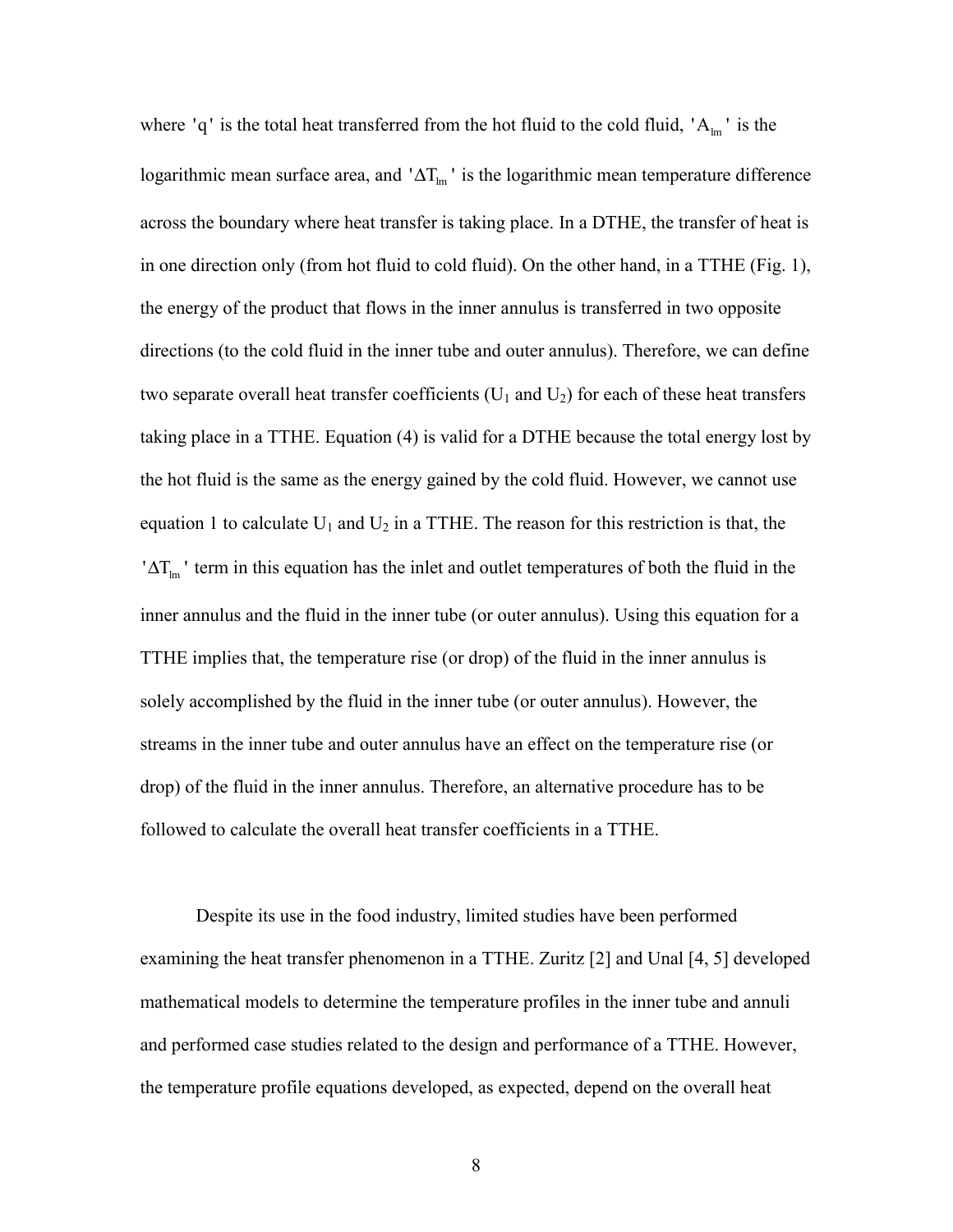transfer coefficients. Zuritz [2] used equation (4) to calculate the overall heat transfer coefficients in a TTHE and Unal [4, 5] assumed that the heat fluxes from the hot fluid to the cold fluids (assuming a cooling process) were constant over the length of heat exchanger and then calculated  $U_1$  and  $U_2$  based on this assumption. Satyanarayana [6] and Sahoo [7] used correlations previously developed [8, 9, 10] to calculate local heat transfer coefficients (h) and used those values to calculate the overall heat transfer coefficients. These correlations are very specific to the fluids, range of parameters, and heat exchangers tested.

Therefore, a new method has to be developed to calculate the overall heat transfer coefficients in a TTHE without using correlations or making any of the assumptions in the studies cited above. These U values could then be used to determine the axial temperature distribution of the fluids in a TTHE.

# **Methodology**

The analysis conducted in this study involves cooling of a product. A similar analysis could be performed for heating of a product. The cold fluid (cooling medium) in the inner tube and outer annulus enters the heat exchanger at a temperature of  $T_{c(in)}$  and exits at temperatures  $T_{c1(cut)}$  and  $T_{c2(cut)}$  in the inner tube and outer annulus, respectively. The hot fluid (product to be cooled) enters the inner annulus of the TTHE at a temperature of  $T_{h(in)}$  and exits at a temperature of  $T_{h(out)}$ . Modeling the heat transfer in a TTHE is not the same for the case where the hot fluid flows in the same direction as the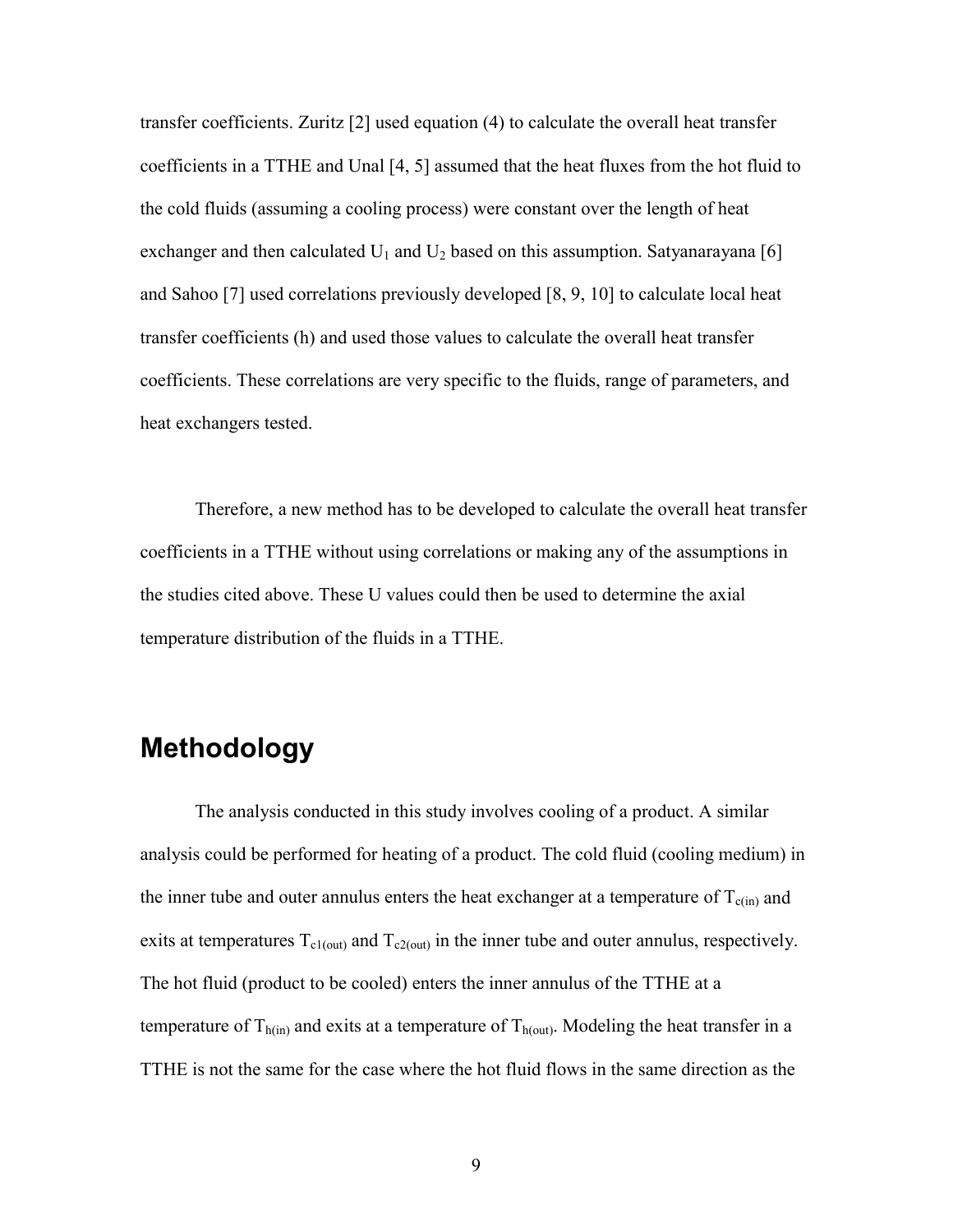cold fluid (co-current) and the case where the hot fluid flows in the opposite direction as the cold fluid (counter-current). Therefore, the formulations for these two different arrangements are analyzed separately.

The following assumptions are made for simplicity:

- 1. The system is at steady state
- 2. Both fluids are incompressible
- 3. Fluid properties are constant
- 4. Phase change does not occur at any point in the heat exchanger
- 5. The heat exchanger is insulated from the surroundings

#### Overall heat transfer coefficients in a counter-current arrangement

The counter-current arrangement is shown in Figure 1. In this arrangement, the hot fluid in the inner annulus flows in the opposite direction of the cold fluid in the inner tube and outer annulus.



Figure 1. Counter-current and co-current arrangements in a TTHE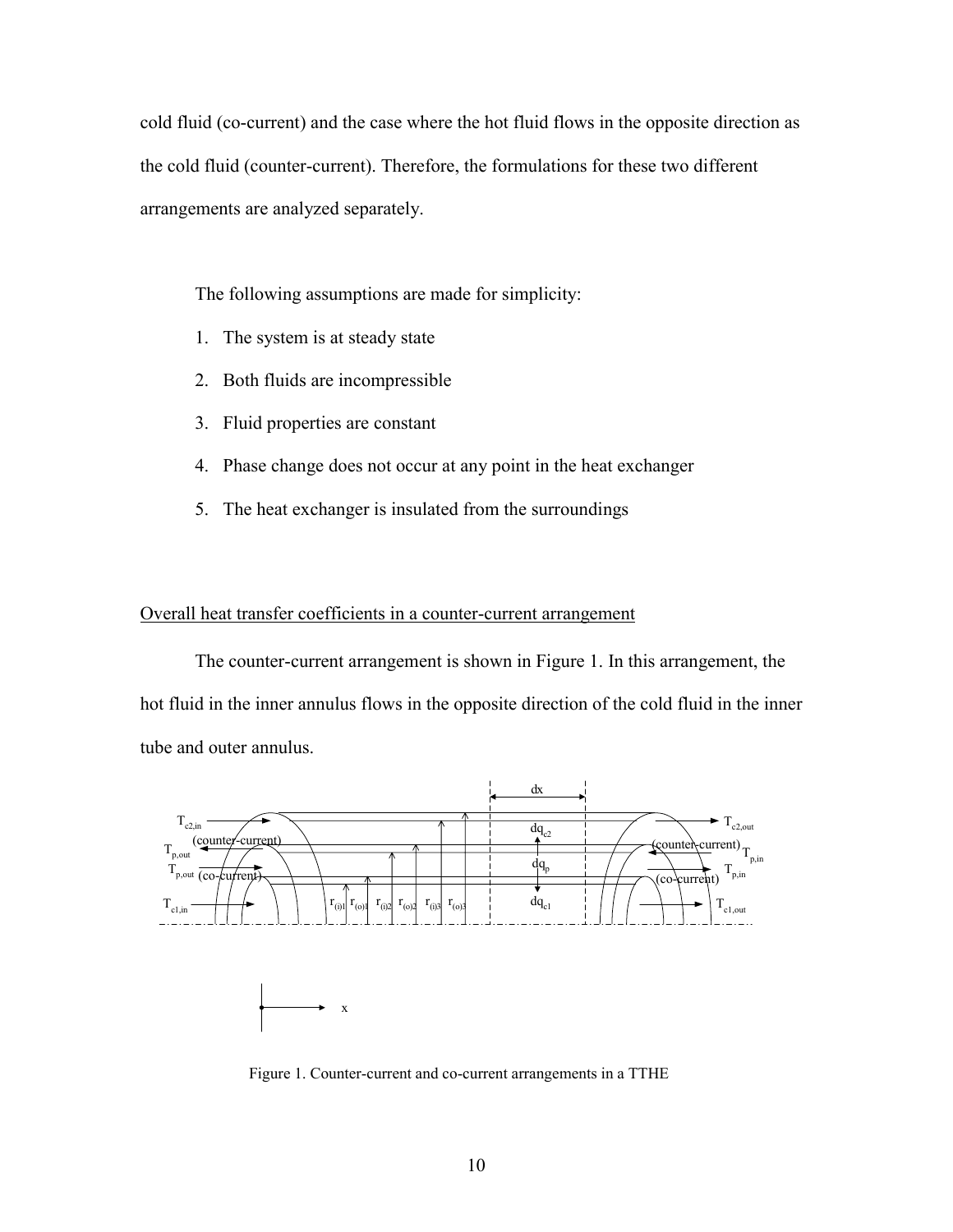The energy balance equations written in differential form are as follows for each stream:

$$
dq_{cl} = C_{cl} \cdot dT_{cl} \tag{5}
$$

$$
\mathrm{d}\mathrm{q}_{\mathrm{c}2} = \mathrm{C}_{\mathrm{c}2} \cdot \mathrm{d}\mathrm{T}_{\mathrm{c}2} \tag{6}
$$

$$
dq_h = C_h \cdot dT_h \tag{7}
$$

The conservation of energy relates equation (7) to equations (5) and (6) as follows:

$$
dq_h = dq_{c1} + dq_{c2} \tag{8}
$$

The energy balance between the fluids can also be written as follows:

$$
dq_{c1} = U_1 \cdot \Delta T_1 \cdot dA_{lm1}
$$
 (9)

and

$$
dq_{c2} = U_2 \cdot \Delta T_2 \cdot dA_{lm2}
$$
 (10)

where,

$$
\Delta T_1 = T_h - T_{cl} \tag{11}
$$

$$
\Delta T_2 = T_h - T_{c2} \tag{12}
$$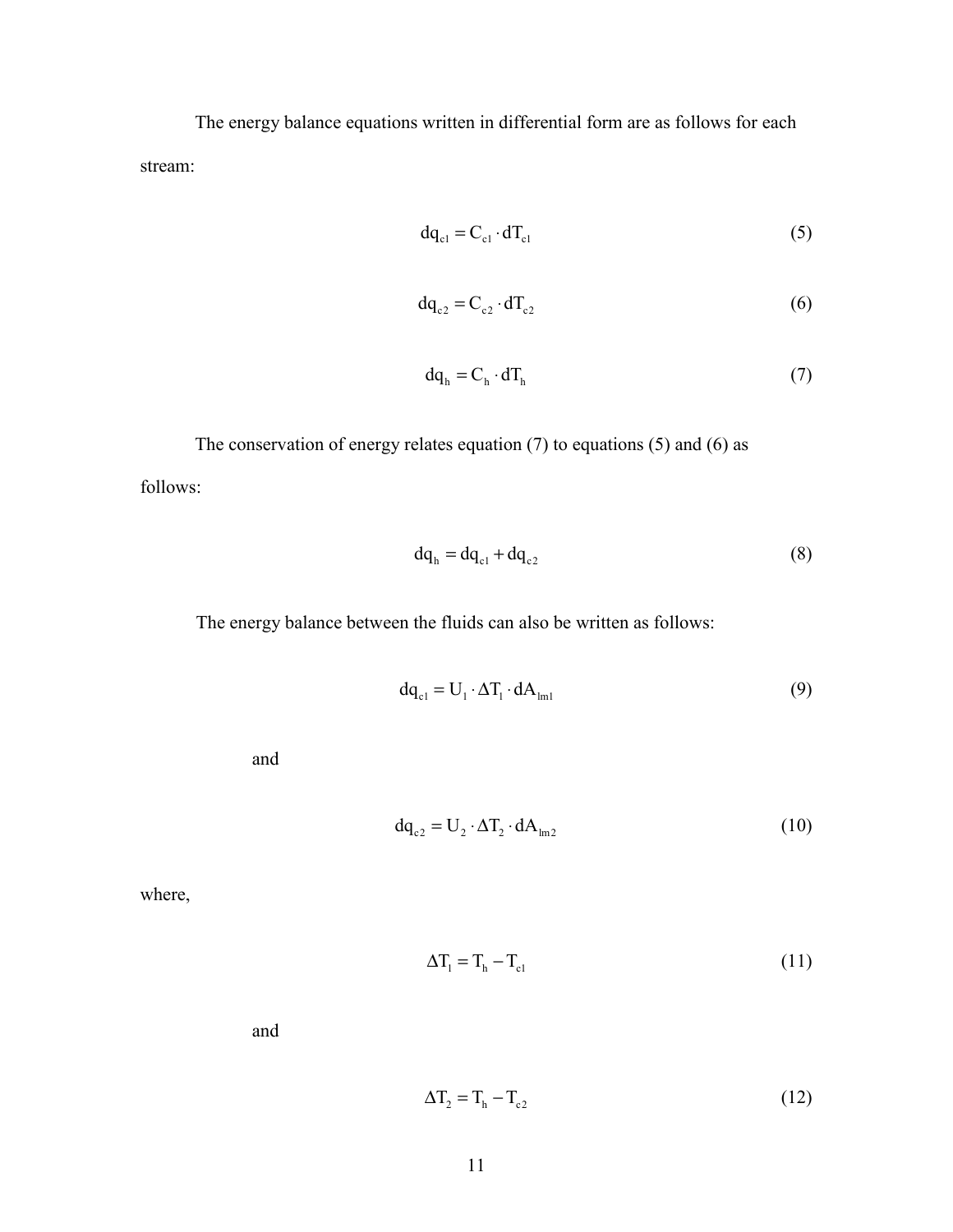The differential forms of these equations are as follows:

$$
d\Delta T_1 = dT_h - dT_{c1}
$$
\n(13)

and

$$
d\Delta T_2 = dT_h - dT_{c2} \tag{14}
$$

Substituting equations  $(5)$  and  $(7)$  into equation  $(13)$ , and equations  $(6)$  and  $(7)$ into equation (14), yields:

h  $\mathbf{C}_{c1}$ 

$$
d\Delta T_1 = \frac{dq_h}{C_h} - \frac{dq_{cl}}{C_{cl}}
$$
\n(15)

and

$$
d\Delta T_2 = \frac{dq_h}{C_h} - \frac{dq_{c2}}{C_{c2}}\tag{16}
$$

Substituting equations (8), (9), and (10) into equations (15) and (16) yields:

$$
d\Delta T_1 = \frac{U_1 \cdot \Delta T_1 \cdot dA_{\text{Im}1} + U_2 \cdot \Delta T_2 \cdot dA_{\text{Im}2}}{C_{\text{h}}} - \frac{U_1 \cdot \Delta T_1 \cdot dA_{\text{Im}1}}{C_{\text{c1}}}
$$
(17)

$$
d\Delta T_2 = \frac{U_1 \cdot \Delta T_1 \cdot dA_{\text{Im}1} + U_2 \cdot \Delta T_2 \cdot dA_{\text{Im}2}}{C_{\text{h}}} - \frac{U_2 \cdot \Delta T_2 \cdot dA_{\text{Im}2}}{C_{\text{c}2}}
$$
(18)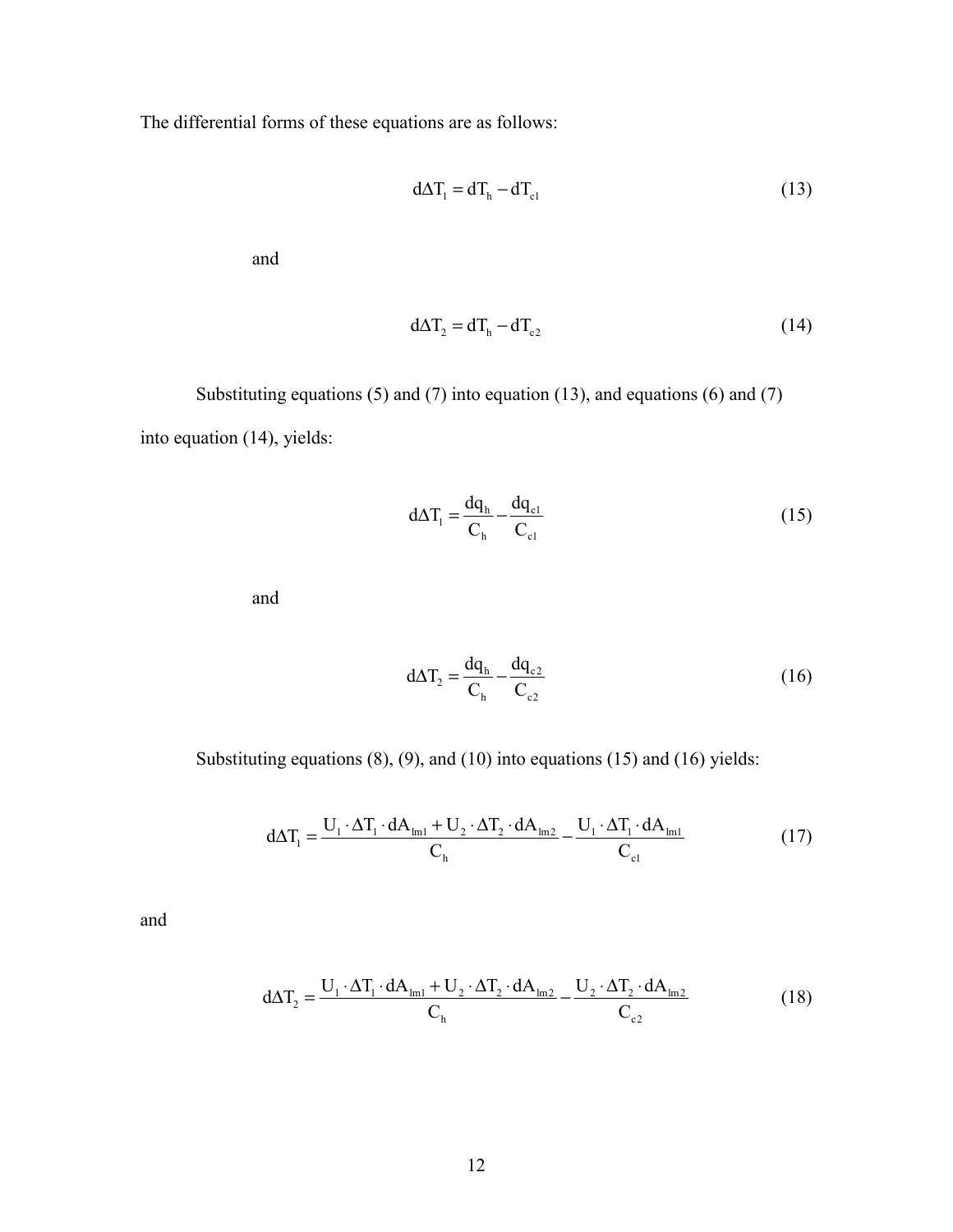where 
$$
dA_{lm1} = 2\pi \cdot \frac{r_{(o)1} - r_{(i)1}}{ln\left(\frac{r_{(o)1}}{r_{(i)1}}\right)} dx
$$
 and  $dA_{lm2} = 2\pi \cdot \frac{r_{(o)2} - r_{(i)2}}{ln\left(\frac{r_{(o)2}}{r_{(i)2}}\right)} dx$ 

For simplicity, the following definitions are made:

$$
P_1 = 2\pi \cdot \frac{r_{(o)1} - r_{(i)1}}{\ln\left(\frac{r_{(o)1}}{r_{(i)1}}\right)} \quad \text{ and } \quad P_2 = 2\pi \cdot \frac{r_{(o)2} - r_{(i)2}}{\ln\left(\frac{r_{(o)2}}{r_{(i)2}}\right)}
$$

Thus,

$$
dA_{\text{lm1}} = P_1 \cdot dx \tag{19}
$$

$$
dA_{\text{lm2}} = P_2 \cdot dx \tag{20}
$$

Equations (17) and (18) can be rewritten in the following form:

$$
d\Delta T_1 = \frac{U_1 \cdot P_1 \cdot \Delta T_1}{C_h} dx + \frac{U_2 \cdot P_2 \cdot \Delta T_2}{C_h} dx - \frac{U_1 \cdot P_1 \cdot \Delta T_1}{C_{c1}} dx
$$
 (21)

and

$$
d\Delta T_2 = \frac{U_1 \cdot P_1 \cdot \Delta T_1}{C_h} dx + \frac{U_2 \cdot P_2 \cdot \Delta T_2}{C_h} dx - \frac{U_2 \cdot P_2 \cdot \Delta T_2}{C_{c2}} dx
$$
 (22)

Dividing both sides of equation (21) by  $\Delta T_1$  and equation (22) by  $\Delta T_2$ , we get:

$$
\frac{d\Delta T_1}{\Delta T_1} = \frac{U_1 \cdot P_1}{C_h} dx + \frac{U_2 \cdot P_2}{C_h} \cdot \frac{\Delta T_2}{\Delta T_1} dx - \frac{U_1 \cdot P_1}{C_{c1}} dx
$$
\n(23)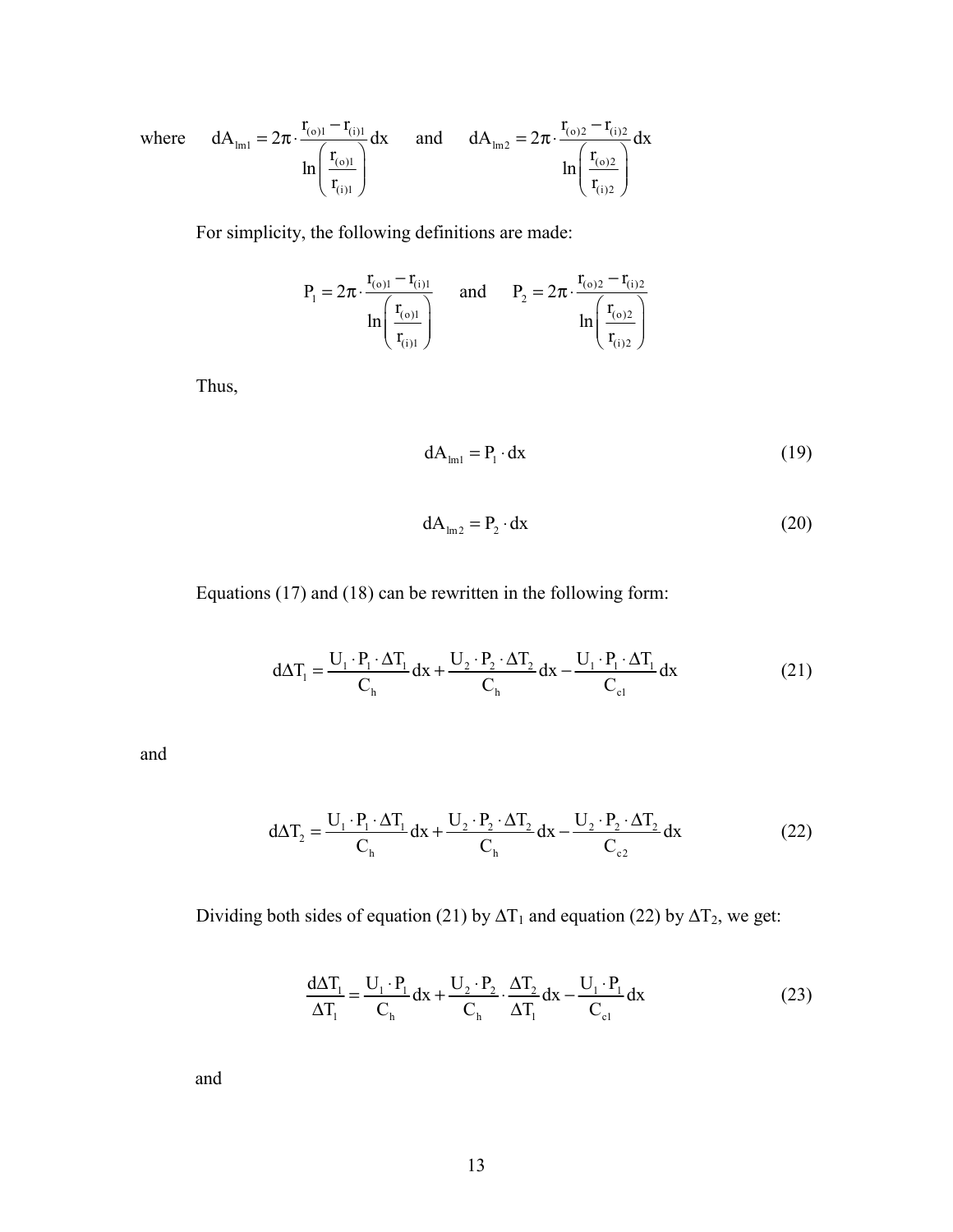$$
\frac{d\Delta T_2}{\Delta T_2} = \frac{U_1 \cdot P_1}{C_h} \cdot \frac{\Delta T_1}{\Delta T_2} dx + \frac{U_2 \cdot P_2}{C_h} dx - \frac{U_2 \cdot P_2}{C_{c2}} dx
$$
\n(24)

Integrating both sides of equations (23) and (24) over the length of the TTHE and solving the integrals results in:

$$
\ln\left[\frac{\Delta T_1(L)}{\Delta T_1(0)}\right] = U_1 \cdot A_{\text{Im}1}\left(\frac{1}{C_{\text{h}}} - \frac{1}{C_{\text{el}}}\right) + \frac{U_2 \cdot P_2}{C_{\text{h}}} \cdot f(L) \tag{25}
$$

and

$$
\ln\left[\frac{\Delta T_2(L)}{\Delta T_2(0)}\right] = U_2 \cdot A_{\text{Im}2}\left(\frac{1}{C_{\text{h}}} - \frac{1}{C_{\text{c}2}}\right) + \frac{U_1 \cdot P_1}{C_{\text{h}}} \cdot g(L) \tag{26}
$$

where,

$$
f(L) = \int_{0}^{L} \frac{\Delta T_2}{\Delta T_1} dx
$$
 (27)

and

$$
g(L) = \int_{0}^{L} \frac{\Delta T_1}{\Delta T_2} dx
$$
 (28)

At this point, if  $f(L)$  and  $g(L)$  could be written as functions of  $U_1$  and  $U_2$ , it would be possible to solve equations (25) and (26) for the two unknowns,  $U_1$  and  $U_2$ . Writing  $\Delta T_1$  and  $\Delta T_2$  as functions of U<sub>1</sub>, U<sub>2</sub>, and x (the length along the tube) and then integrating equations (27) and (28), would enable us to express  $f(L)$  and  $g(L)$  in the desired form.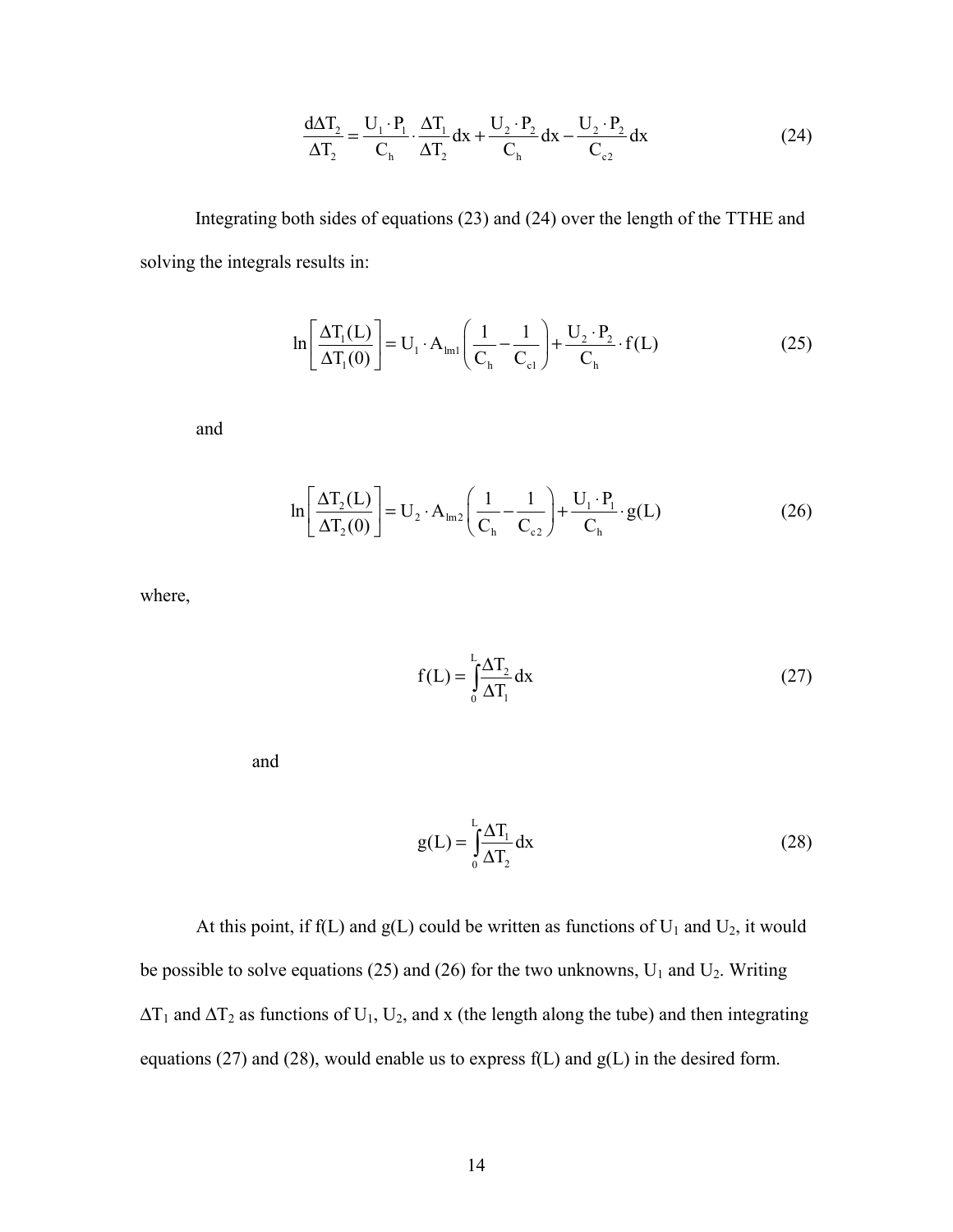Expressing  $\Delta T_1$  and  $\Delta T_2$  as functions of U<sub>1</sub>, U<sub>2</sub>, and x can be accomplished using the following procedure:

From equations (21) and (22), we get:

$$
\frac{d\Delta T_1}{dx} = \frac{U_1 \cdot P_1 \cdot \Delta T_1}{C_h} + \frac{U_2 \cdot P_2 \cdot \Delta T_2}{C_h} - \frac{U_1 \cdot P_1 \cdot \Delta T_1}{C_{c1}} \tag{29}
$$

and

$$
\frac{d\Delta T_2}{dx} = \frac{U_1 \cdot P_1 \cdot \Delta T_1}{C_h} + \frac{U_2 \cdot P_2 \cdot \Delta T_2}{C_h} - \frac{U_2 \cdot P_2 \cdot \Delta T_2}{C_{c2}}
$$
(30)

Differentiating with respect to x yields:

$$
\frac{d^2\Delta T_1}{dx^2} = U_1 \cdot P_1 \cdot \left(\frac{1}{C_h} - \frac{1}{C_{c1}}\right) \cdot \frac{d\Delta T_1}{dx} + \frac{U_2 \cdot P_2}{C_h} \cdot \frac{d\Delta T_2}{dx}
$$
(31)

and

$$
\frac{d^2 \Delta T_2}{dx^2} = U_2 \cdot P_2 \cdot \left(\frac{1}{C_h} - \frac{1}{C_{c2}}\right) \cdot \frac{d \Delta T_2}{dx} + \frac{U_1 \cdot P_1}{C_h} \cdot \frac{d \Delta T_1}{dx}
$$
(32)

Substituting equations (29) and (30) into equations (31) and (32) and rearranging, the equations yield:

$$
\frac{d^2 \Delta T_1}{dx^2} + B \cdot \frac{d \Delta T_1}{dx} + C \cdot \Delta T_1 = 0
$$
\n(33)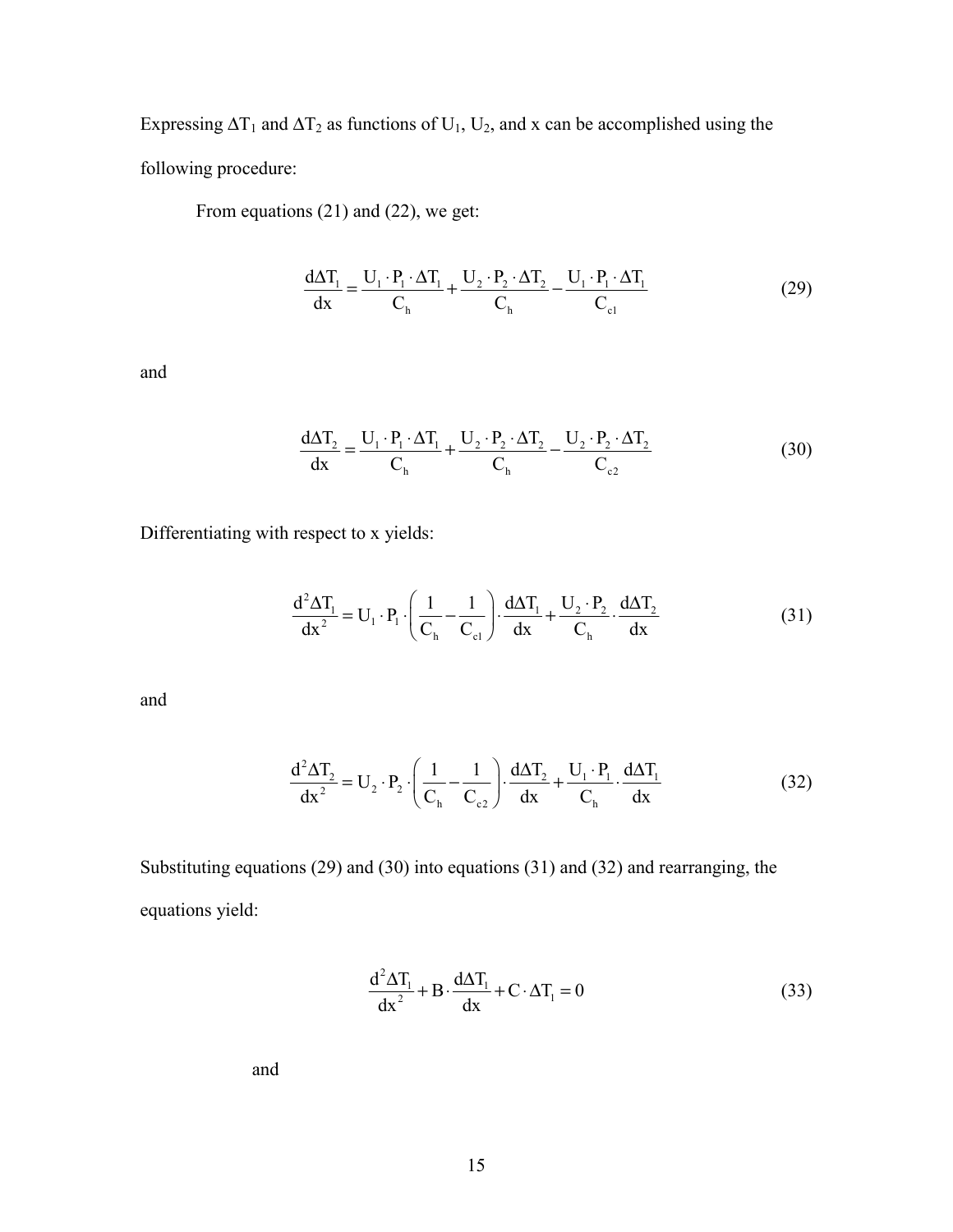$$
\frac{d^2 \Delta T_2}{dx^2} + B \cdot \frac{d \Delta T_2}{dx} + C \cdot \Delta T_2 = 0
$$
 (34)

where  $B = U_1 \cdot P_1 \frac{1}{C_1} - \frac{1}{C_1} + U_2 \cdot P_2$ c1  $C_h$   $C_{c2}$   $C_h$  $B = U_1 \cdot P_1 \left( \frac{1}{2} - \frac{1}{2} \right) + U_2 \cdot P_2 \left( \frac{1}{2} - \frac{1}{2} \right)$  $C_{c1}$   $C_{h}$   $C_{c2}$   $C_{c3}$   $C_{c4}$  $(1 \ 1)$   $(1 \ 1)$  $= U_1 \cdot P_1 \left( \frac{1}{C_{c1}} - \frac{1}{C_h} \right) + U_2 \cdot P_2 \left( \frac{1}{C_{c2}} - \frac{1}{C_h} \right)$  and,  $1 \cdot \mathbf{1} \cdot \mathbf{0}$   $2 \cdot \mathbf{1}$  2  $c_1$   $c_2$   $c_1$   $c_2$   $c_1$   $c_2$ <sup>111</sup> C UPU P  $= U_1 \cdot P_1 \cdot U_2 \cdot P_2 \left( \frac{1}{C_{c1} \cdot C_{c2}} - \frac{1}{C_h \cdot C_{c1}} - \frac{1}{C_h \cdot C_{c2}} \right)$ 

The solutions to these second order differential equations depend on the value of  $B^2$ -4C (positive, negative, or zero). Computing the value of  $B^2$ -4C based on the above expressions for B and C yields:

$$
B^{2} - 4C = \left( U_{1} \cdot P_{1} \left( \frac{1}{C_{c1}} - \frac{1}{C_{h}} \right) - U_{2} \cdot P_{2} \left( \frac{1}{C_{c2}} - \frac{1}{C_{h}} \right) \right)^{2} + 4 \cdot \frac{U_{1} \cdot P_{1} \cdot U_{2} \cdot P_{2}}{C_{h}^{2}}
$$
(35)

This is always a positive quantity. So, the solutions to equations (33) and (34) are in the following form:

$$
\Delta T_1 = G_1 \cdot e^{\lambda_1 x} + G_2 \cdot e^{\lambda_2 x} \tag{36}
$$

and

$$
\Delta T_2 = G_3 \cdot e^{\lambda_1 x} + G_4 \cdot e^{\lambda_2 x} \tag{37}
$$

where  $G_1$ ,  $G_2$ ,  $G_3$ , and  $G_4$  are constants (independent of location) to be determined from the boundary conditions and  $\lambda_1$  and  $\lambda_2$  are the roots of the following equation:

$$
\lambda^2 + B \cdot \lambda + C = 0 \tag{38}
$$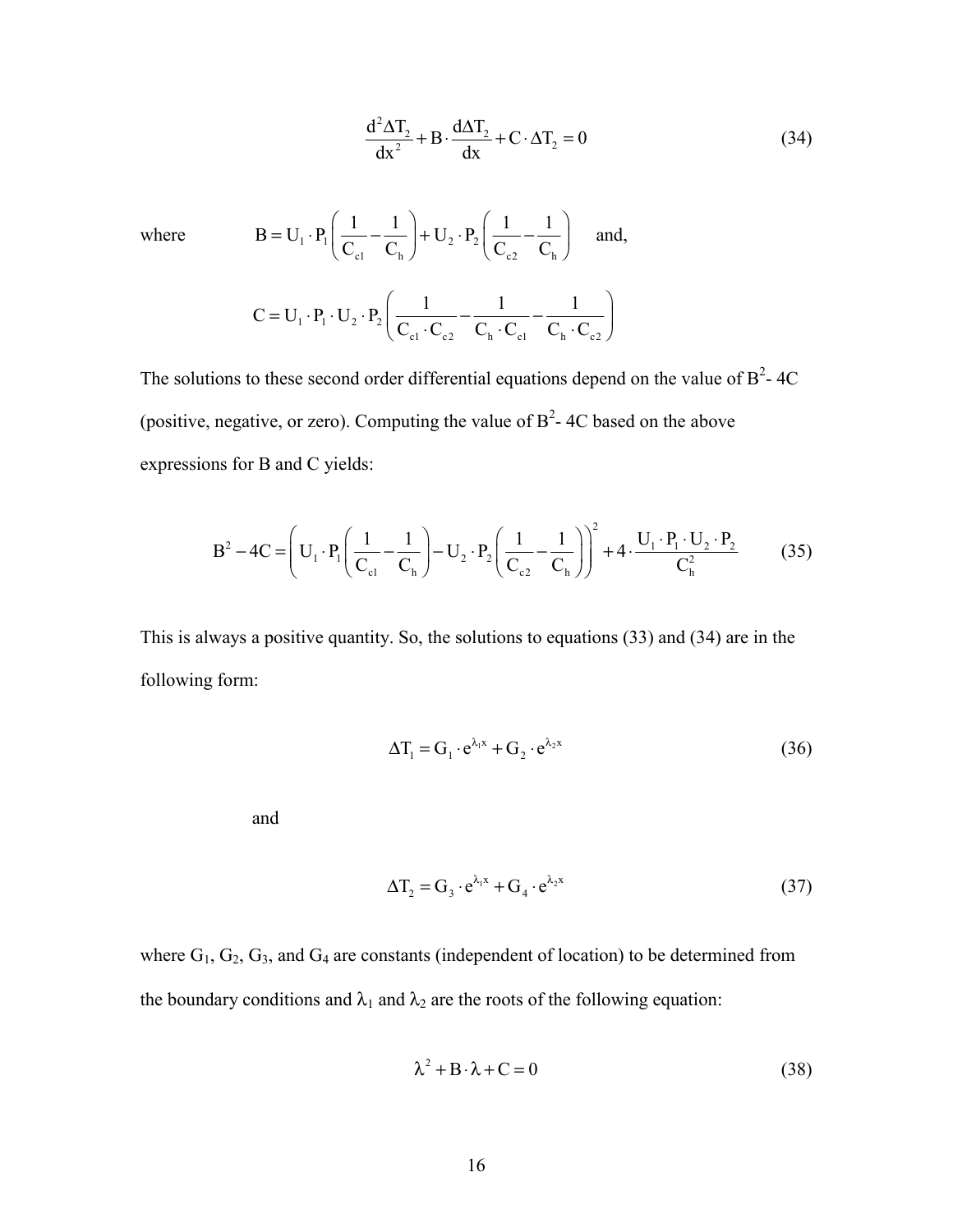Accordingly,

$$
\lambda_1 = \frac{-B + \sqrt{B^2 - 4C}}{2} \quad \text{and} \quad \lambda_2 = \frac{-B - \sqrt{B^2 - 4C}}{2}
$$

To solve equation (36) for  $G_1$  and  $G_2$ , and equation (37) for  $G_3$  and  $G_4$ , we need two boundary conditions. For equation (36), one of the boundary conditions is the temperature difference between the product and cooling medium in the inner tube at the inlet  $(x = 0)$  of the heat exchanger. From equation (36):

$$
\Delta T_1(0) = G_1 + G_2
$$

The second boundary condition can be one of the following boundary conditions:

1. The temperature difference between the product and cooling medium in the inner tube at the outlet  $(x = L)$  of the heat exchanger. Substituting  $x = L$  in equation (36) yields:

$$
\Delta T_1(L) = G_1 \cdot e^{\lambda_1 L} + G_2 \cdot e^{\lambda_2 L}
$$

2. The gradient of the temperature difference between the product and cooling medium in the inner tube at the inlet  $(x = 0)$  of the heat exchanger. From equation (29):

$$
\frac{d\Delta T_1}{dx}\Big|_{x=0} = \frac{U_1 \cdot P_1 \cdot \Delta T_1(0)}{C_h} + \frac{U_2 \cdot P_2 \cdot \Delta T_2(0)}{C_h} - \frac{U_1 \cdot P_1 \cdot \Delta T_1(0)}{C_{c1}}
$$

Similarly, the boundary conditions for equation (37) are as follows:

$$
\Delta T_2(0) = G_3 + G_4
$$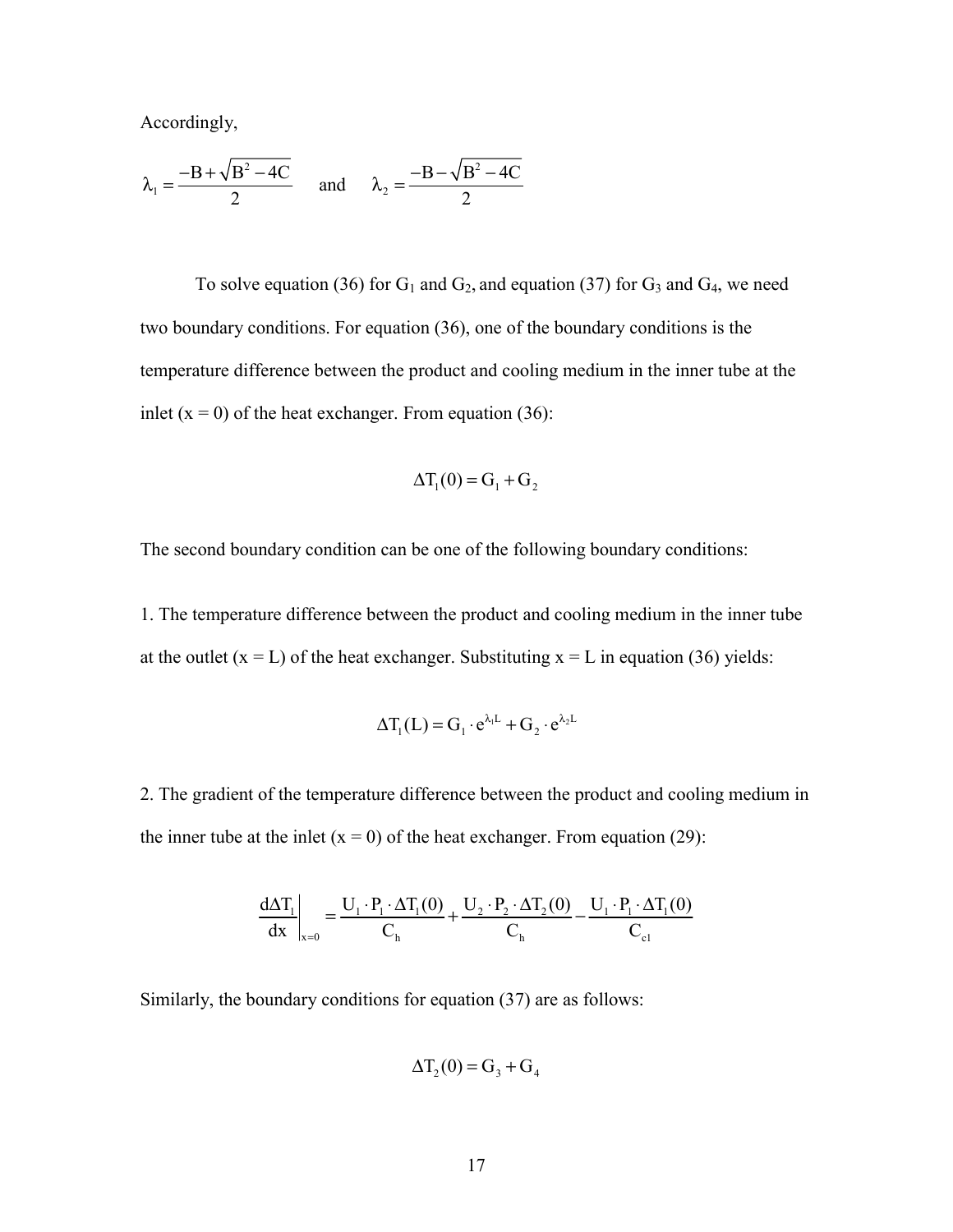and one of the two following boundary conditions:

1. 
$$
\Delta T_2(L) = G_3 \cdot e^{\lambda_1 L} + G_4 \cdot e^{\lambda_2 L}
$$

2. 
$$
\frac{d\Delta T_2}{dx}\bigg|_{x=0} = \frac{U_1 \cdot P_1 \cdot \Delta T_1(0)}{C_h} + \frac{U_2 \cdot P_2 \cdot \Delta T_2(0)}{C_h} - \frac{U_2 \cdot P_2 \cdot \Delta T_2(0)}{C_{c2}}
$$

Thus,  $\Delta T_1$  and  $\Delta T_2$  can be solved for, as functions of x.

Substituting these values of  $\Delta T_1$  and  $\Delta T_2$  in equations (27) and (28), we get:

$$
f(L) = \int_{0}^{L} \frac{\Delta T_2}{\Delta T_1} dx = \int_{0}^{L} \frac{G_3 \cdot e^{\lambda_1 x} + G_4 \cdot e^{\lambda_2 x}}{G_1 \cdot e^{\lambda_1 x} + G_2 \cdot e^{\lambda_2 x}} dx
$$
(39)

$$
g(L) = \int_{0}^{L} \frac{\Delta T_1}{\Delta T_2} dx = \int_{0}^{L} \frac{G_1 \cdot e^{\lambda_1 x} + G_2 \cdot e^{\lambda_2 x}}{G_3 \cdot e^{\lambda_1 x} + G_4 \cdot e^{\lambda_2 x}} dx
$$
(40)

Integrating the above, yields:

$$
L(G_1 \cdot G_4 \cdot \lambda_1 - G_2 \cdot G_3 \cdot \lambda_2) + (G_2 \cdot G_3 - G_1 \cdot G_4) \left[ ln \left( \frac{G_1 \cdot e^{\lambda_1 \cdot L} + G_2 \cdot e^{\lambda_2 \cdot L}}{G_1 + G_2} \right) \right]
$$
  
(41)

and

$$
L(G_2 \cdot G_3 \cdot \lambda_1 - G_1 \cdot G_4 \cdot \lambda_2) + (G_1 \cdot G_4 - G_2 \cdot G_3) \left[ ln \left( \frac{G_3 \cdot e^{\lambda_1 L} + G_4 \cdot e^{\lambda_2 L}}{G_3 + G_4} \right) \right]
$$
  
 
$$
G_3 \cdot G_4 \cdot (\lambda_1 - \lambda_2)
$$
 (42)

Substituting these values of  $f(L)$  and  $g(L)$  in equations (22) and (23) results in two equations having two unknowns  $(U_1 \text{ and } U_2)$ . These two equations can be solved for the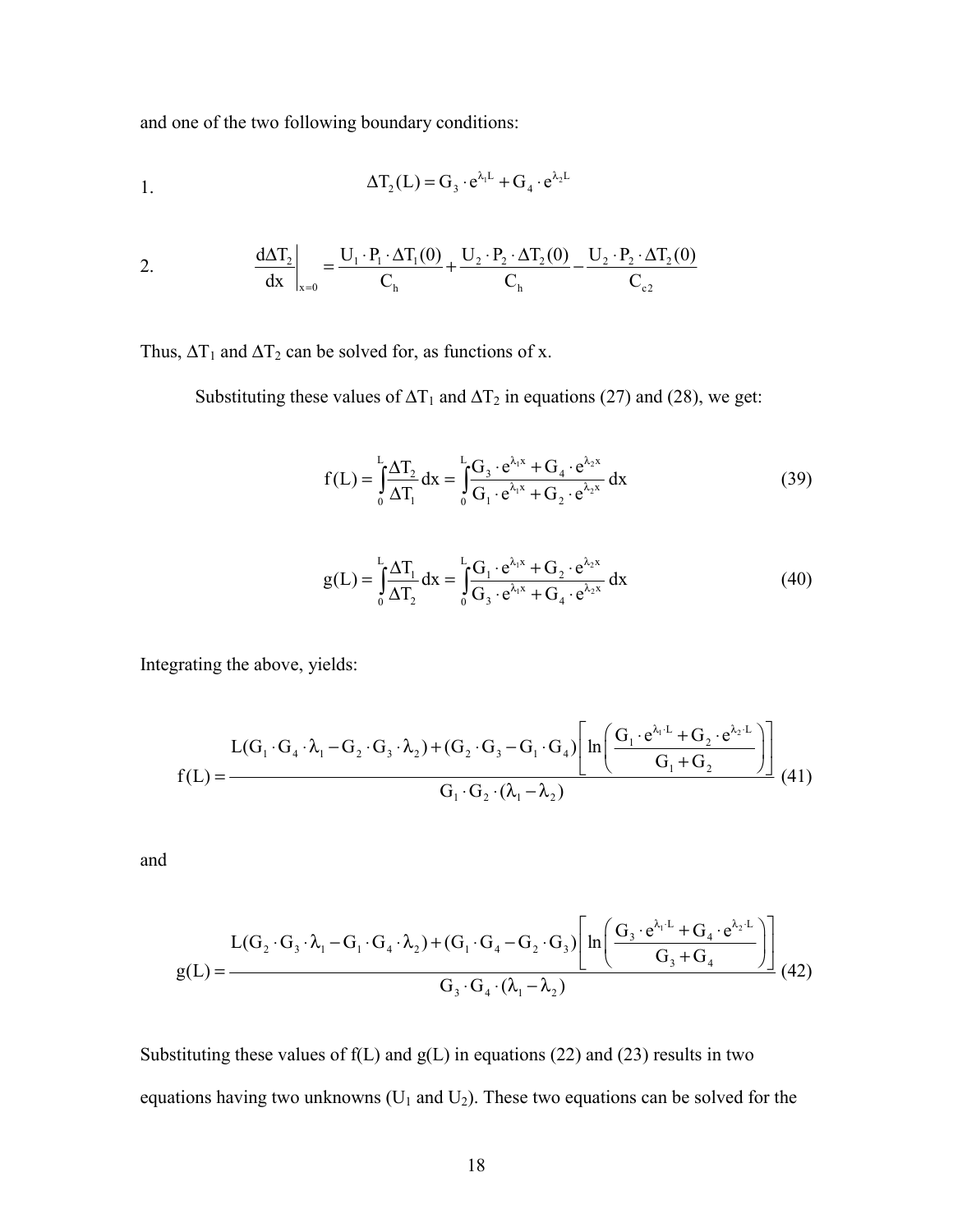two unknowns,  $U_1$  and  $U_2$ , by using a mathematical software such as Maple (Waterloo Maple Inc., Toronto, Canada) which has the capability to solve systems of non-linear equations.

#### Axial temperature distribution of fluids in the counter-current arrangement

Once the overall heat transfer coefficient values are calculated (by following the procedure outlined above), the axial temperature distribution of the fluids can also be determined. To do so, one needs to follow the procedure outlined below:

Substituting equations  $(7)$ ,  $(9)$ , and  $(10)$  in equation  $(8)$ , we get:

$$
C_{h} \cdot dT_{h} = U_{1} \cdot \Delta T_{1} \cdot dA_{lml} + U_{2} \cdot \Delta T_{2} \cdot dA_{lml}
$$
\n(43)

Substituting equations (19) and (20) into equation (43) and dividing each term by  $C_h$ , we get:

$$
dT_h = \frac{U_1 \cdot P_1}{C_h} \Delta T_1 \cdot dx + \frac{U_2 \cdot P_2}{C_h} \Delta T_2 \cdot dx
$$
 (44)

Integrating equation (44) from 0 to x yields:

$$
T_{h(x)} - T_{h(out)} = \frac{U_1 \cdot P_1}{C_h} \int_0^x \Delta T_1 \cdot dx + \frac{U_2 \cdot P_2}{C_h} \int_0^x \Delta T_2 \cdot dx
$$
 (45)

Substituting equations (36) and (37) into equation (45), we get: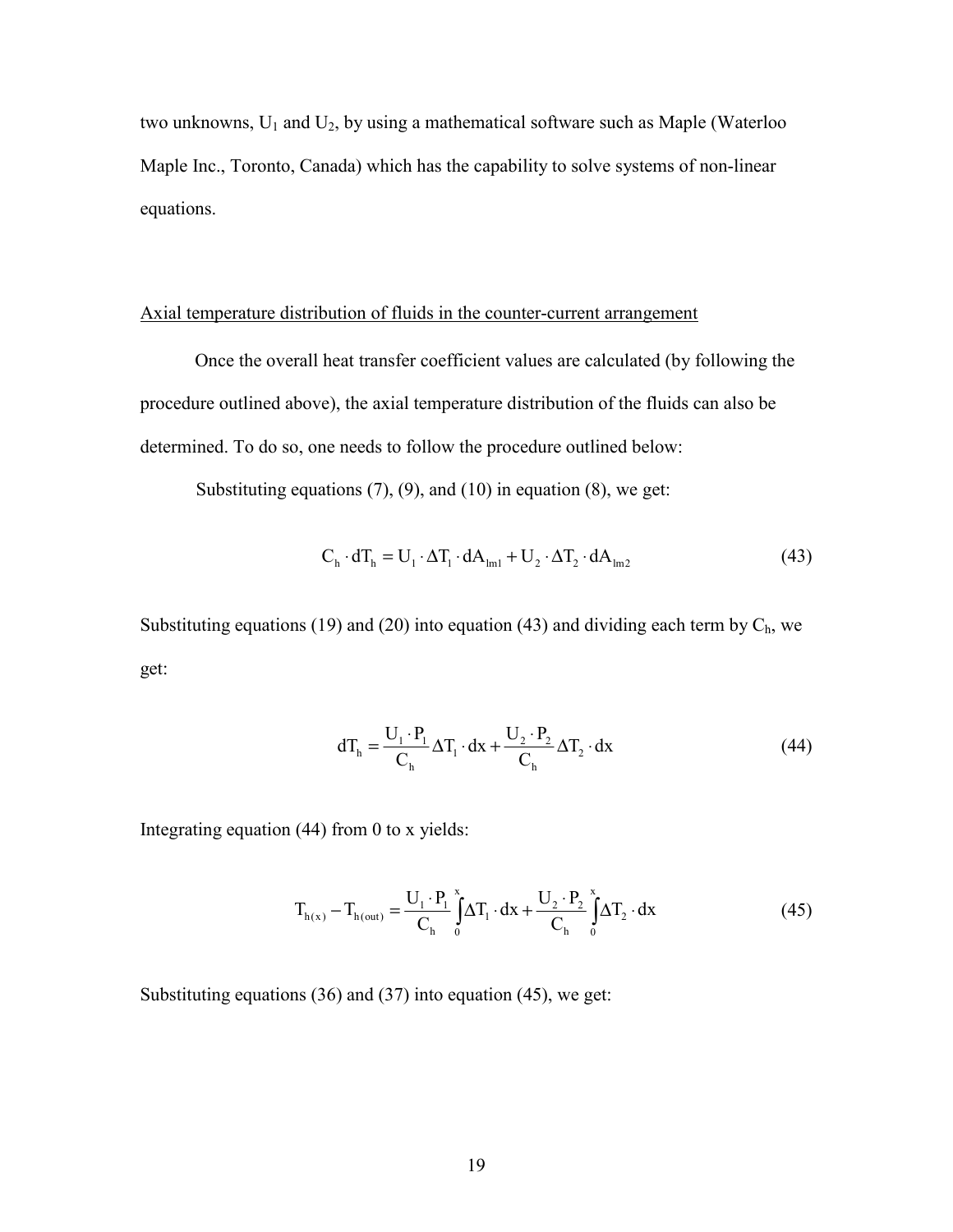$$
T_{h(x)} - T_{h(out)} = \frac{U_1 \cdot P_1}{C_h} \int_{0}^{x} (G_1 \cdot e^{\lambda_1 x} + G_2 \cdot e^{\lambda_2 x}) dx
$$
  
+ 
$$
\frac{U_2 \cdot P_2}{C_h} \int_{0}^{x} (G_3 \cdot e^{\lambda_1 x} + G_4 \cdot e^{\lambda_2 x}) dx
$$
 (46)

Computing the integrals and rearranging the terms, the axial temperature distribution of the fluid in the inner annulus is obtained as follows:

$$
T_{h(x)} = T_{h(out)} + \frac{U_1 \cdot P_1}{C_h} \left[ \frac{G_1}{\lambda_1} (e^{\lambda_1 x} - 1) + \frac{G_2}{\lambda_2} (e^{\lambda_2 x} - 1) \right] + \frac{U_2 \cdot P_2}{C_h} \left[ \frac{G_3}{\lambda_1} (e^{\lambda_1 x} - 1) + \frac{G_4}{\lambda_2} (e^{\lambda_2 x} - 1) \right]
$$
(47)

Substituting equations (47) and (36) in equation (11), we get the temperature profile of the fluid in the inner tube as a function of axial distance as follows:

$$
T_{c1(x)} = T_{h(out)} + \frac{U_1 \cdot P_1}{C_h} \left[ \frac{G_1}{\lambda_1} (e^{\lambda_1 x} - 1) + \frac{G_2}{\lambda_2} (e^{\lambda_2 x} - 1) \right] + \frac{U_2 \cdot P_2}{C_h} \left[ \frac{G_3}{\lambda_1} (e^{\lambda_1 x} - 1) + \frac{G_4}{\lambda_2} (e^{\lambda_2 x} - 1) \right] - (G_1 \cdot e^{\lambda_1 x} + G_2 \cdot e^{\lambda_2 x})
$$
(48)

The axial temperature distribution of the fluid in the outer annulus is obtained in a similar manner by substituting equations (47) and (37) in equation (12):

$$
T_{c2(x)} = T_{h(out)} + \frac{U_1 \cdot P_1}{C_h} \left[ \frac{G_1}{\lambda_1} (e^{\lambda_1 x} - 1) + \frac{G_2}{\lambda_2} (e^{\lambda_2 x} - 1) \right] + \frac{U_2 \cdot P_2}{C_h} \left[ \frac{G_3}{\lambda_1} (e^{\lambda_1 x} - 1) + \frac{G_4}{\lambda_2} (e^{\lambda_2 x} - 1) \right] - (G_3 \cdot e^{\lambda_1 x} + G_4 \cdot e^{\lambda_2 x})
$$
(49)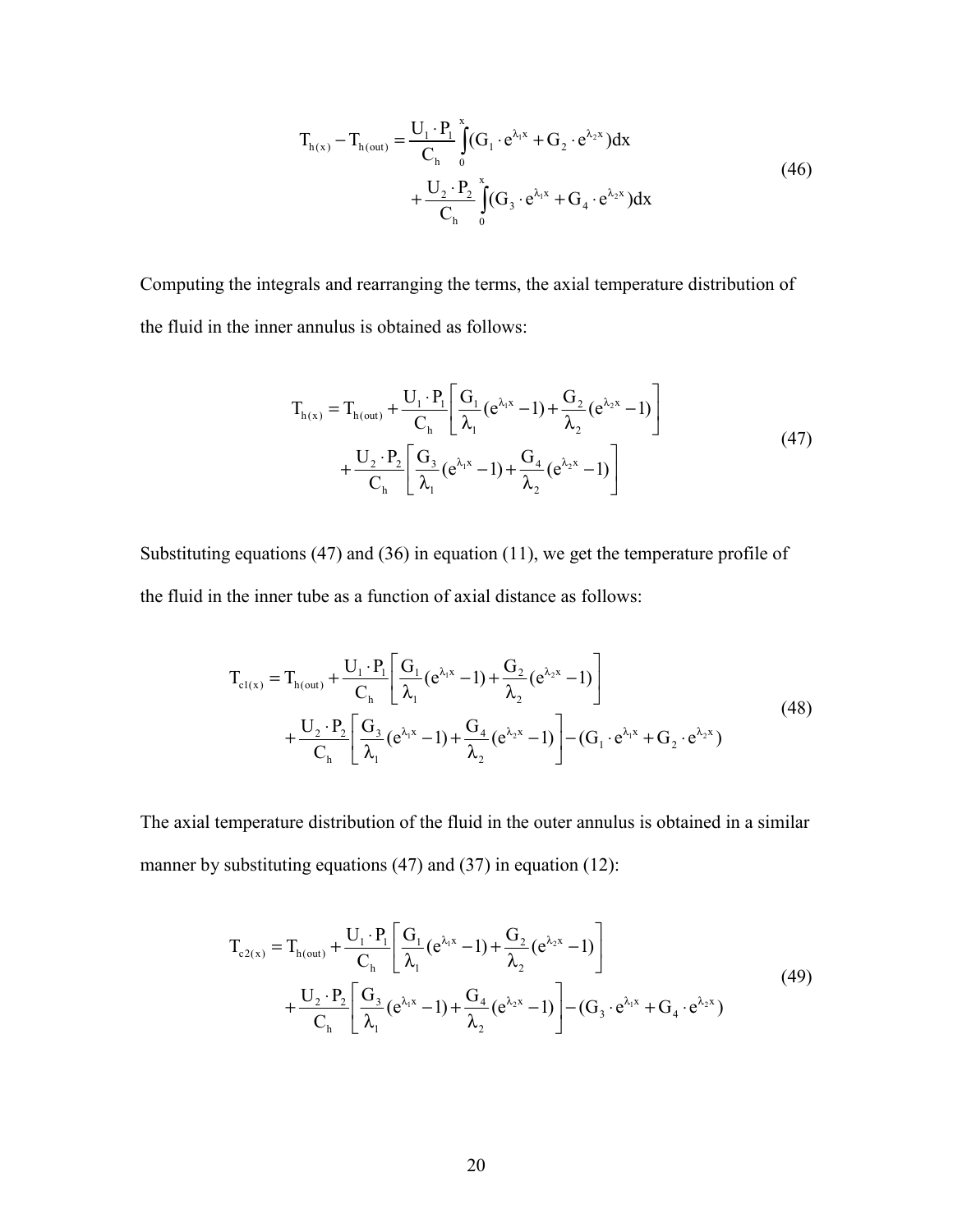#### Effective overall heat transfer coefficient in the counter-current arrangement

 If we consider using the TTHE for a cooling application, in most cases the cold fluids in the inner tube and outer annulus would originate from the same source. So, the cold fluids would in fact have the same temperature as they enter the TTHE. At the exit of the TTHE, the cold fluid in the inner tube and outer annulus would most likely have different temperatures due to differences in  $C_{c1}$  and  $C_{c2}$ , and,  $P_1$  and  $P_2$ . If these two cold fluid streams are combined with a tee type fitting, we will have only one cold fluid stream leaving the system (Figure 2).



Figure 2. Converting a TTHE into an equivalent DTHE

The solid rectangle in Figure 2 represents the TTHE. There are three fluid streams entering and leaving the TTHE. On the other hand, there are only two fluid streams entering and leaving the dashed box, one being the hot fluid and the other being the cold fluid. This is similar to a DTHE with the flows being in a counter-current mode and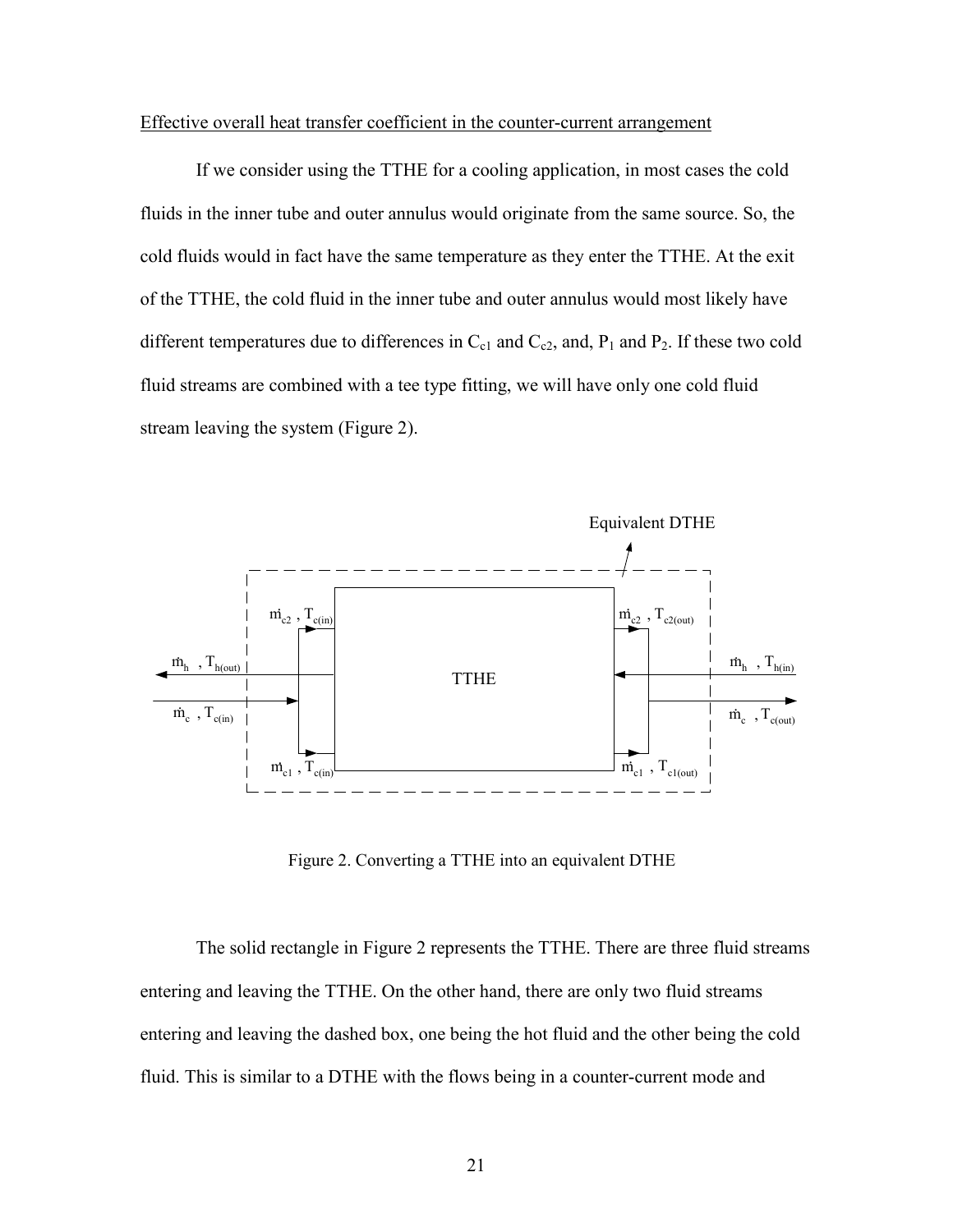hence is an equivalent DTHE that can be used to replace the TTHE. To calculate the overall heat transfer coefficient in this equivalent DTHE, we use equation (4), where the logarithmic mean area of the DTHE is equal to the sum of the two logarithmic mean areas of the TTHE:

$$
\mathbf{A}_{\text{lm}} = \mathbf{A}_{\text{lm1}} + \mathbf{A}_{\text{lm2}} \tag{50}
$$

and the logarithmic mean temperature difference is:

$$
\Delta T_{lm} = \frac{(T_{h(in)} - T_{c(out)}) - (T_{h(out)} - T_{c(in)})}{ln \left[ \frac{(T_{h(in)} - T_{c(out)})}{(T_{h(out)} - T_{c(in)})} \right]}
$$
(51)

 The U value calculated for this equivalent DTHE combines the effect of the overall heat transfer coefficients  $U_1$  and  $U_2$ . Thus, we refer to this value as the effective overall heat transfer coefficient  $(U_e)$ . We can then use this value to compare a TTHE to a DTHE and make the choice of one over the other, depending on the process parameters.

#### Overall heat transfer coefficients in a co-current arrangement

 The co-current arrangement is shown in Figure 1. Similar to the counter-current formulation, here the hot fluid flows in the inner annulus and the cold fluid in the inner tube and outer annulus with the only difference being that they all flow in the same direction.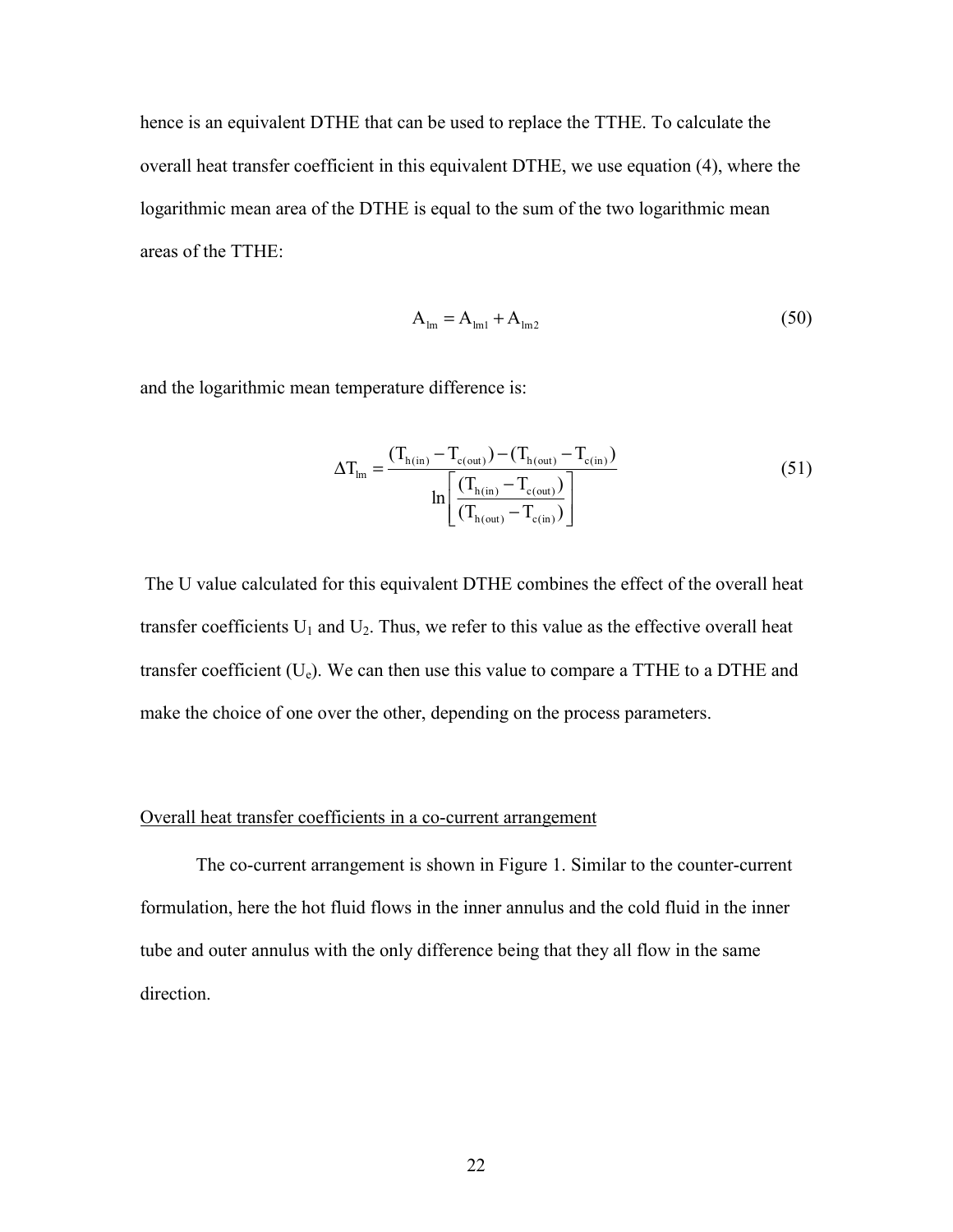Equations (5), (6), and (7) are valid for the co-current formulation also, but equation (8) takes the following form:

$$
-dq_h = dq_{c1} + dq_{c2}
$$
 (52)

The negative sign in front of  $dq_h$  indicates that the product is losing energy along the tube length in the positive x direction. This is the only difference between the two flow arrangements and it yields the following equations:

$$
d\Delta T_1 = \frac{-U_1 \cdot \Delta T_1 \cdot dA_{\text{Im}1} - U_2 \cdot \Delta T_2 \cdot dA_{\text{Im}2}}{C_{\text{h}}} - \frac{U_1 \cdot \Delta T_1 \cdot dA_{\text{Im}1}}{C_{\text{c1}}}
$$
(53)

and

$$
d\Delta T_2 = \frac{-U_1 \cdot \Delta T_1 \cdot dA_{\text{Im}1} - U_2 \cdot \Delta T_2 \cdot dA_{\text{Im}2}}{C_{\text{h}}} - \frac{U_2 \cdot \Delta T_2 \cdot dA_{\text{Im}2}}{C_{\text{c}2}} \tag{54}
$$

Following the same steps as in the counter-current formulation, we get:

$$
\ln\left[\frac{\Delta T_1(0)}{\Delta T_1(L)}\right] = U_1 \cdot A_{\text{Im}1}\left(\frac{1}{C_{\text{h}}} + \frac{1}{C_{\text{c}1}}\right) + \frac{U_2 \cdot P_2}{C_{\text{h}}} \cdot h(L) \tag{55}
$$

and

$$
\ln\left[\frac{\Delta T_2(0)}{\Delta T_2(L)}\right] = U_2 \cdot A_{\text{lm2}}\left(\frac{1}{C_h} + \frac{1}{C_{c2}}\right) + \frac{U_1 \cdot P_1}{C_h} \cdot j(L) \tag{56}
$$

where,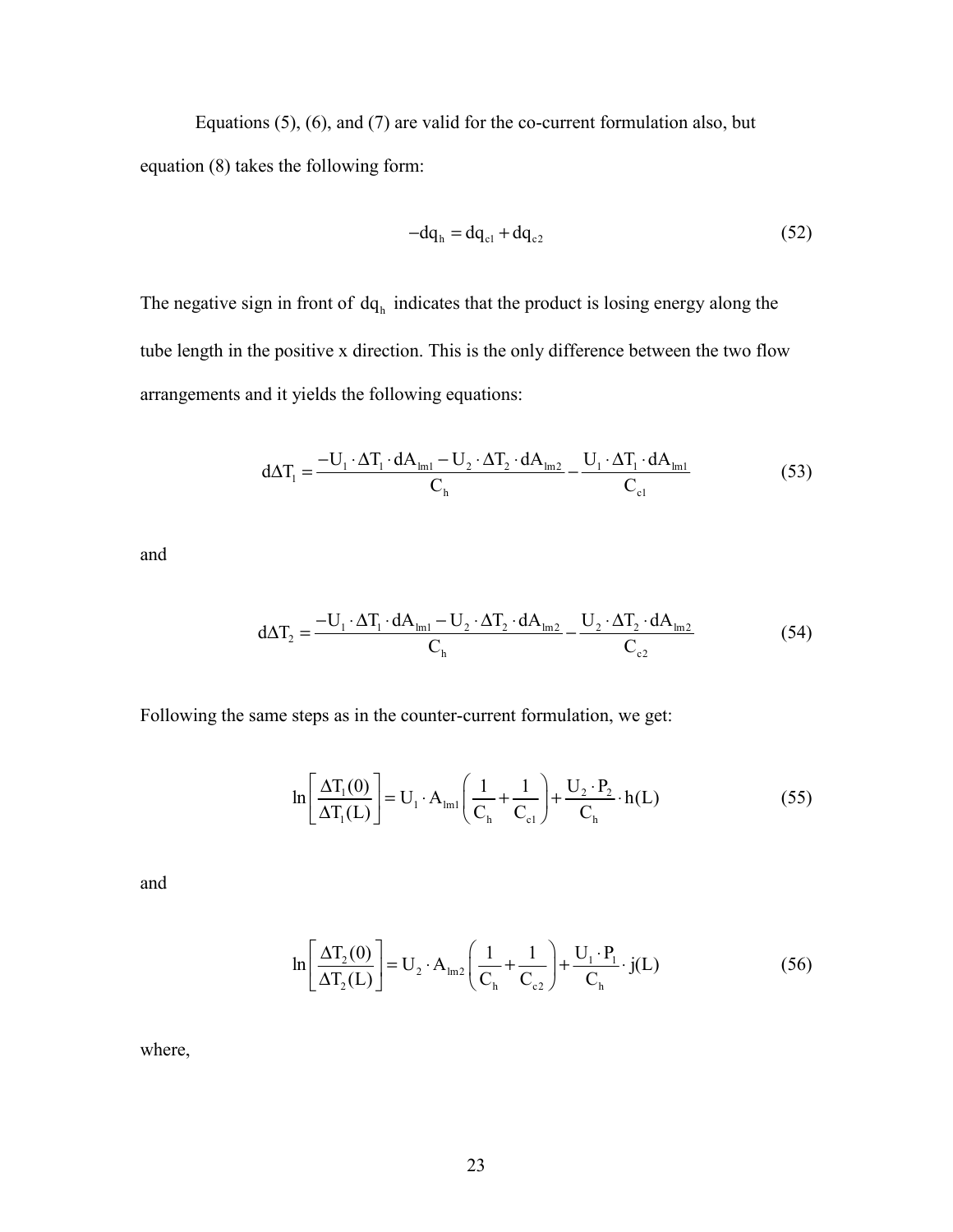$$
h(L) = \int_{0}^{L} \frac{\Delta T_2}{\Delta T_1} dx
$$
\n(57)

and

$$
j(L) = \int_{0}^{L} \frac{\Delta T_1}{\Delta T_2} dx
$$
 (58)

 Again, following a procedure similar to the one used for the counter-current formulation,  $h(L)$  and  $j(L)$  can be written as functions of  $U_1$  and  $U_2$ . This time, the second order ordinary differential equations are as follows:

$$
\frac{d^2 \Delta T_1}{dx^2} + D \cdot \frac{d \Delta T_1}{dx} + E \cdot \Delta T_1 = 0
$$
 (59)

and

$$
\frac{d^2 \Delta T_2}{dx^2} + D \cdot \frac{d \Delta T_2}{dx} + E \cdot \Delta T_2 = 0
$$
 (60)

where 
$$
D = U_1 \cdot P_1 \left( \frac{1}{C_{c1}} + \frac{1}{C_h} \right) + U_2 \cdot P_2 \left( \frac{1}{C_{c2}} + \frac{1}{C_h} \right) \text{ and,}
$$

$$
E = U_1 \cdot P_1 \cdot U_2 \cdot P_2 \left( \frac{1}{C_{c1} \cdot C_{c2}} + \frac{1}{C_h \cdot C_{c1}} + \frac{1}{C_h \cdot C_{c2}} \right)
$$

Computing the value of  $D^2$ -4E based on the above expressions for D and E, yields:

$$
D^2 - 4E = \left( U_1 \cdot P_1 \left( \frac{1}{C_{c1}} + \frac{1}{C_h} \right) - U_2 \cdot P_2 \left( \frac{1}{C_{c2}} + \frac{1}{C_h} \right) \right)^2 + 4 \cdot \frac{U_1 \cdot P_1 \cdot U_2 \cdot P_2}{C_h^2}
$$
(61)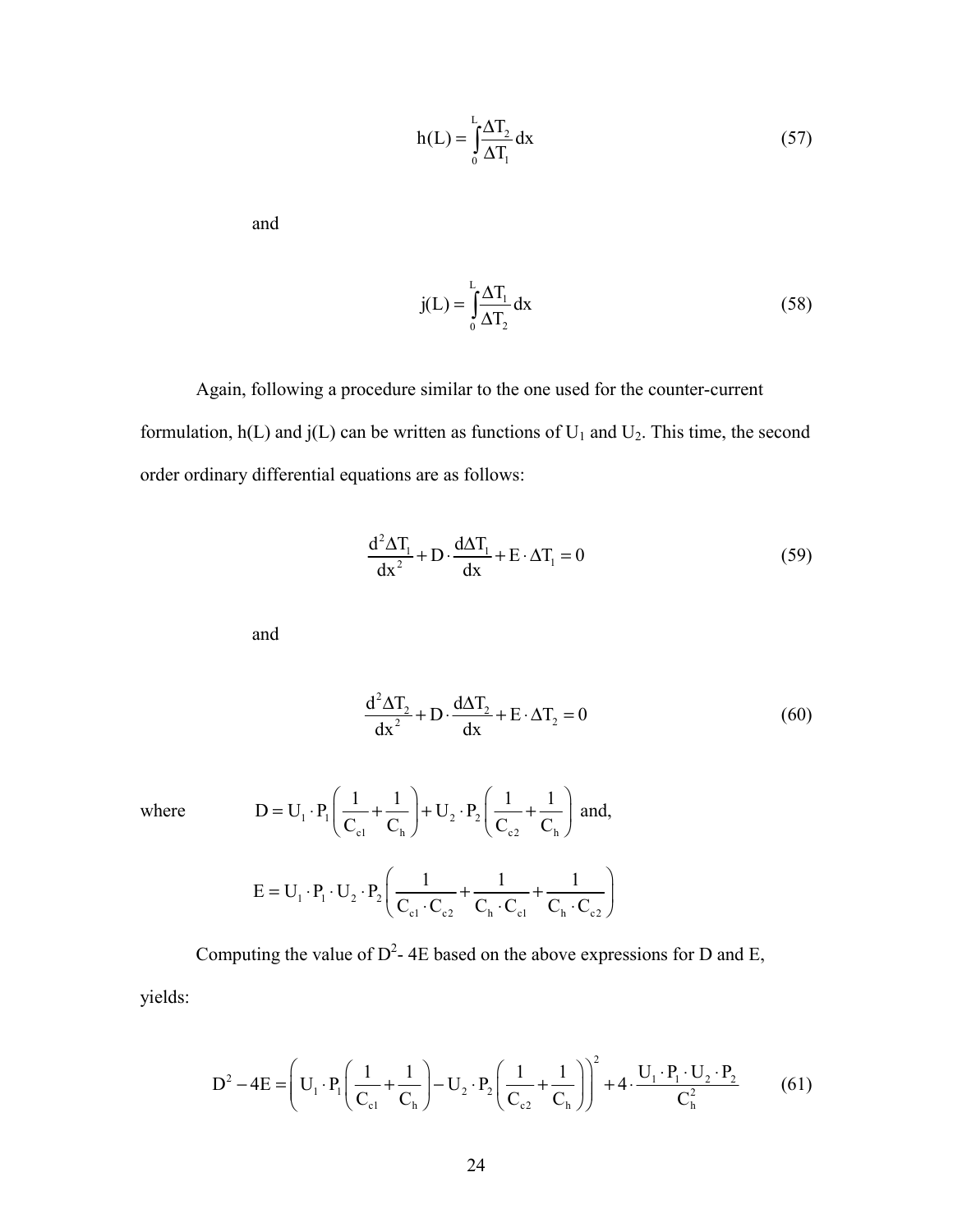As in the counter-current case, this quantity is also always positive. So, the solutions to equations (59) and (60) are in the following form:

$$
\Delta T_1 = G_5 \cdot e^{\lambda_3 x} + G_6 \cdot e^{\lambda_4 x} \tag{62}
$$

and

$$
\Delta T_2 = G_7 \cdot e^{\lambda_3 x} + G_8 \cdot e^{\lambda_4 x} \tag{63}
$$

where  $G_5$ ,  $G_6$ ,  $G_7$ , and  $G_8$  are constants (independent of location) to be determined from the boundary conditions and  $\lambda_3$  and  $\lambda_4$  are the roots of the following equation:

$$
\lambda^2 + D \cdot \lambda + E = 0 \tag{64}
$$

Accordingly,

$$
\lambda_3 = \frac{-D + \sqrt{D^2 - 4E}}{2} \quad \text{and} \quad \lambda_4 = \frac{-D - \sqrt{D^2 - 4E}}{2}
$$

The boundary conditions for equations (62) and (63) can be defined in a manner similar to the case of counter-current flow. Solving these equations by using the boundary conditions and substituting the expressions for  $\Delta T_1$  and  $\Delta T_2$  [equations (62) and (63)] in equations (57) and (58), we get:

$$
L(G_s \cdot G_s \cdot \lambda_3 - G_6 \cdot G_7 \cdot \lambda_4) + (G_6 \cdot G_7 - G_5 \cdot G_8) \left[ ln \left( \frac{G_s \cdot e^{\lambda_3 \cdot L} + G_6 \cdot e^{\lambda_4 \cdot L}}{G_s + G_6} \right) \right]
$$
  
 
$$
K(L) = \frac{G_s \cdot G_6 \cdot (\lambda_3 - \lambda_4)}{G_s \cdot G_6 \cdot (\lambda_3 - \lambda_4)}
$$
(65)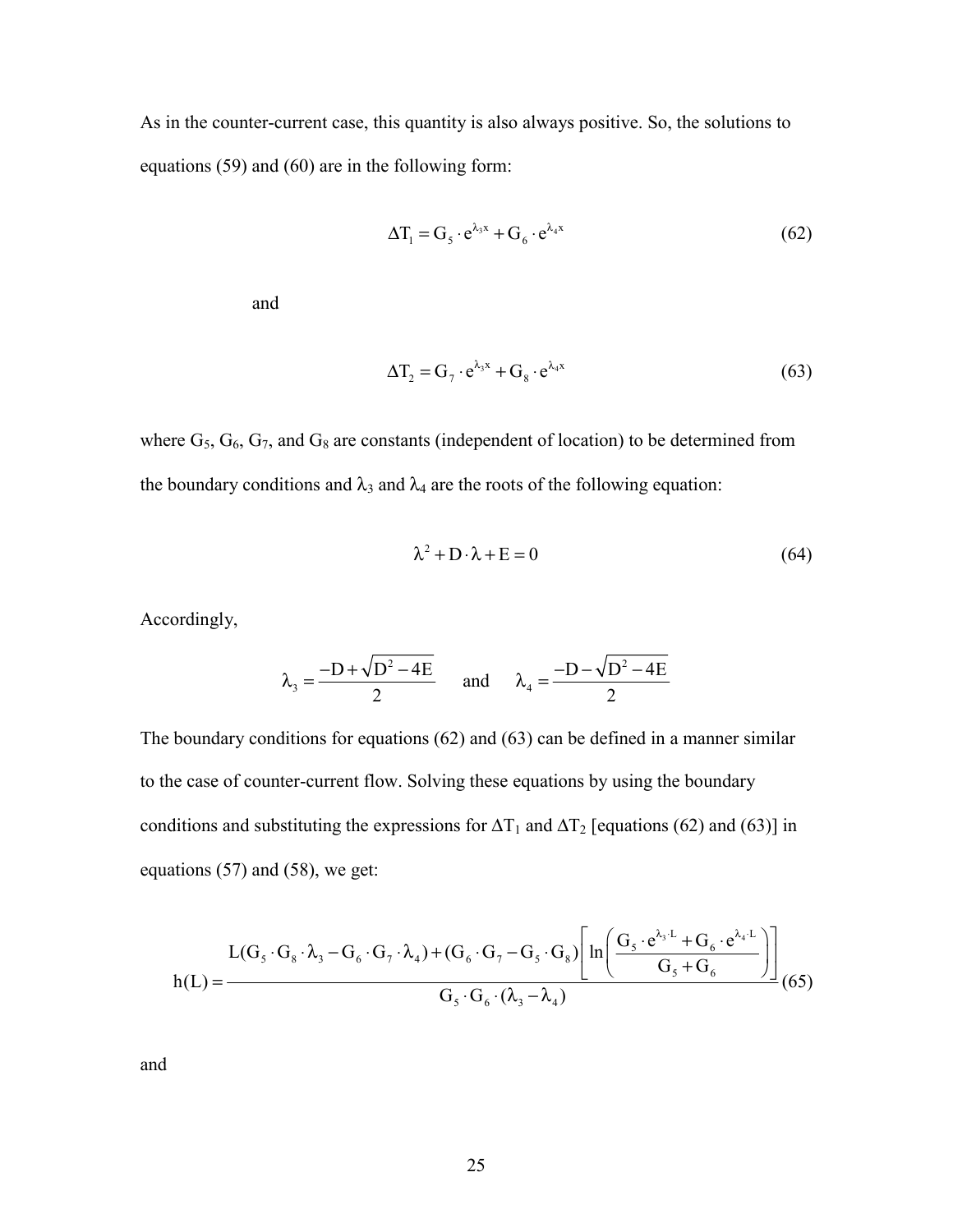$$
I(G_6 \cdot G_7 \cdot \lambda_3 - G_5 \cdot G_8 \cdot \lambda_4) + (G_5 \cdot G_8 - G_6 \cdot G_7) \left[ ln \left( \frac{G_7 \cdot e^{\lambda_3 \cdot L} + G_8 \cdot e^{\lambda_4 \cdot L}}{G_7 + G_8} \right) \right] \tag{66}
$$

As in the counter-current case, substituting equations (65) and (66) in equations (55) and (56), we end up with two equations with two unknowns. These two equations can be solved again by using a mathematical software such as Maple (Waterloo Maple Inc., Toronto, Canada) to obtain  $U_1$  and  $U_2$ .

#### Axial temperature distribution of fluids in the co-current arrangement

The axial temperature distribution of the fluids in the co-current arrangement are derived in a manner similar to the counter-current case.

Rewriting equation (52), we get:

$$
-C_{\rm h} \cdot dT_{\rm h} = U_1 \cdot \Delta T_1 \cdot dA_{\rm lm1} + U_2 \cdot \Delta T_2 \cdot dA_{\rm lm2}
$$
 (67)

Starting of from this equation, and following the same steps as in the counter-current formulation yields the following axial temperature distribution equations for the cocurrent arrangement:

$$
T_{h(x)} = T_{h(in)} - \frac{U_1 \cdot P_1}{C_h} \left[ \frac{G_5}{\lambda_3} (e^{\lambda_3 x} - 1) + \frac{G_6}{\lambda_4} (e^{\lambda_4 x} - 1) \right]
$$
  

$$
- \frac{U_2 \cdot P_2}{C_h} \left[ \frac{G_7}{\lambda_3} (e^{\lambda_3 x} - 1) + \frac{G_8}{\lambda_4} (e^{\lambda_4 x} - 1) \right]
$$
(68)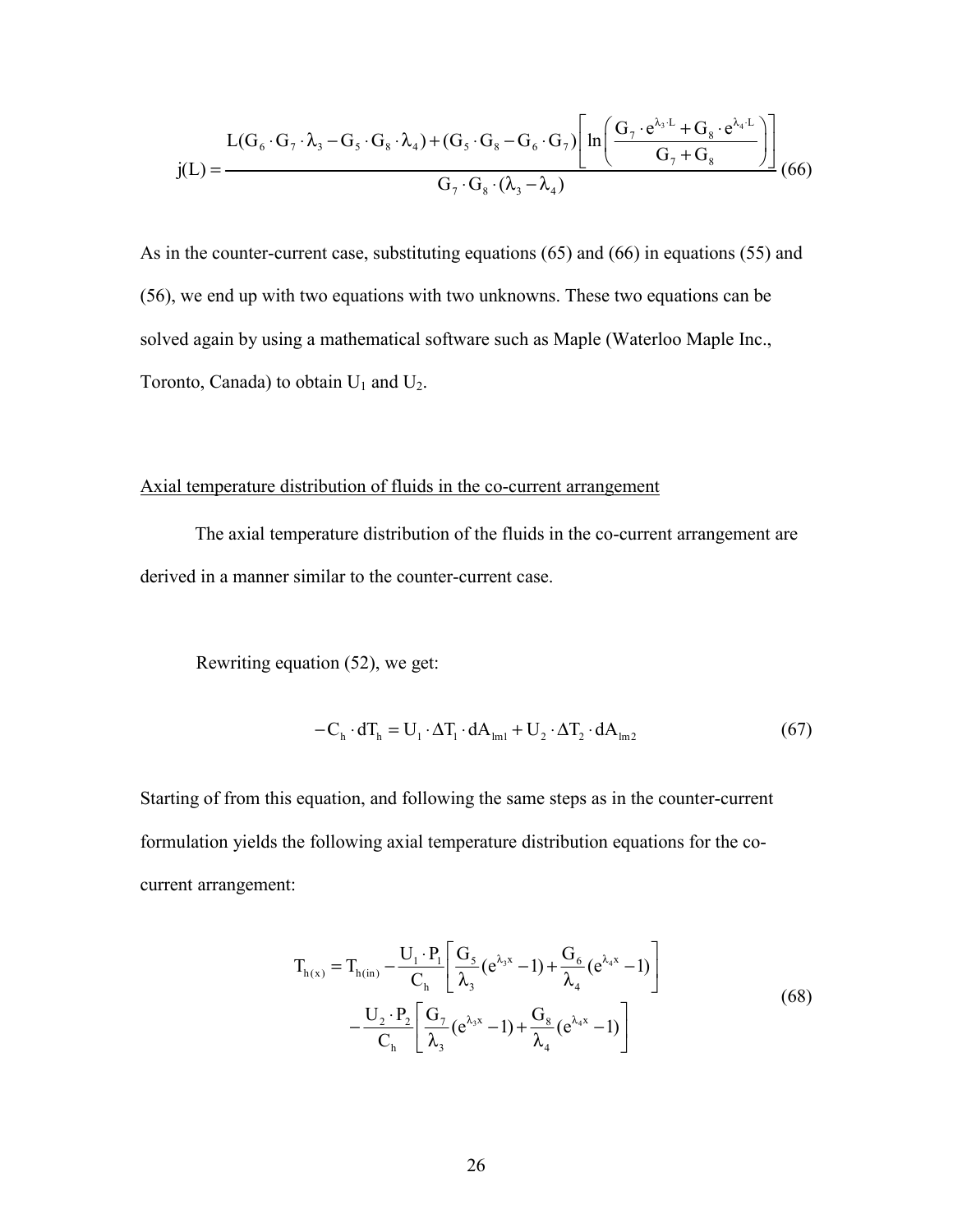$$
T_{c1(x)} = T_{h(in)} - \frac{U_1 \cdot P_1}{C_h} \left[ \frac{G_5}{\lambda_3} (e^{\lambda_3 x} - 1) + \frac{G_6}{\lambda_4} (e^{\lambda_4 x} - 1) \right]
$$
  
\n
$$
- \frac{U_2 \cdot P_2}{C_h} \left[ \frac{G_7}{\lambda_3} (e^{\lambda_3 x} - 1) + \frac{G_8}{\lambda_4} (e^{\lambda_4 x} - 1) \right] - (G_5 \cdot e^{\lambda_3 x} + G_6 \cdot e^{\lambda_4 x})
$$
  
\n
$$
T_{c2(x)} = T_{h(in)} - \frac{U_1 \cdot P_1}{C_h} \left[ \frac{G_5}{\lambda_3} (e^{\lambda_3 x} - 1) + \frac{G_6}{\lambda_4} (e^{\lambda_4 x} - 1) \right]
$$
  
\n
$$
- \frac{U_2 \cdot P_2}{C_h} \left[ \frac{G_7}{\lambda_3} (e^{\lambda_3 x} - 1) + \frac{G_8}{\lambda_4} (e^{\lambda_4 x} - 1) \right] - (G_7 \cdot e^{\lambda_3 x} + G_8 \cdot e^{\lambda_4 x})
$$
  
\n(70)

### Effective overall heat transfer coefficient in the co-current arrangement

Determination of the effective overall heat transfer coefficient  $(U_e)$  for the cocurrent arrangement is accomplished in a very similar way to that in the counter-current arrangement. Equation (4) is still valid but in this case the logarithmic mean temperature difference term is written as follows:

$$
\Delta T_{lm} = \frac{(T_{h(in)} - T_{c(in)}) - (T_{h(out)} - T_{c(out)})}{ln \left[ \frac{(T_{h(in)} - T_{c(in)})}{(T_{h(out)} - T_{c(out)})} \right]}
$$
(71)

## **Discussion**

 The formulations in the previous sections made use of the temperature difference terms between the hot fluid and cold fluids to compute  $U_1$  and  $U_2$ . Both in the co-current and counter-current formulations, to determine the constants of the temperature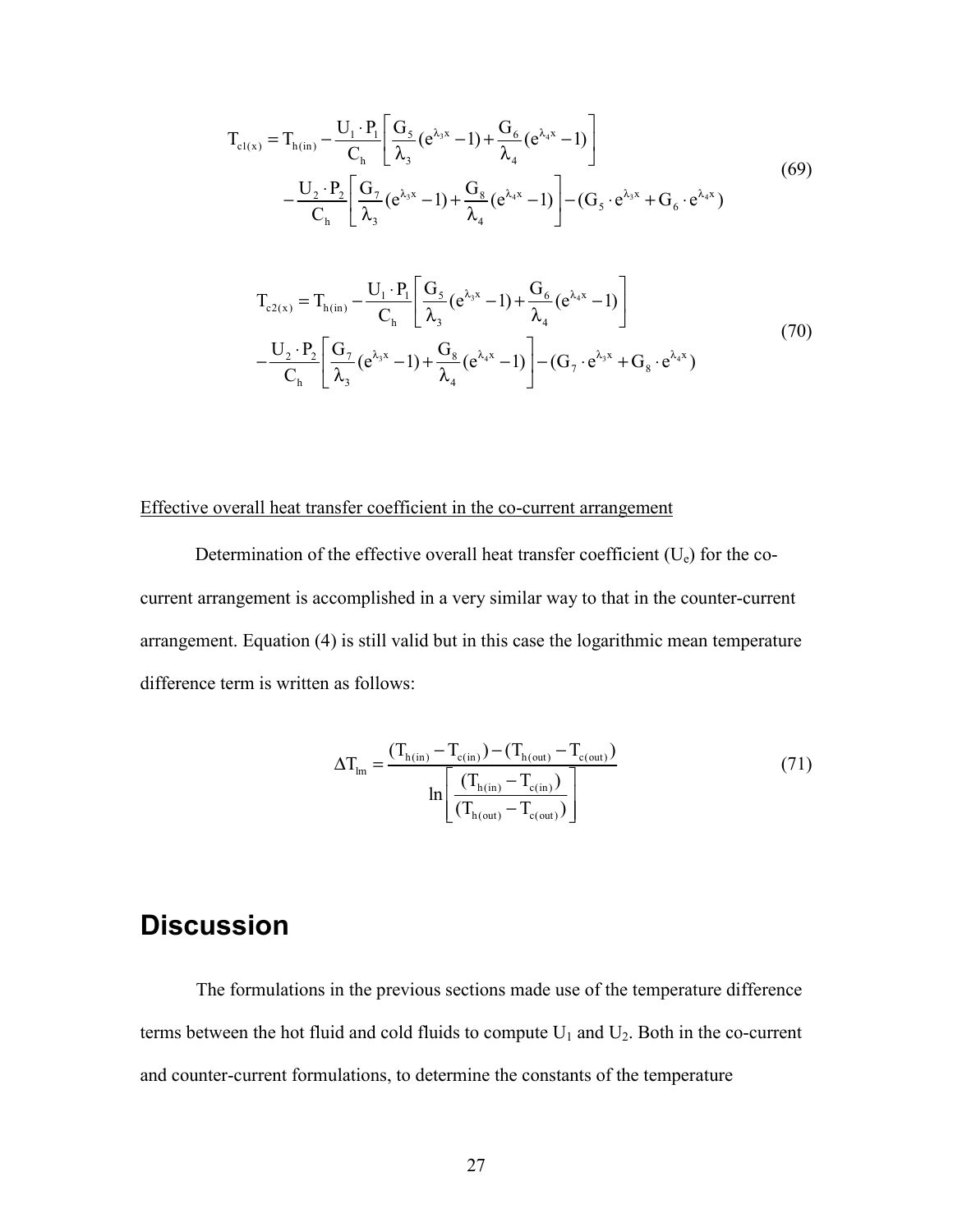difference equations  $[(36), (37), (62),$  and  $(63)]$ , three boundary conditions were specified, from which two need to be used. Under ideal conditions, where there are no errors originating from measuring flow rate and temperature, and when the assumptions listed at the beginning of the methodology section are valid, both boundary conditions

$$
(\Delta T_1(L)
$$
 or  $\frac{d\Delta T_1}{dx}\Big|_{x=0}$ ) should give exactly the same results for the overall heat transfer

coefficient values and the temperature profiles of the fluids. However, it is very likely to have errors during collecting data and/or errors associated with the accuracy and sensitivity of the measuring devices (thermocouples and totalizers). Therefore, using the two different approaches may result in slightly different answers upon solution of the system of equations to determine the overall heat transfer coefficients and temperature profiles.

## **Conclusion**

 The overall heat transfer coefficients and axial temperature distribution of fluids in a TTHE were determined using the energy balance equations on a control volume. Calculating  $U_1$ ,  $U_2$ , and the temperature profiles are useful for designing a heat exchanger to meet the process requirements.  $U_1$  and  $U_2$  values may also be useful for determining the convective heat transfer coefficient values (h). Future work will be devoted to calculating the convective heat transfer coefficients in a TTHE.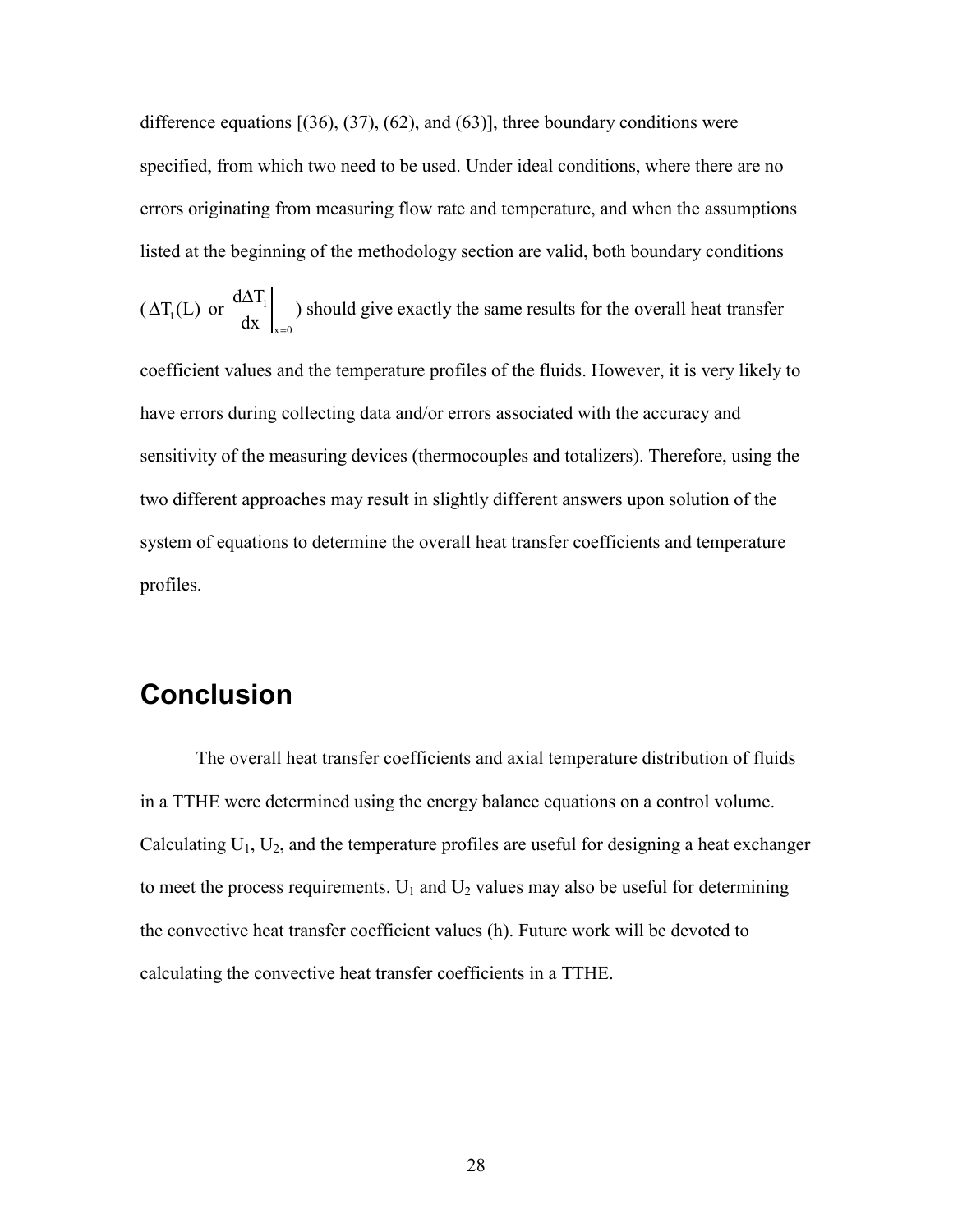# **Acknowledgements**

 Support from the North Carolina Agricultural Research Service for the research study undertaken here, resulting in the publication of Paper No. FSR-03-12 of the Journal Series of the Department of Food Science, North Carolina State University, Raleigh, is gratefully acknowledged.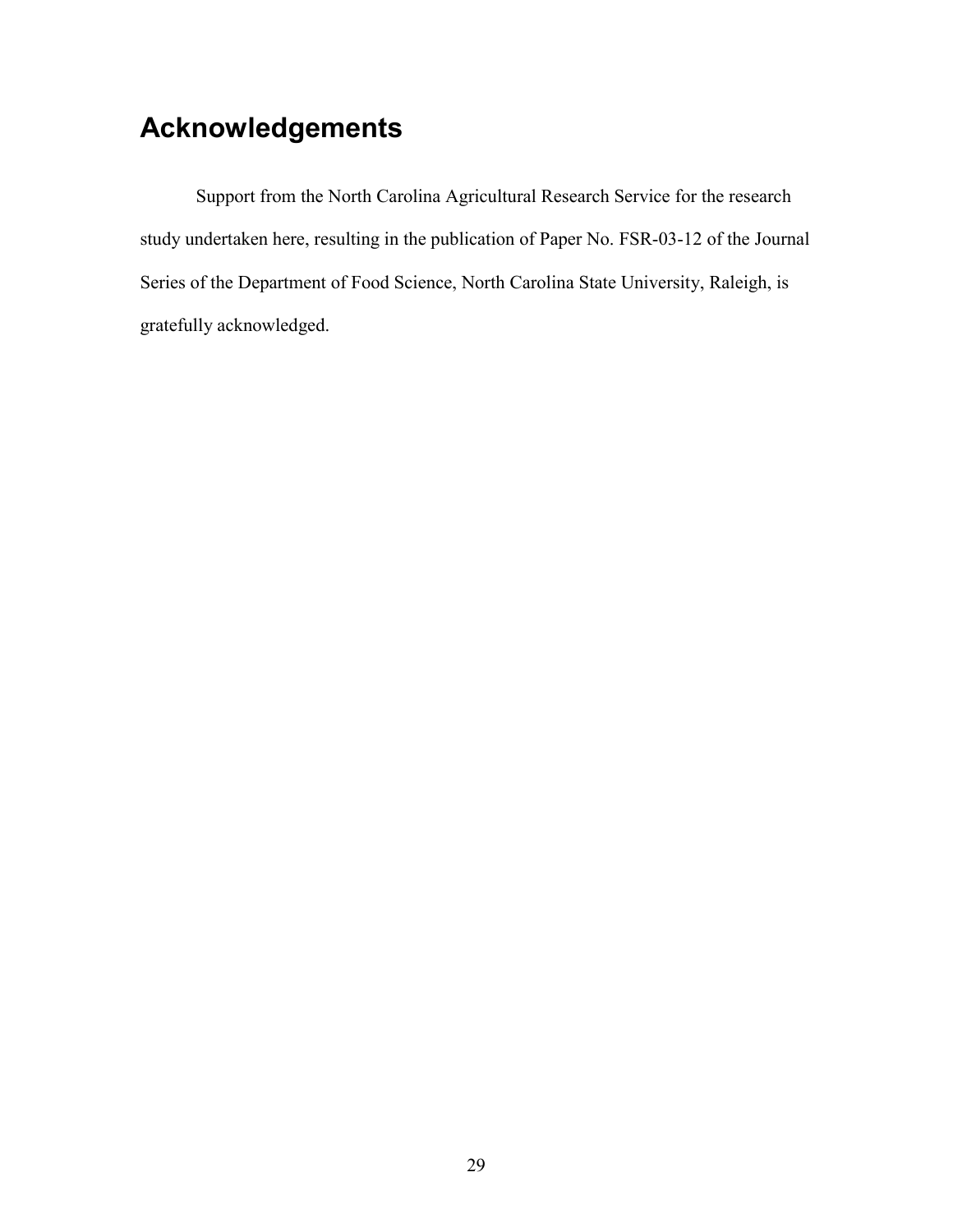# **Symbols**

| $\mathbf{A}$  | Heat transfer area                          | m <sup>2</sup> |
|---------------|---------------------------------------------|----------------|
| $\mathcal{C}$ | Heat capacity rate                          | W/K            |
| $f-j(L)$      | Non-linear functions of $U_1$ and $U_2$     | m              |
| $G_{1-8}$     | Constants appearing in temperature profiles |                |
| L             | Length of the tubes                         | m              |
| ${\bf P}$     | Mean perimeter                              | m              |
| q             | Heat transfer rate                          | W              |
| $\mathbf{r}$  | Tube radius                                 | m              |
| T             | Absolute temperature                        | K              |
| U             | Overall heat transfer coefficient           | $W/m^2-K$      |
| $\mathbf{x}$  | Distance in the axial direction             | m              |
|               |                                             |                |

| $\Lambda$       | Difference                               |
|-----------------|------------------------------------------|
| $\lambda_{1-4}$ | Roots of equations written to solve ODEs |

# **Subscripts**

| c              | Cold fluid                  |
|----------------|-----------------------------|
| c <sub>1</sub> | Cold fluid in inner tube    |
| c2             | Cold fluid in outer annulus |
| e              | Effective                   |
|                | Hot fluid                   |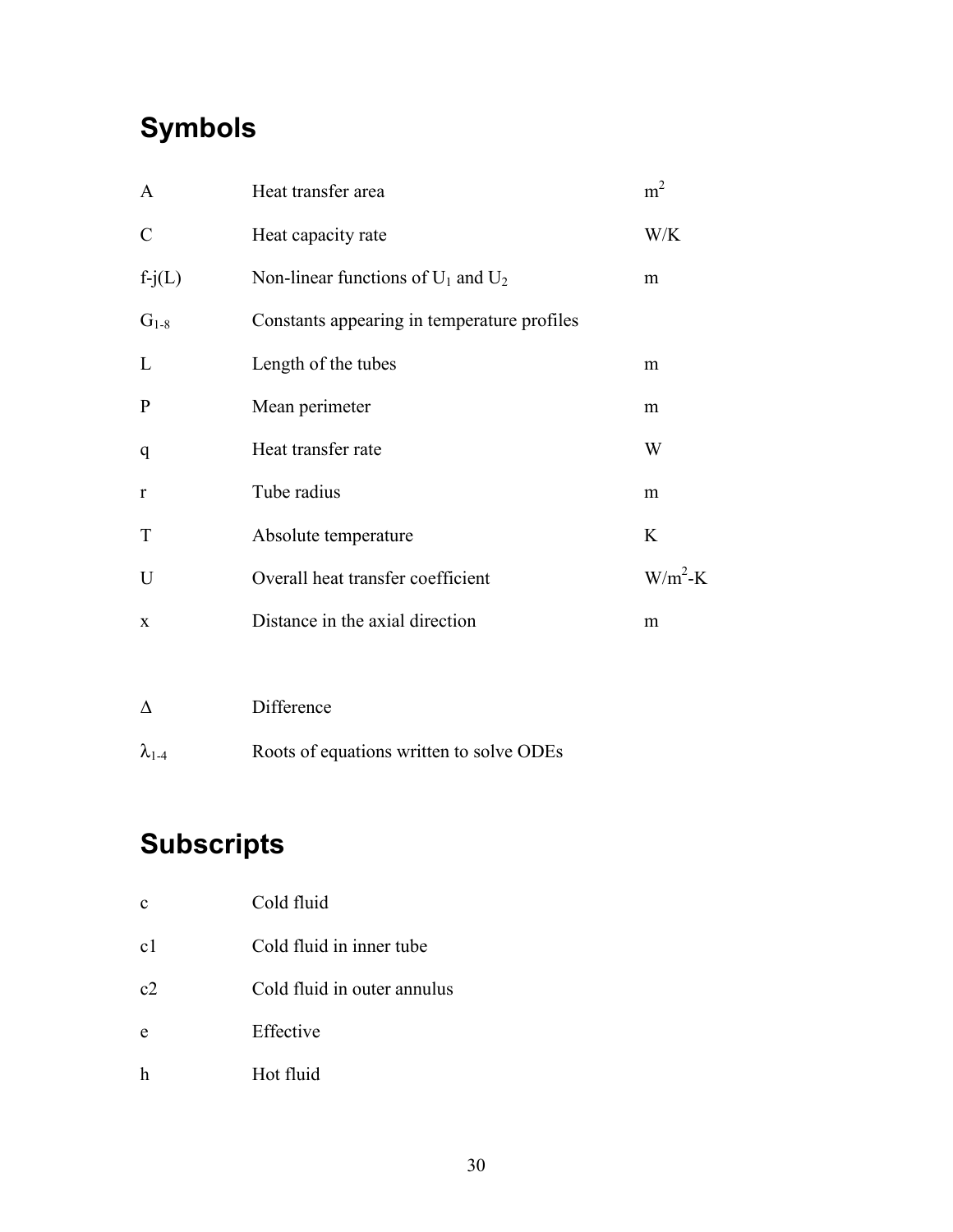| $\mathbf{i}$   | Inner                       |
|----------------|-----------------------------|
| 1n             | Inlet                       |
| $\Omega$       | Outer                       |
| out            | Outlet                      |
| lm             | Logarithmic mean            |
| $\mathbf{1}$   | between the inner two tubes |
| $\overline{2}$ | between the outer two tubes |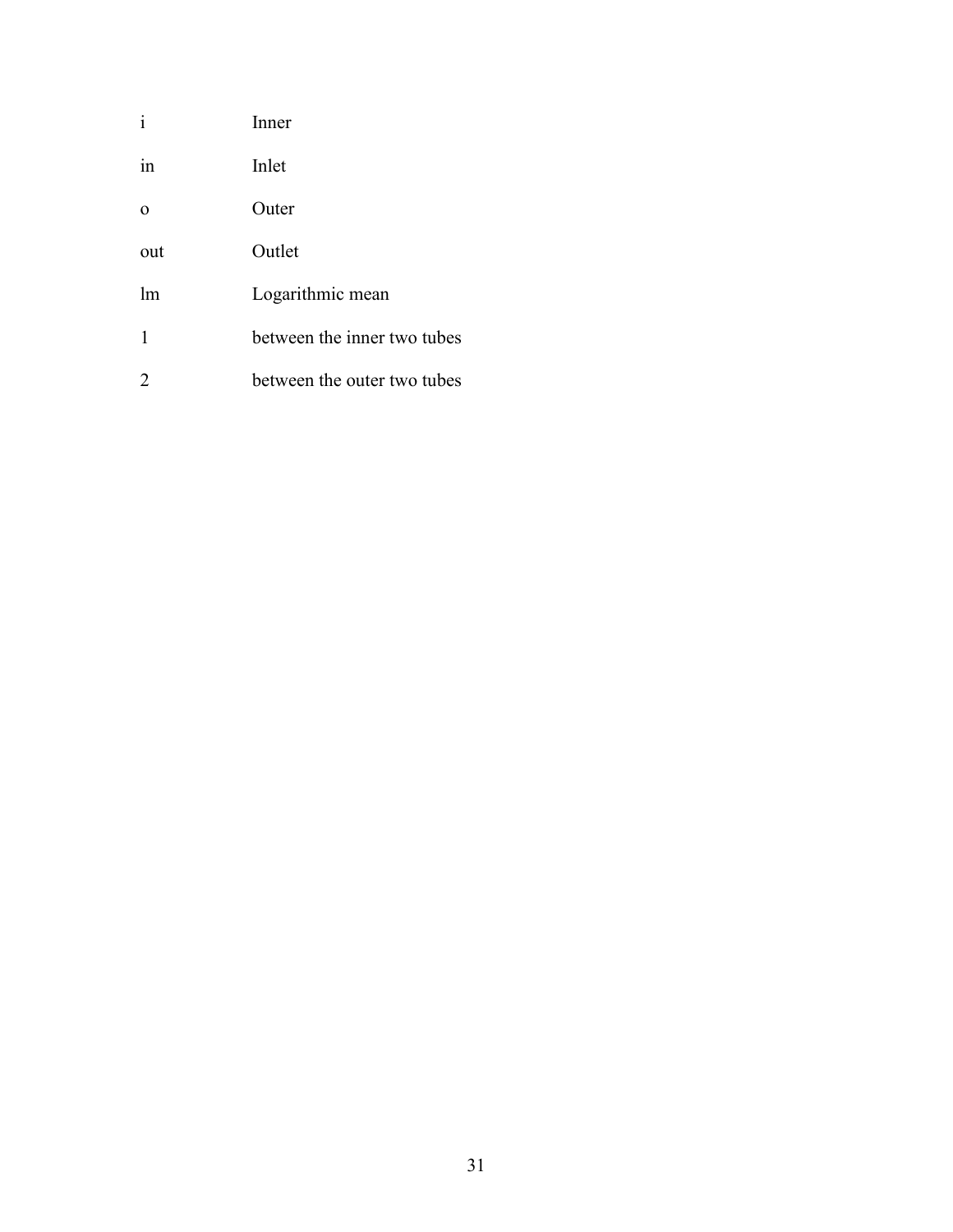## **References**

1. Incropera, F.P., DeWitt, D.P. 1990. Fundamentals of heat and mass transfer (3rd edition). John Wiley & Sons.

2. Zuritz, C.A. (1990). On the design of triple concentric-tube heat exchangers. Journal of Food Process Engineering. Vol. 12: 113-130.

3. Afgan, N., Carvalho, M., Bar-Cohen, A., Butterworth, D., Roetzel, W. 1996. New developments in heat exchangers. Overseas Publishers Association.

4. Unal, A. (1998). Theoretical analysis of triple concentric-tube heat exchangers. Part 1: Mathematical Modeling. International Communications in Heat and Mass Transfer. Vol. 25(7): 949-958.

5. Unal, A. (2001). Theoretical analysis of triple concentric-tube heat exchangers. Part 2: Case studies. International Communications in Heat and Mass Transfer. Vol. 28(2): 243-256.

6. Satyanarayana, V.V., Datta, A.K., Mishra, B.P. (1995). Design and testing of a small scale indirect type ultra high temperature (UHT) milk sterilizer. Journal of Food Engineering. Vol. 26: 379-387.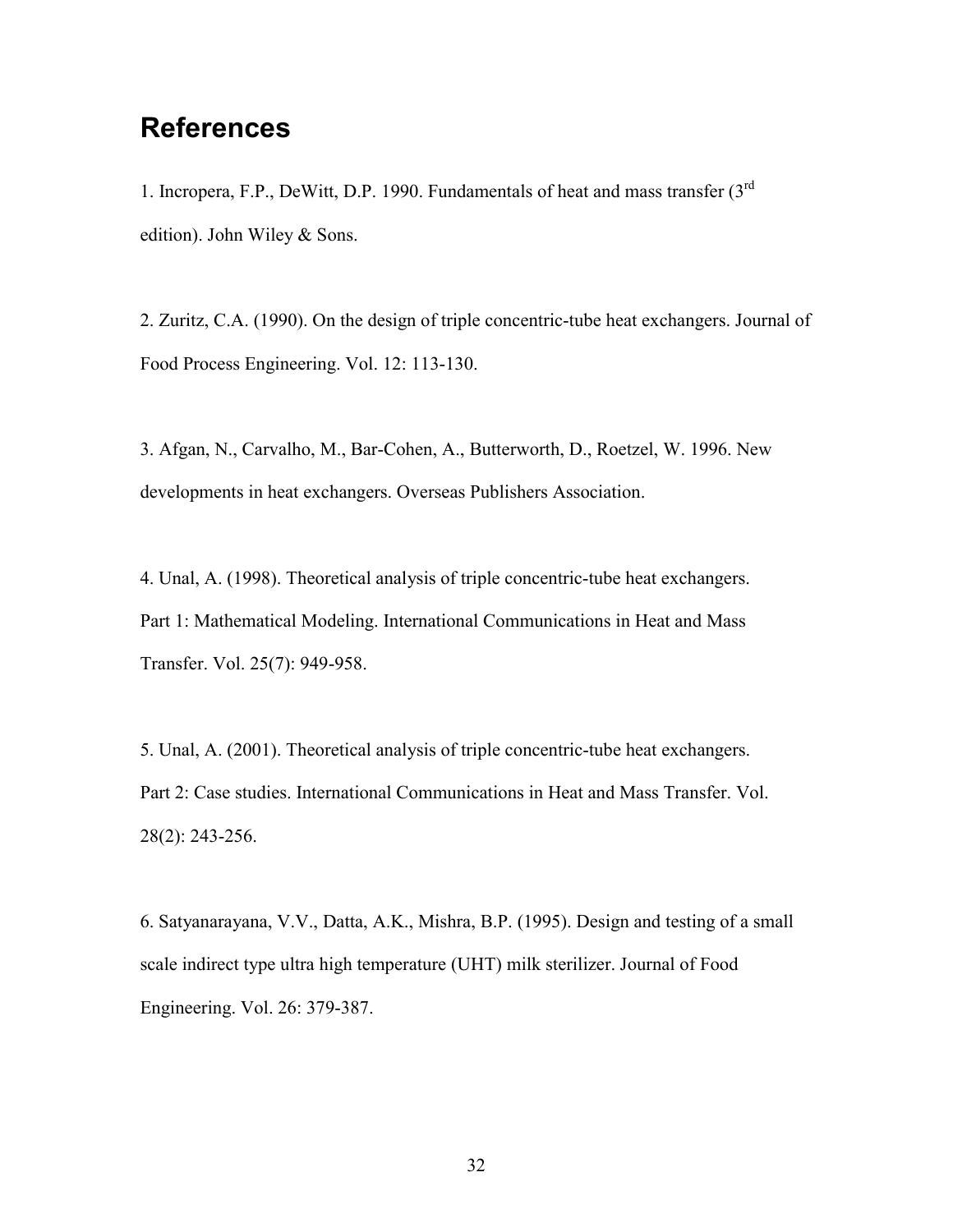7. Sahoo, P.K., Ansari, I.A., Datta, A.K. (2002). Computer-aided design and performance evaluation of an indirect type helical tube ultra-high temperature (UHT) milk sterilizer. Journal of Food Engineering. Vol. 51: 13-19.

8. Sieder, E.N., Tate, G.E. (1936). Heat transfer and pressure drop of liquids in tubes. Industrial and Engineering Chemistry. Vol. 28(12): 1429-1435.

9. Chopey, N.P., Hicks, T.G. 1984. Hand book of chemical engineering calculations. Vol. 7: 33. McGraw Hill, New York.

10. Kern, D.Q. 1984. Process heat transfer. McGraw Hill, New York.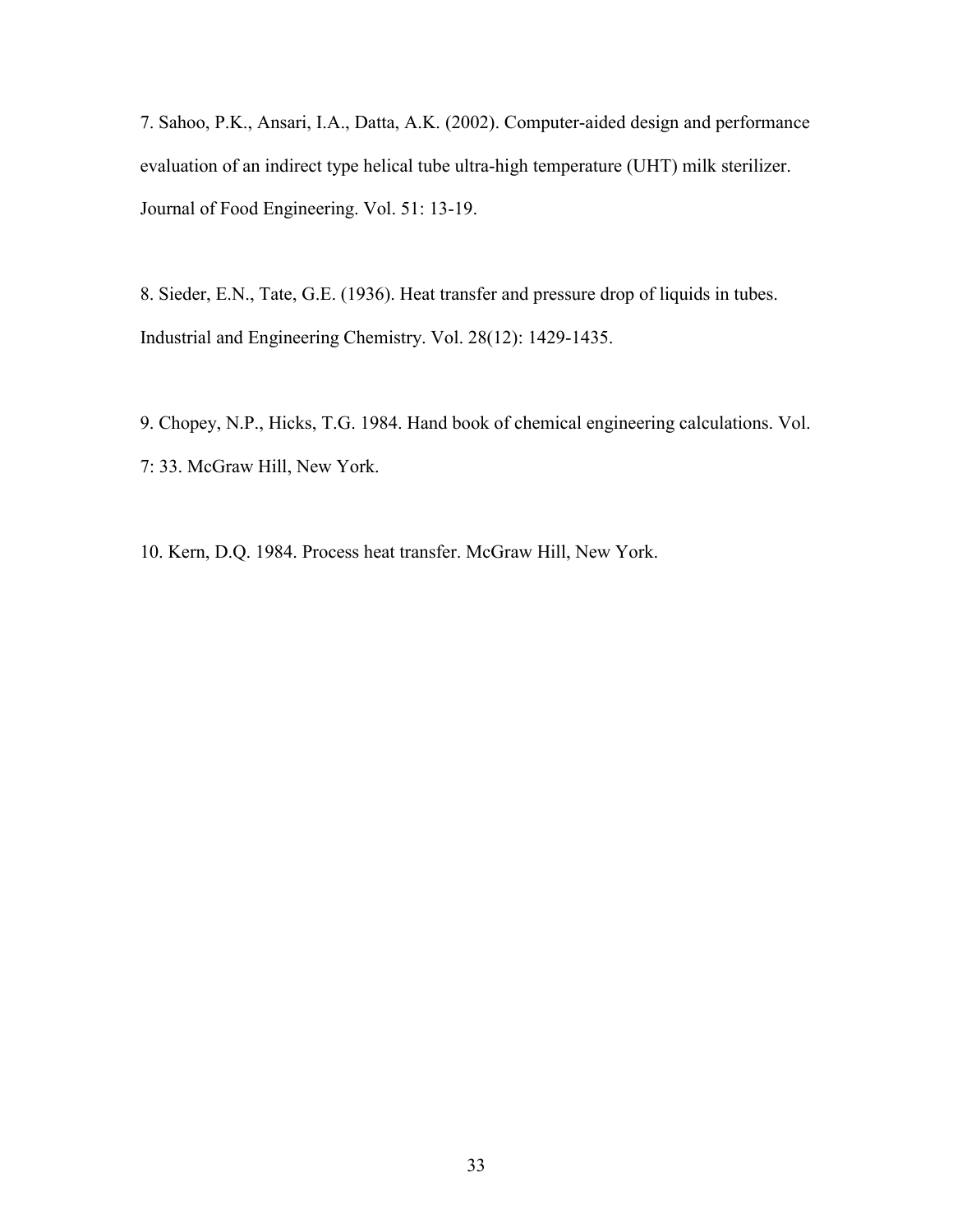Ediz Batmaz (Research Assistant) K. P. Sandeep (Assistant Professor)

Dr. K. P. Sandeep Department of Food Science, Box 7624 North Carolina State University Raleigh, NC 27695-7624 E-mail: kp\_sandeep@ncsu.edu Phone: (1) (919) 515-2957 Fax: (1) (919) 515-7124

Submitted to the Journal of Heat and Mass Transfer on Monday, June 02, 2003.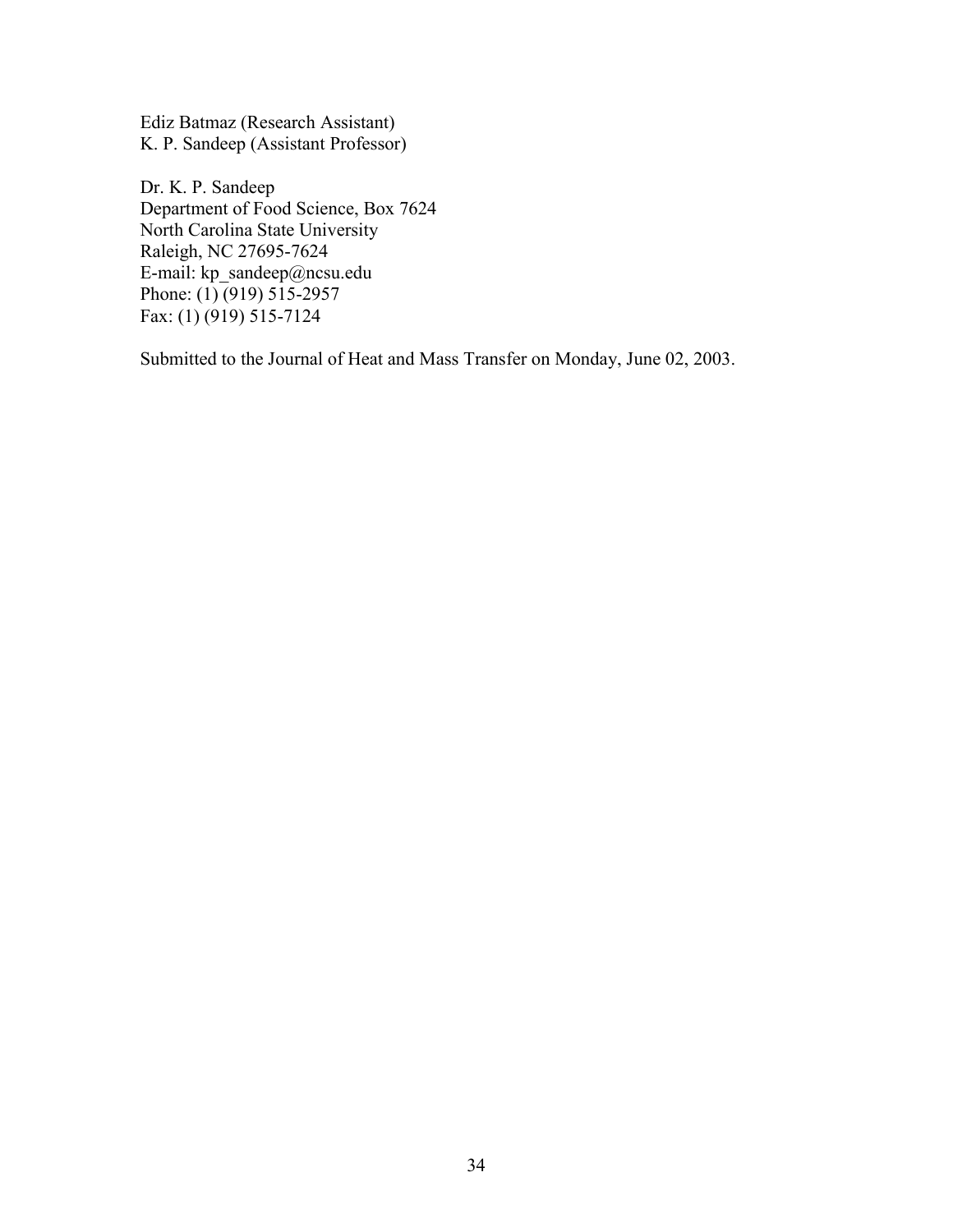## **MANUSCRIPT II**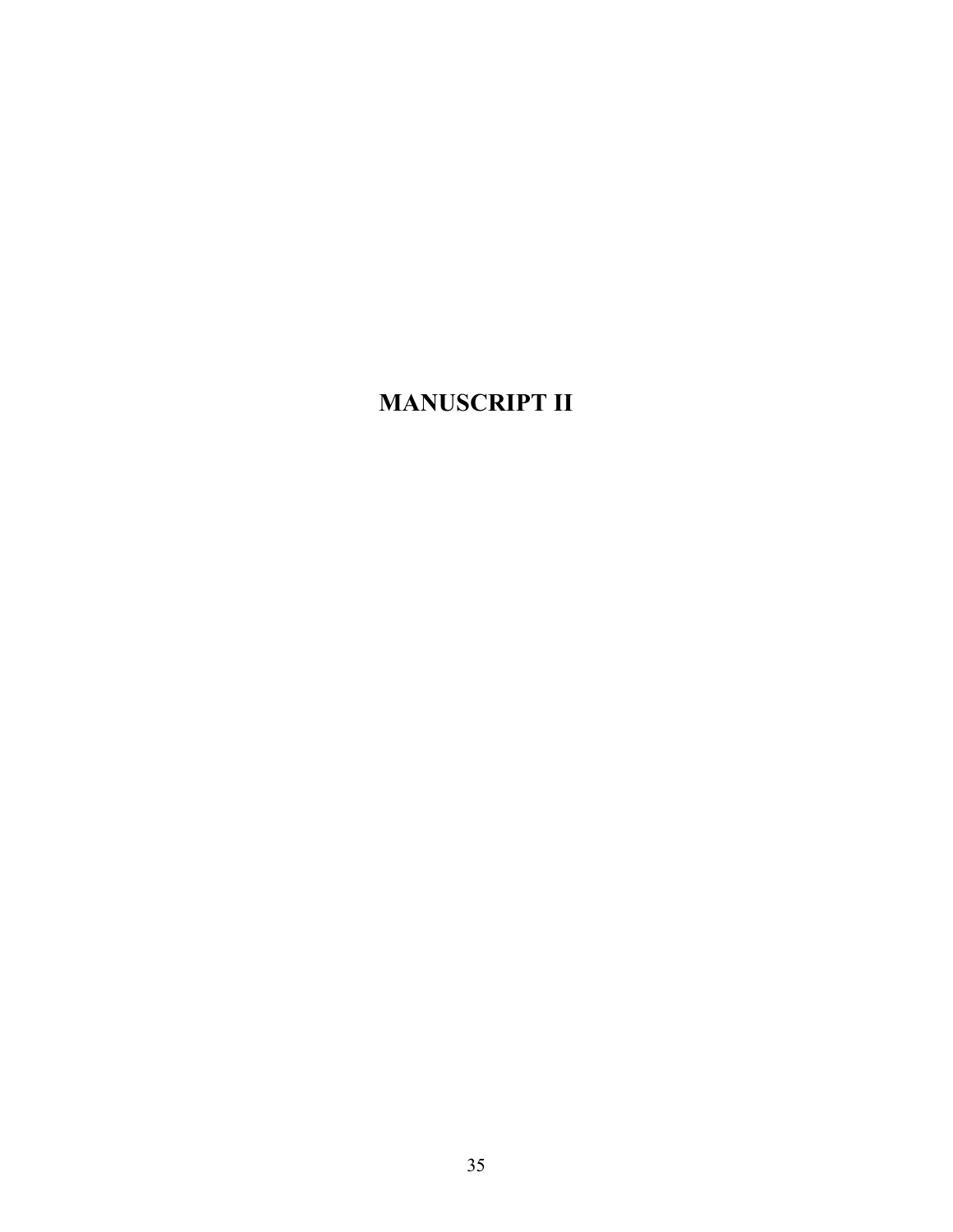### **Overall Heat Transfer Coefficients and Axial Temperature Distribution**

**in a Triple Tube Heat Exchanger** 

**Ediz Batmaz (Research Assistant)** 

**K.P. Sandeep (Associate Professor)** 

**Please address all correspondence to:** 

**Dr. K. P. Sandeep** 

**129 Schaub Hall** 

**Department of Food Science, Box 7624** 

**North Carolina State University** 

**Raleigh, NC 27695-7624** 

**Phone: (919) 515-2957** 

**Fax: (919) 515-7124** 

**E-mail: kp\_sandeep@ncsu.edu**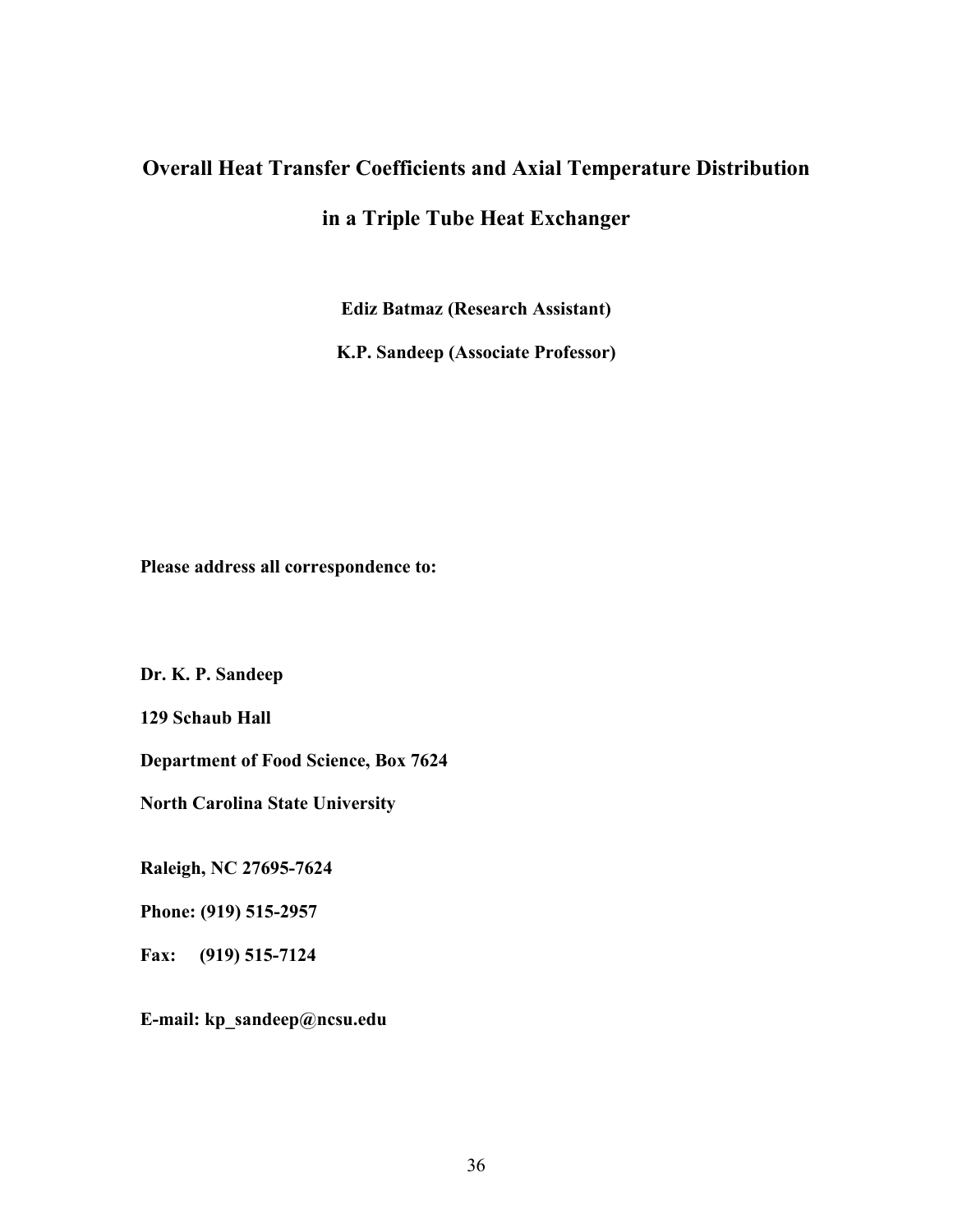#### **Abstract**

 Computation of overall heat transfer coefficients in a triple tube heat exchanger is more complicated than in the case of a double tube heat exchanger since the two overall heat transfer coefficients are not independent of one other. A new procedure was developed to calculate these overall heat transfer coefficients and an effective overall heat transfer coefficient value for known inlet and outlet temperatures, and heat capacities of the fluids (product and heating/cooling medium). In this study, this newly developed procedure was utilized and the overall heat transfer coefficients and axial temperature distribution of fluids were computed for a cooling process for different flow rates and inlet temperatures of the fluid streams. The effectiveness of the triple tube heat exchanger was compared to that of a DTHE of identical length. It was observed that when the fluids were flowing in a co-current manner, the temperature of the cooling medium with lower heat capacity exceeded the temperature of the product before the fluids exit the TTHE which caused a loss in effectiveness of the TTHE.

Keywords: Triple tube heat exchanger, double tube heat exchanger, overall heat transfer coefficients, effective overall heat transfer coefficients, axial temperature distribution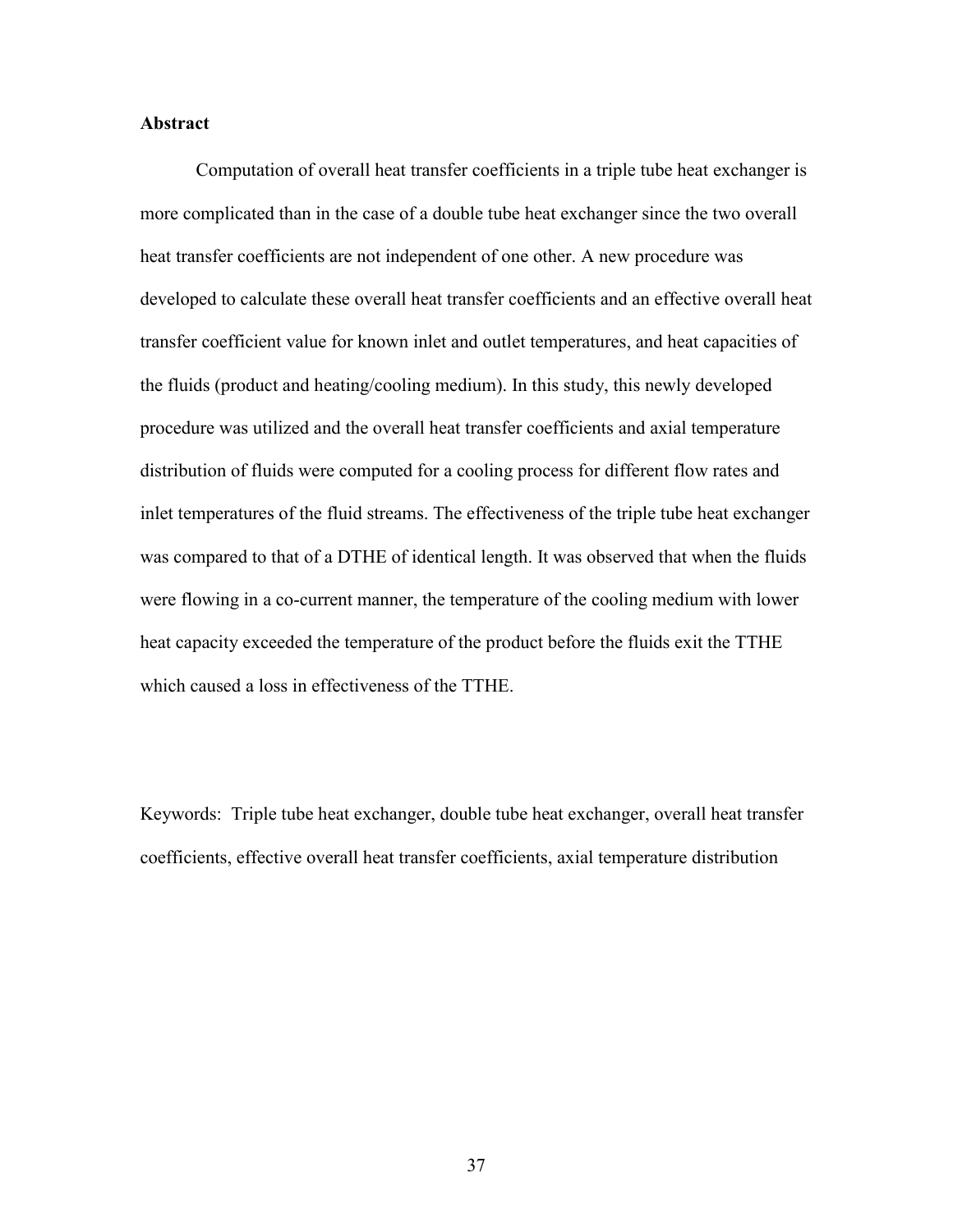#### **Introduction**

 Heat exchangers are an essential part of the food industry. Pasteurization, sterilization, drying, evaporation, cooling, and freezing are just a few of the purposes that they are being used for. The type of heat exchanger to be used is determined by the process and the product specifications. Nevertheless, tubular heat exchangers play a major role in accomplishing the heat exchange needs of the food industry. Tubular heat exchangers can have different configurations. The simplest one is the double tube heat exchanger (DTHE) which consists of two concentric tubes of equal length. In this configuration, two fluids exchange heat with one flowing in the inner tube and the other in the annulus formed between the two tubes. A triple tube heat exchanger (TTHE) is a modified form of a double tube heat exchanger. In this case, there are three concentric tubes of equal length and accordingly, three fluid streams exchanging heat. The fluid to be heated or cooled flows in the inner annulus formed between the inner and intermediate tubes, and the heating or cooling medium flows in the inner tube and the outer annulus formed between the intermediate and outer tubes. TTHEs have advantages over DTHEs when compared from a heat transfer standpoint (Zuritz, 1990).

 Several design and performance studies have been carried out to increase the overall heat transfer coefficients in tubular heat exchangers while keeping the pumping power at acceptable levels. For these heat exchangers, the overall heat transfer coefficient can be described using the following expression:

$$
\frac{dq}{dA} = U \cdot \Delta T \tag{1}
$$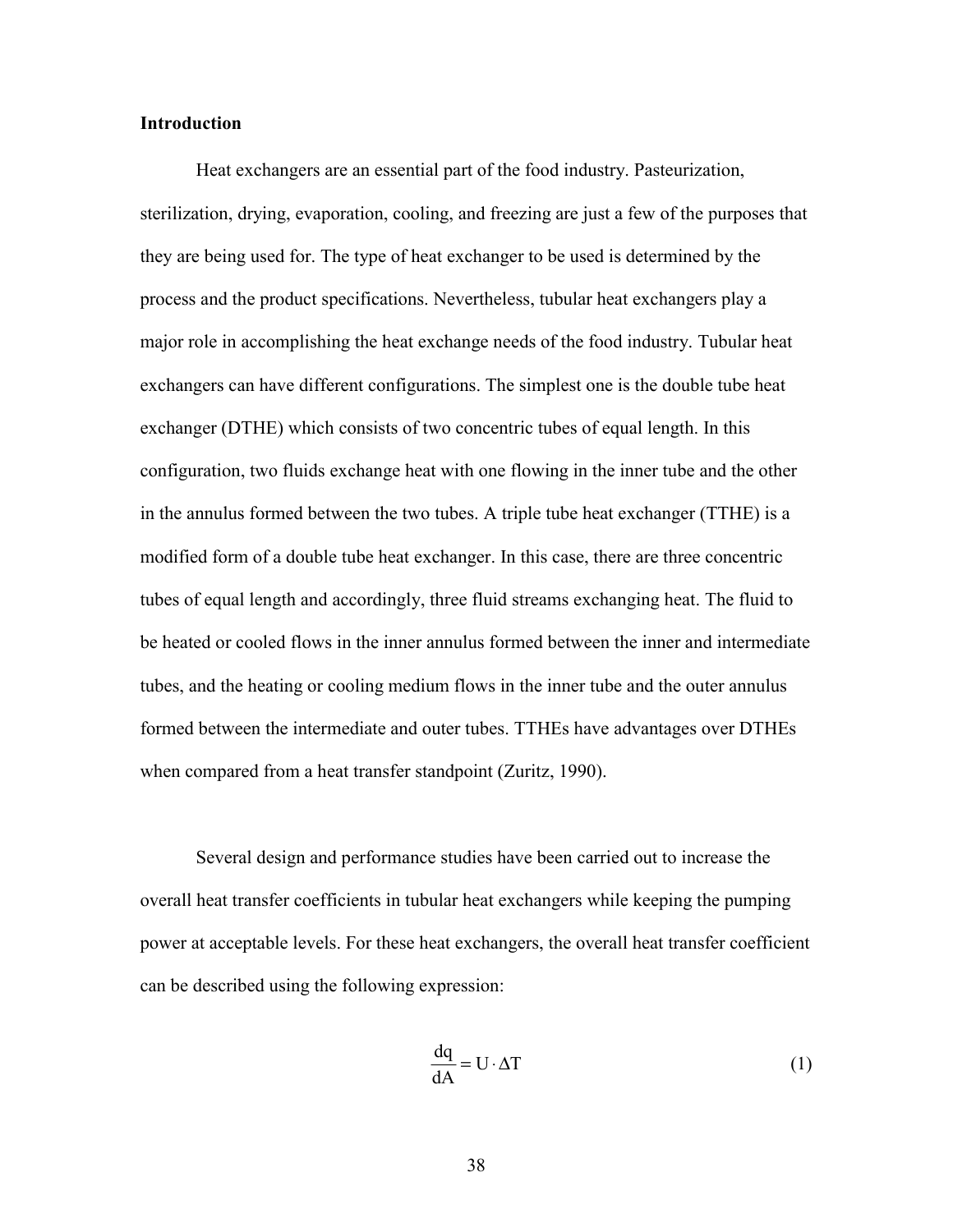where  $\frac{dq}{dA}$  is the local heat flux, U is the local overall heat transfer coefficient, and  $\Delta T$  is the overall local temperature difference between the two fluids. From the above equation, U can be defined as the proportionality factor between  $\frac{dq}{dt}$ dA and ∆T . For a constant value of ∆T , an increase in U would increase the amount of heat transferred across the differential area, dA (McCabe, Smith, and Harriott, 1985).

 For a DTHE, U can be calculated by substituting the experimental parameters to the following equation:

$$
q = U \cdot A_{lm} \cdot \Delta T_{lm} \tag{2}
$$

where 'q' is the total heat transferred from the hot fluid to the cold fluid,  $A_{lm}$ ' is the logarithmic mean surface area, and ' $\Delta T_{lm}$ ' is the logarithmic mean temperature difference across the boundary where heat transfer is taking place. Using the inlet and outlet temperatures of a fluid stream, the energy gained or lost by that fluid stream can be computed using the following expression:

$$
q = m \cdot c_p \cdot (T_{\text{(out)}} - T_{\text{(in)}})
$$
\n(3)

where 'c<sub>p</sub>' is the specific heat of the fluid, 'T<sub>(out)</sub>' is the temperature of the fluid at the outlet of the heat exchanger, and  $T_{in}$  ' is the temperature of the fluid at the inlet of the heat exchanger.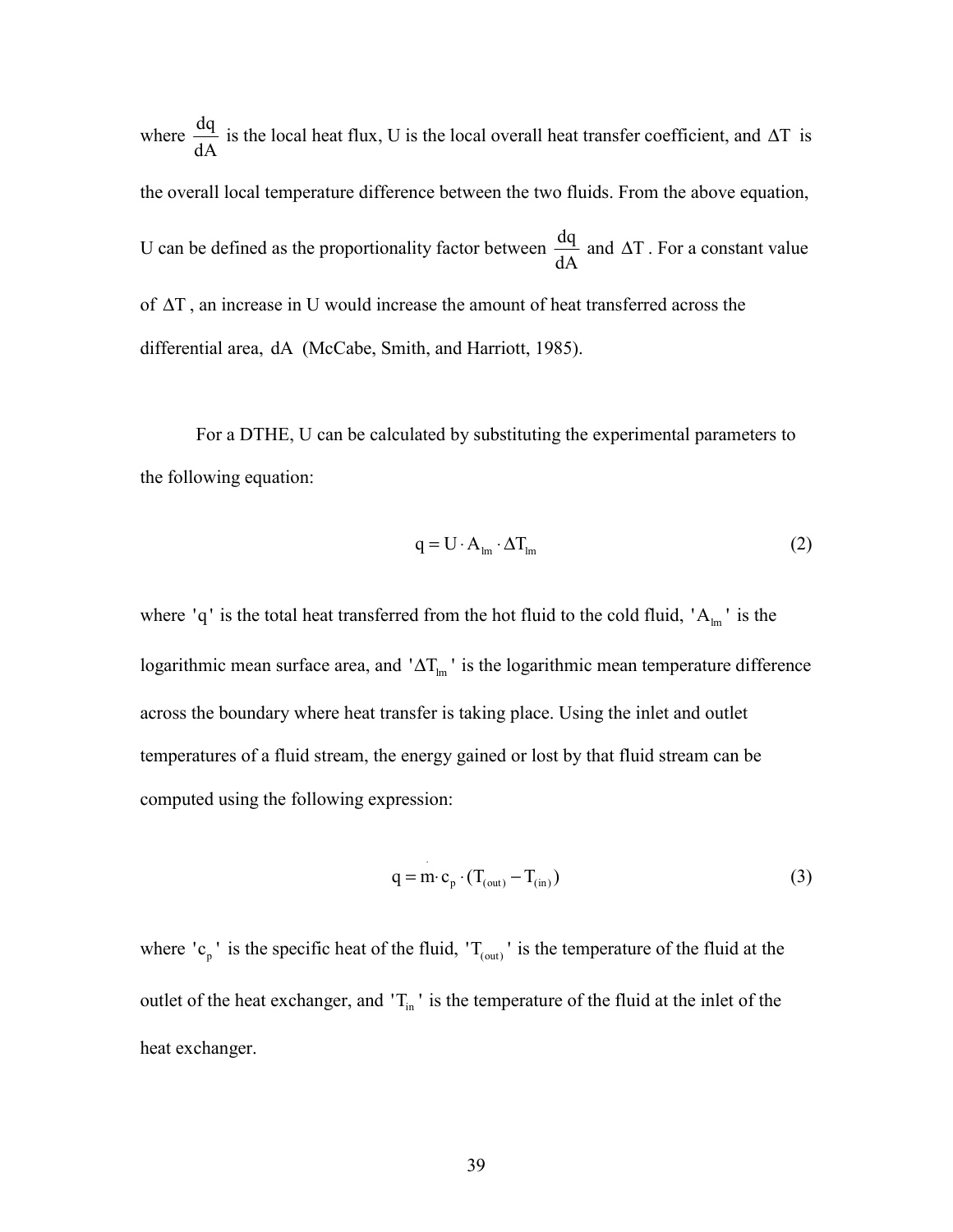In the case of a TTHE, there are two overall heat transfer coefficients to be calculated; one for the heat transfer between the fluid to be heated/cooled and the heating/cooling fluid in the inner tube  $(U_1)$ , and one for the heat transfer between the fluid to be heated/cooled and the heating/cooling fluid in the annulus formed between the outer two tubes  $(U_2)$ . Calculation of these two overall heat transfer coefficients in a TTHE is not as straightforward as it is for a DTHE. Zuritz (1990) and Unal (1998, 2001) solved the governing energy balance equations to determine the axial temperature distribution for the fluids in a TTHE. However, the axial temperature distribution equations strictly depend on the overall heat transfer coefficients and the authors either used existing empirical correlations for heat transfer coefficients (h) and then calculated the U values based on these correlations, or assumed that the heat flux was constant throughout the length of the TTHE. These approaches are limited to certain heat exchanger specifications such as smooth surface of the tubes and also to certain operating conditions such as turbulent flow of the fluids. Batmaz and Sandeep (2003), started with the energy balance equations and derived two equations in terms of  $U_1$  and  $U_2$  which have to be solved simultaneously. This study provided a generic and more accurate way of calculating overall heat transfer coefficients ( $U_1$  and  $U_2$ ) in a TTHE. They also derived equations to determine the axial temperature distribution of all three fluids. The third part of their study focused on computation of a single U value for the entire TTHE which was based on comparing the TTHE to an equivalent DTHE.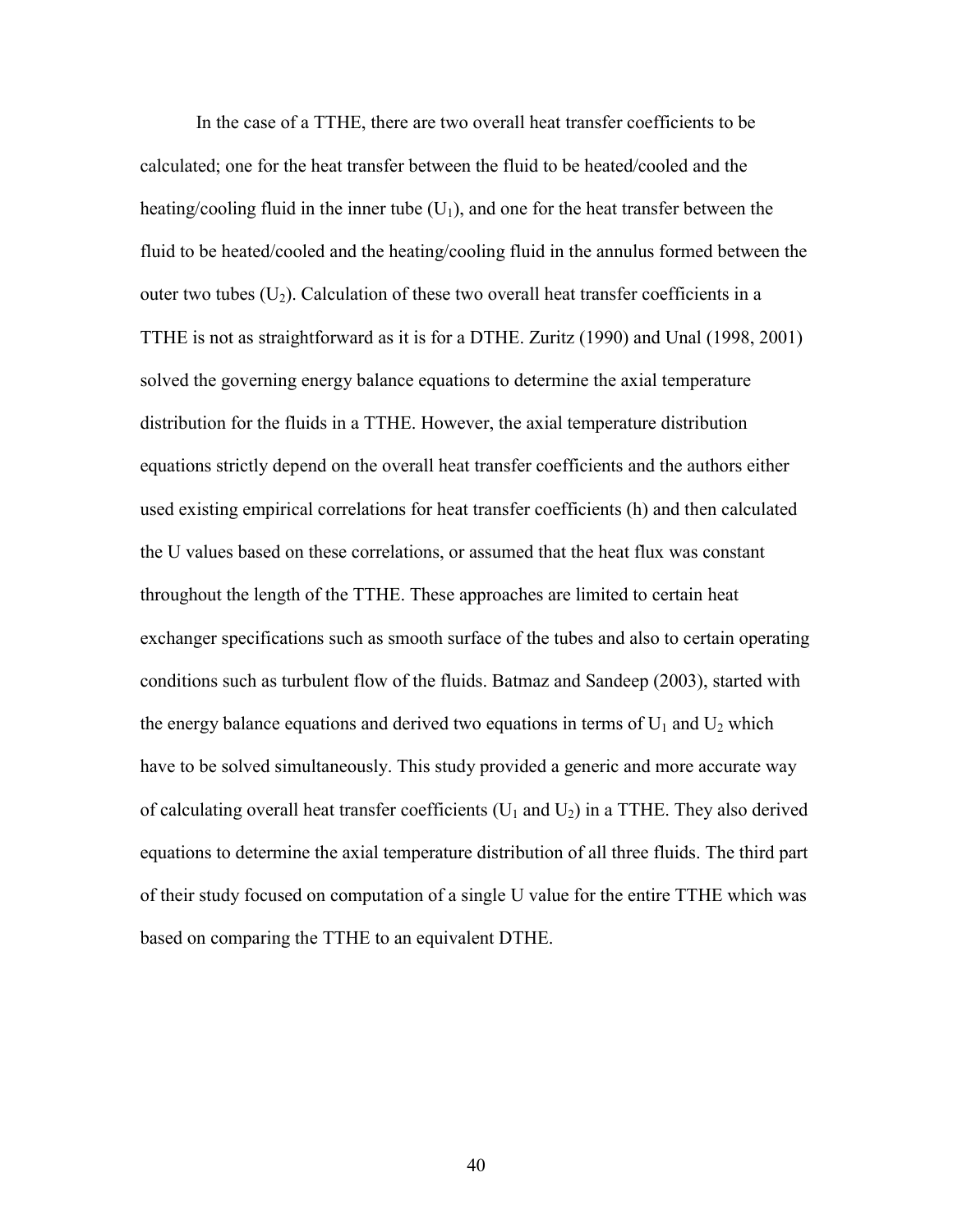The purposes of this study were to:

- (1) compute the overall heat transfer coefficients in a corrugated TTHE by using the procedure developed by Batmaz and Sandeep (2003) at various flow rates and inlet temperatures of the fluids;
- (2) determine the effectiveness of a corrugated TTHE at different operating conditions;
- (3) compare the co-current and counter-current arrangements in a corrugated TTHE from a heat transfer standpoint;
- (4) compute the effective overall heat transfer coefficient along with the individual overall heat transfer coefficients;
- (5) compare the effectiveness of a corrugated TTHE to that of a smooth surface DTHE.

#### **Materials and Methods**

A figure of the experimental setup is presented in figure 1. The setup consists of a shell and tube heat exchanger (STHE -- No Bac Unitherm XIV, Cherry-Burrell, Delavan, WI) to heat the product, a holding section, and a TTHE (Waukesha Cherry-Burrell, Delavan, WI) to cool the product. A continuous loop was established for both the product and the cooling medium. The system was at steady-state at the time of recording temperatures and flow rates. Data (inlet and outlet temperatures) was recorded using a datalogger (CR10X, Campbell Scientific, Inc., USA). A back pressure valve was placed at the exit of the product line on the TTHE and the pressure was set to 60 psi to avoid boiling of the product. City water was used as the product and it was pumped through the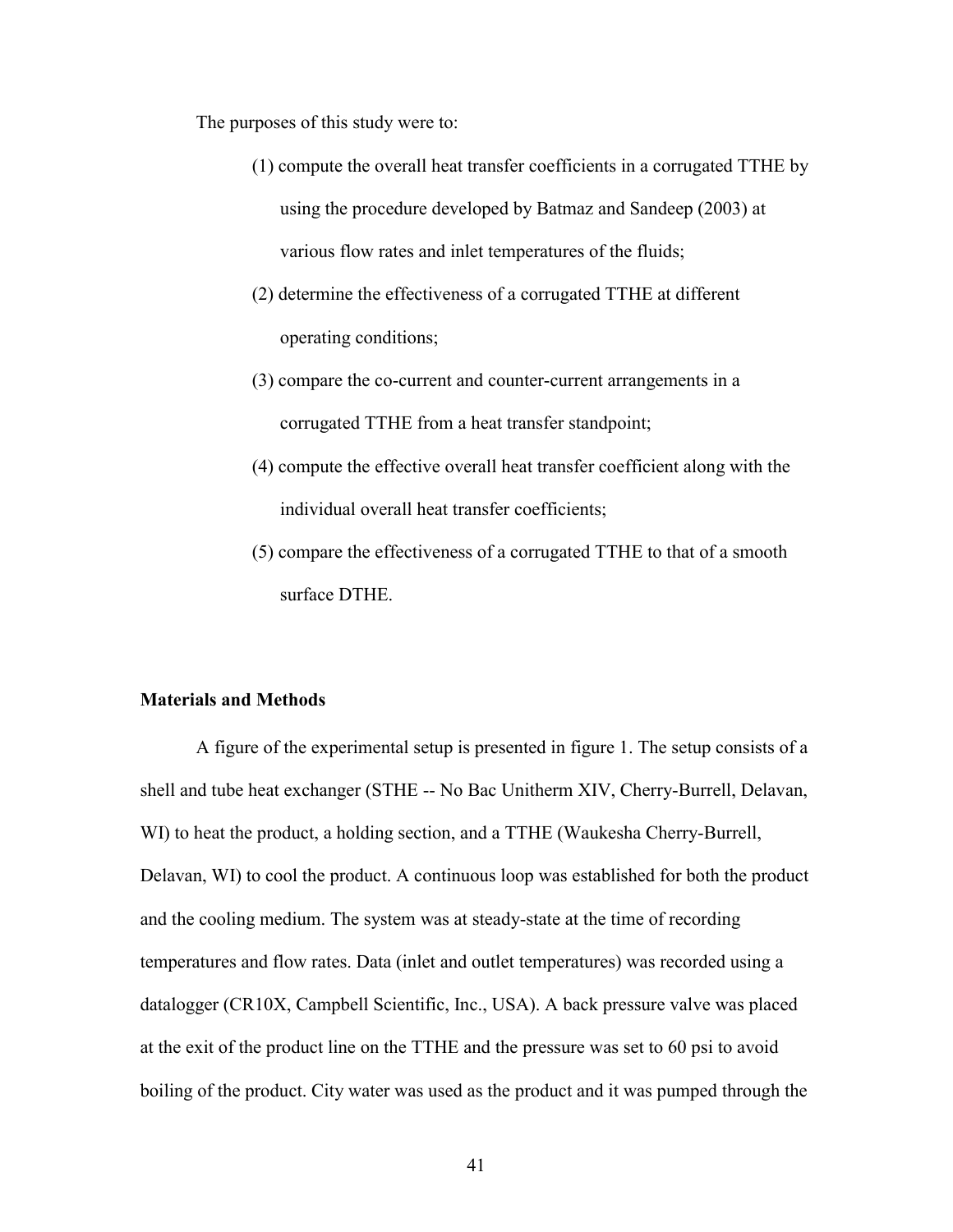tube side of shell-and-tube heat exchanger, the holding tube, and the inner annulus of the TTHE. Steam was used as the heating medium on the shell side of the STHE and a propylene glycol solution (30% propylene glycol, 70% city water) was used as the cooling medium in the TTHE.

City water was pumped from a 50 gallon tank to the STHE by a variable frequency pump (Reeves Motordrive, Reliance Electric Company, Columbus, IN). The heating process took place in two steps (two shell passes). The outlet of the heating section was connected to a straight holding tube of 0.0381 m O.D. and 3.048 m length.

From the holding tube, the product (water) passed on to the TTHE (Figure 2) where it was cooled. The TTHE had a corrugated surface on all tubes and consisted of four straight sections. The O.D.s of the three tubes were 0.0508 m, 0.0635 m, and 0.0762 m respectively. The wall thickness of all three tubes was the same (0.00165 m). The effective length where heat transfer occurred between the product (in the inner annulus) and the cooling medium in the inner tube and outer annulus was 5.65 m for each of the four straight sections.

To monitor the temperatures at various locations, type-T thermocouples (Omega Engineering, Inc., Stamford, CT) were used. The temperature of the product was measured at the inlet and outlet of the TTHE. The inlet temperature of the cooling medium was the same for both the inner tube and outermost annulus. So, one thermocouple was located where propylene glycol entered to the system, and one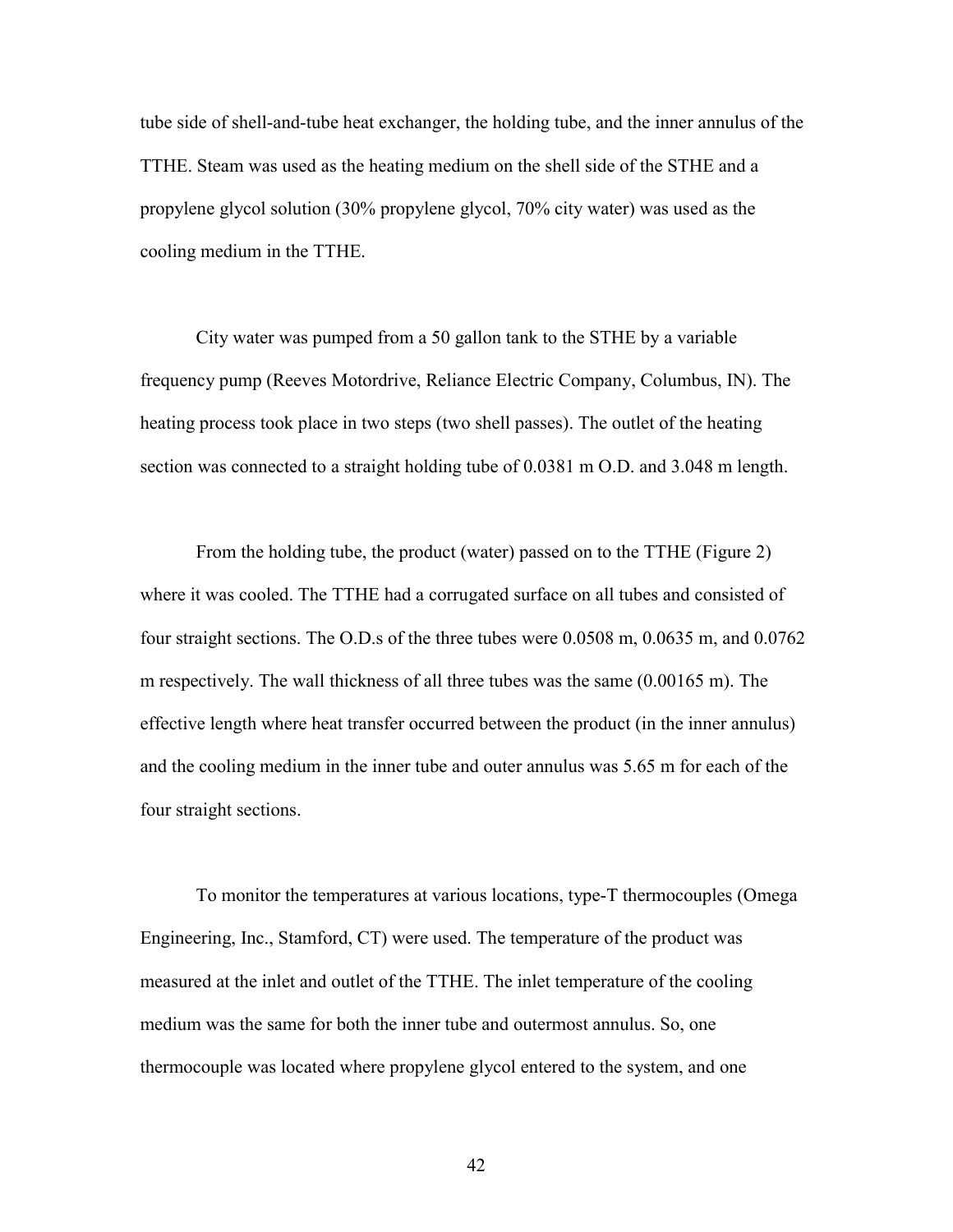thermocouple at the exit of each of these cooling mediums. These separate paths for the cooling medium were then combined as they exited the TTHE and another thermocouple was used to determine the temperature of this mixed stream of cooling medium.

The flow rates of all three streams of the cooling medium (inner tube, outer annulus, and mixed stream at exit) were measured using totalizers (Pittsburgh Equitable Meterco. Type 14, Pittsburgh, PA). The product flow rate was measured by determining the time it took to fill a bucket of known volume. For simplicity, all fluid properties except specific heat were assumed to be constant and the TTHE perfectly insulated from the surroundings.

Once the total heat transferred from the product to the cooling medium  $(q_h)$  was calculated, the effectiveness of the heat exchanger for a given set of process parameters was calculated as follows:

$$
\varepsilon = \frac{q_h}{C_{\min}(T_{p(in)} - T_{c(in)})}
$$
(4)

The denominator of this equation represents the maximum amount of heat that could be gained or lost by the fluid that has the minimum heat capacity rate (Incropera and de Witt, 1990).

 To calculate the overall heat transfer coefficients for the co-current runs, the following equations developed by Batmaz and Sandeep (2003) were used: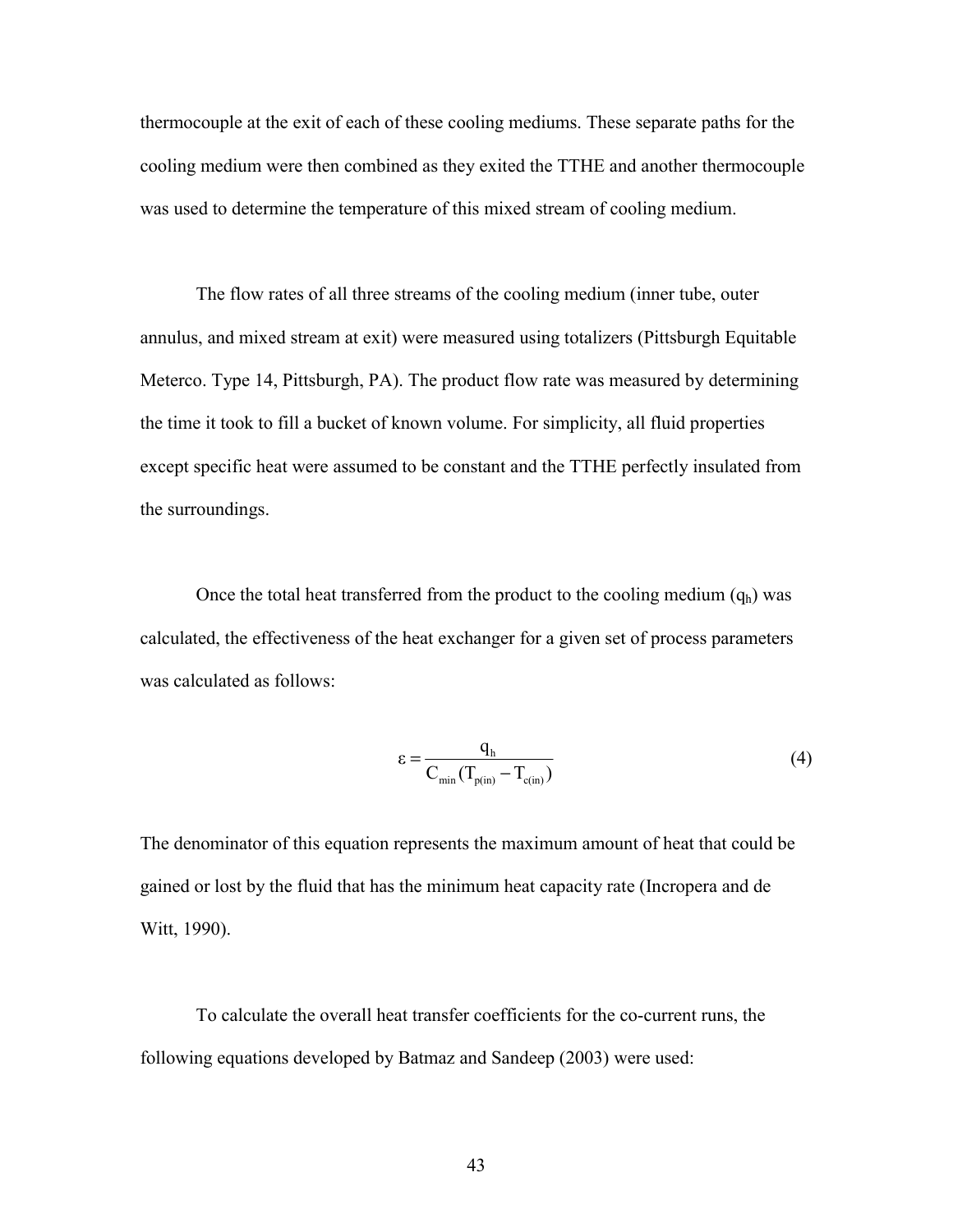$$
\ln\left[\frac{\Delta T_1(0)}{\Delta T_1(L)}\right] = U_1 \cdot A_{\text{Im}1}\left(\frac{1}{C_{\text{h}}} + \frac{1}{C_{\text{cl}}}\right) + \frac{U_2 \cdot P_2}{C_{\text{h}}} \cdot h(L) \tag{5}
$$

and

$$
\ln\left[\frac{\Delta T_2(0)}{\Delta T_2(L)}\right] = U_2 \cdot A_{\text{Im}2}\left(\frac{1}{C_{\text{h}}} + \frac{1}{C_{\text{c}2}}\right) + \frac{U_1 \cdot P_1}{C_{\text{h}}} \cdot j(L) \tag{6}
$$

where,

$$
h(L) = \int_{0}^{L} \frac{\Delta T_2}{\Delta T_1} dx
$$
 (7)

and

$$
j(L) = \int_{0}^{L} \frac{\Delta T_1}{\Delta T_2} dx
$$
 (8)

All experimental results for the co-current configuration indicated that the temperature of the product at the exit of the TTHE was lower than the exit temperature of the cooling medium in the outer annulus. This seemingly erroneous observation required further analysis since it could potentially alter the technique used to compute the overall heat transfer coefficients. Since the annular gap between the outer two tubes was much smaller than the diameter of the inner tube, the cooling medium in the inner tube always had a significantly higher flow rate than the cooling medium in the outer annulus. As a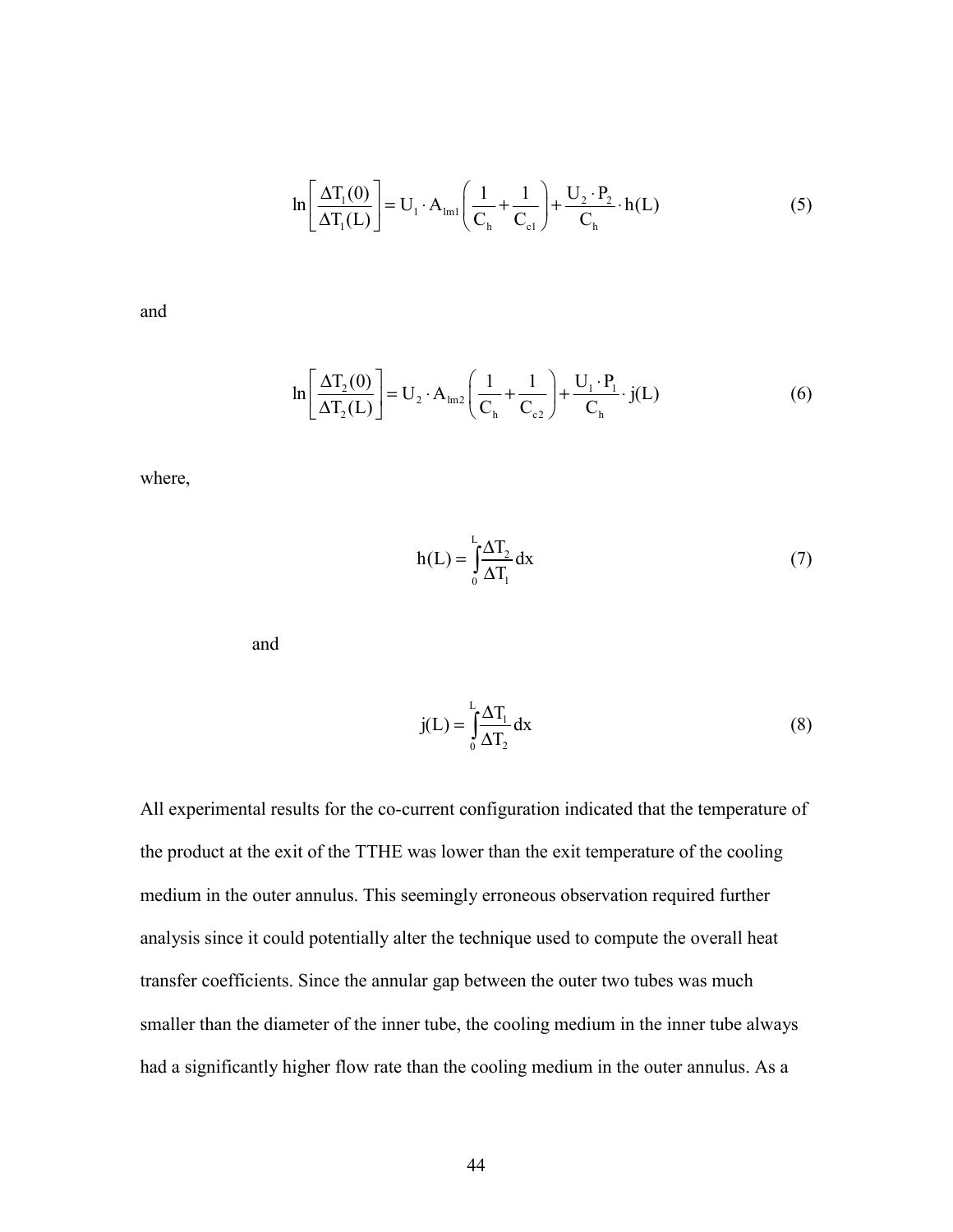result of this, and the fact that all the three fluids flow in the TTHE in the same direction, the temperature of the cooling medium in the outer annulus increased rapidly while the temperature of the cooling medium in the inner tube increased at a relatively low rate. At some point along the length of the TTHE, the temperatures of the cooling medium in the outer annulus and the product became equal to one other. At this same point, the temperature of the cooling medium in the inner tube was lower than the other two. Therefore, this cooling medium continued cooling down the product, which caused the product to have a lower temperature than the cooling medium in the outer annulus from that point on. That point is referred to as the crossover point. After the crossover point,  $\Delta T_2$  takes negative values, and the left hand side of equation (6) becomes incomputable. Therefore, the equations derived by Batmaz and Sandeep (2003) needed to be modified to allow us to calculate the overall heat transfer coefficients for co-current runs where crossover takes place.

 Equation (5) still holds at and beyond the crossover point. So, at this point, there is one equation available and two unknowns  $(U_1$  and  $U_2)$ . Hence, either one more equation must be provided without introducing any additional unknowns or one additional equation must be provided for each unknown that is going to be introduced into the system of equations to be solved. It can be easily seen that one equation would be  $\Delta T_2 = 0$  at the point of crossover (v).

$$
G_7 \cdot e^{\lambda_3 v} + G_8 \cdot e^{\lambda_4 v} = 0 \tag{9}
$$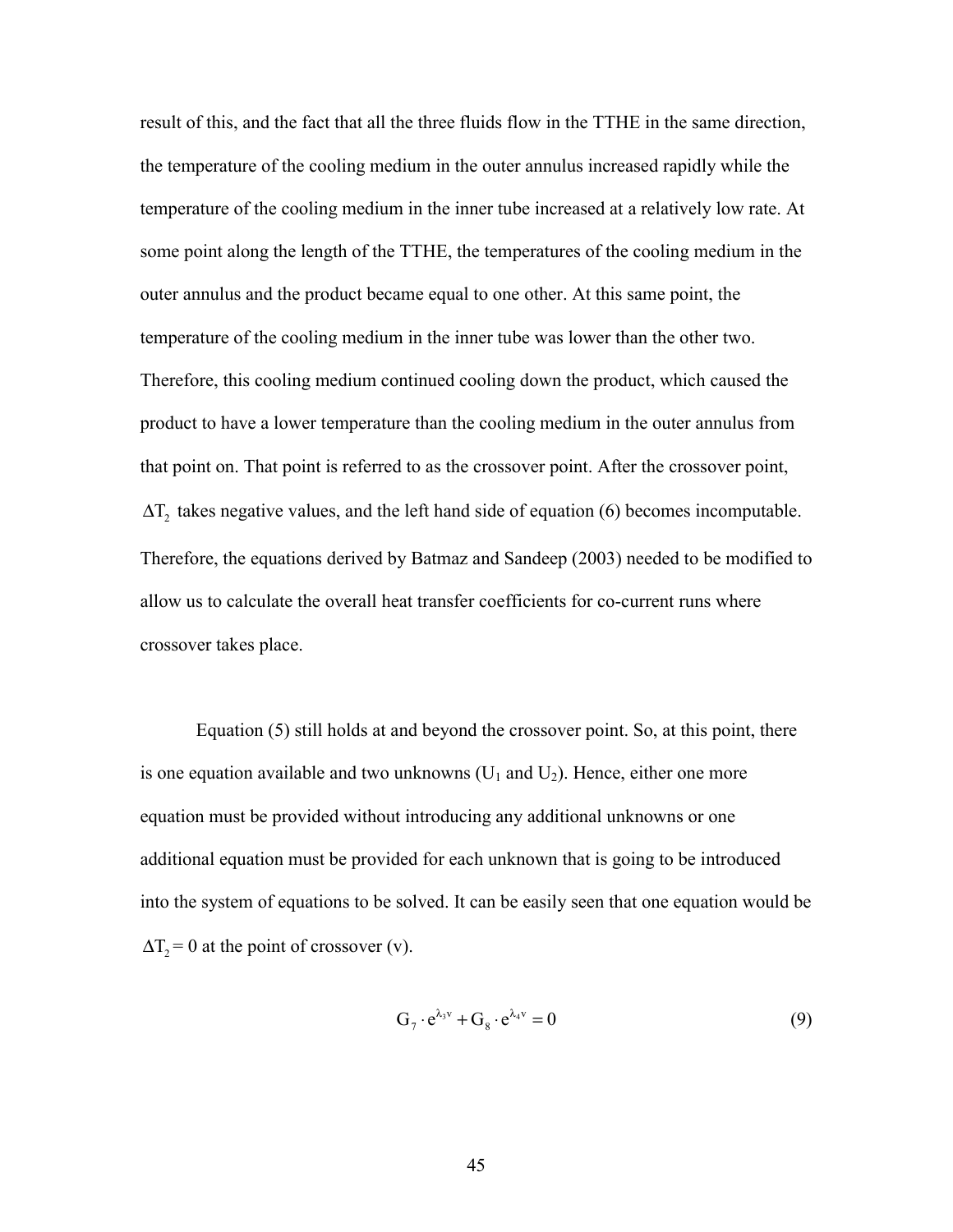However, the point of crossover (distance from inlet of TTHE) is an unknown. Thus, one more equation is needed. Prior to the point of crossover, the temperature of the outer cooling medium rises due to the heat transfer from product. Beyond the point of crossover, however, the temperature of outer cooling medium decreases since the temperature of product is lower than that of the cooling medium in the outer annulus. Therefore, the temperature of the cooling medium in the outer annulus would have a maximum value at the point of crossover and the derivative of the axial temperature distribution should be zero at this point. The temperature distribution for the outer cooling medium is as follows for the co-current arrangement (Batmaz and Sandeep, 2003):

$$
T_{c2(x)} = T_{h(in)} - \frac{U_1 \cdot P_1}{C_h} \left[ \frac{G_5}{\lambda_3} (e^{\lambda_3 x} - 1) + \frac{G_6}{\lambda_4} (e^{\lambda_4 x} - 1) \right]
$$
  

$$
-\frac{U_2 \cdot P_2}{C_h} \left[ \frac{G_7}{\lambda_3} (e^{\lambda_3 x} - 1) + \frac{G_8}{\lambda_4} (e^{\lambda_4 x} - 1) \right] - (G_7 \cdot e^{\lambda_3 x} + G_8 \cdot e^{\lambda_4 x})
$$
 (10)

Taking the derivative of this equation with respect to x, yields:

$$
\frac{d T_{c2(x)}}{dx} = -\frac{U_1 \cdot P_1}{C_h} \Big( G_5 \cdot e^{\lambda_3 x} + G_6 \cdot e^{\lambda_4 x} \Big)
$$
\n
$$
-\frac{U_2 \cdot P_2}{C_h} \Big( G_7 \cdot e^{\lambda_3 x} + G_8 \cdot e^{\lambda_4 x} \Big) - (G_7 \cdot \lambda_3 \cdot e^{\lambda_3 x} + G_8 \cdot \lambda_4 \cdot e^{\lambda_4 x})
$$
\n(11)

Setting this expression equal to zero at the point of crossover yields:

$$
\frac{U_1 \cdot P_1}{C_h} \left( G_5 \cdot e^{\lambda_3 v} + G_6 \cdot e^{\lambda_4 v} \right)
$$
\n
$$
+ \frac{U_2 \cdot P_2}{C_h} \left( G_7 \cdot e^{\lambda_3 v} + G_8 \cdot e^{\lambda_4 v} \right) + \left( G_7 \cdot \lambda_3 \cdot e^{\lambda_3 v} + G_8 \cdot \lambda_4 \cdot e^{\lambda_4 v} \right) = 0
$$
\n(12)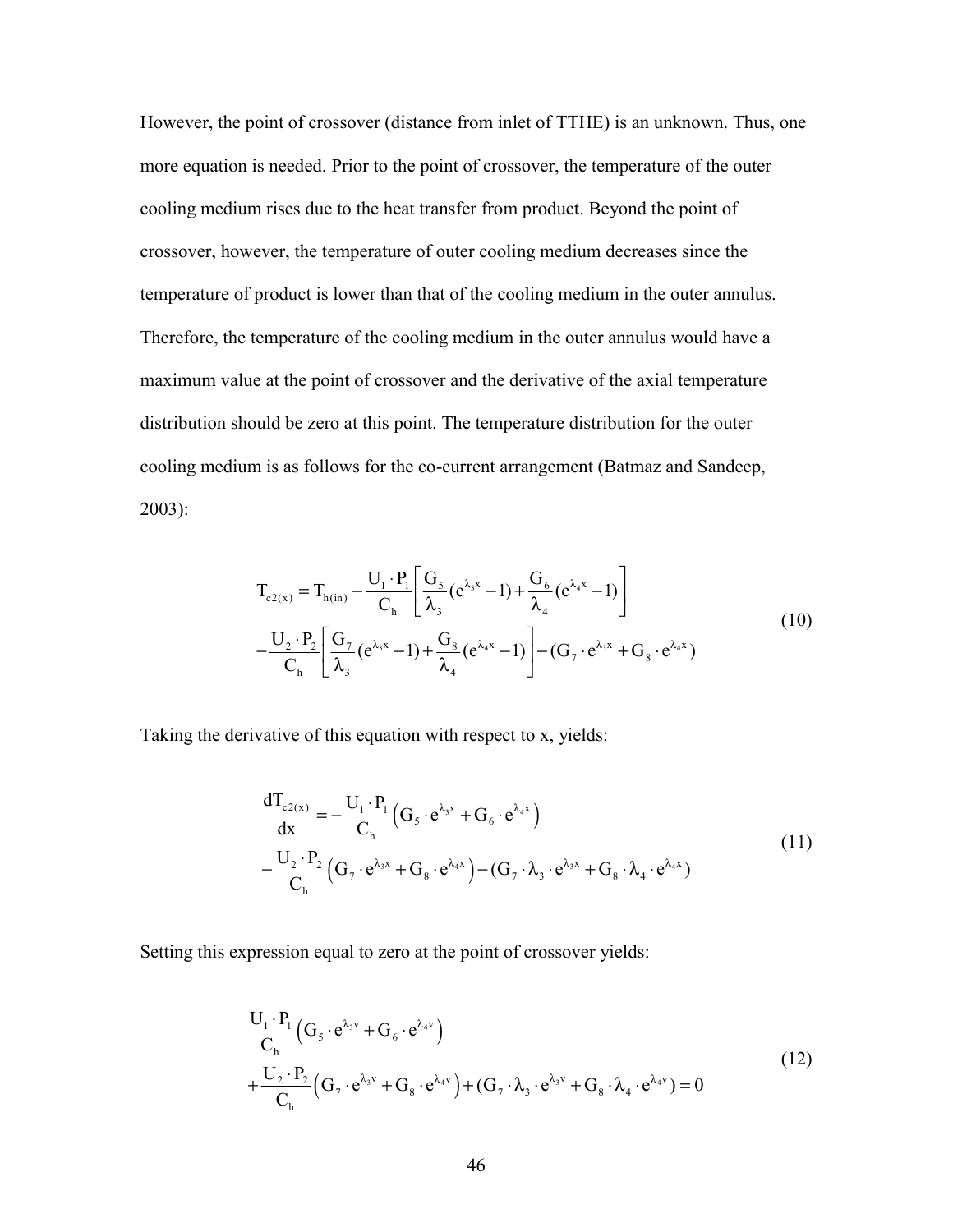Thus, we have three equations  $[(5), (9),$  and  $(12)]$  and three unknowns  $(U_1, U_2,$  and v). Solving these equations simultaneously, one can calculate the two overall heat transfer coefficients and the point of crossover for co-current runs where crossover takes place.

 To compute the effective overall heat transfer coefficient for each run, the procedure described by Batmaz and Sandeep (2003) was followed. The authors computed the effective overall heat transfer coefficient for a TTHE using equation (2), where q is the total amount of heat transferred across the two heat transfer surface areas,  $A_{lm}$  is the sum of the two areas across which heat transfer is taking place. The  $\Delta T_{lm}$  term in this equation can be expanded to the following forms for the counter-current and co-current experiments, respectively:

Counter-current: 
$$
\Delta T_{lm} = \frac{(T_{h(in)} - T_{c(out)}) - (T_{h(out)} - T_{c(in)})}{ln \left[ \frac{(T_{h(in)} - T_{c(out)})}{(T_{h(out)} - T_{c(in)})} \right]}
$$
(13)

$$
\Delta T_{lm} = \frac{(T_{h(in)} - T_{c(in)}) - (T_{h(out)} - T_{c(out)})}{\ln \left[ \frac{(T_{h(in)} - T_{c(in)})}{(T_{h(out)} - T_{c(out)})} \right]}
$$
(14)

The  $T_{c(out)}$  term in these equations is the outlet temperature of the cooling medium that is formed by combining the two separate cooling mediums at the exit of the TTHE.

The next part of the study was to compare the corrugated surface TTHE to a smooth surface double tube heat exchanger (DTHE) in order to determine the difference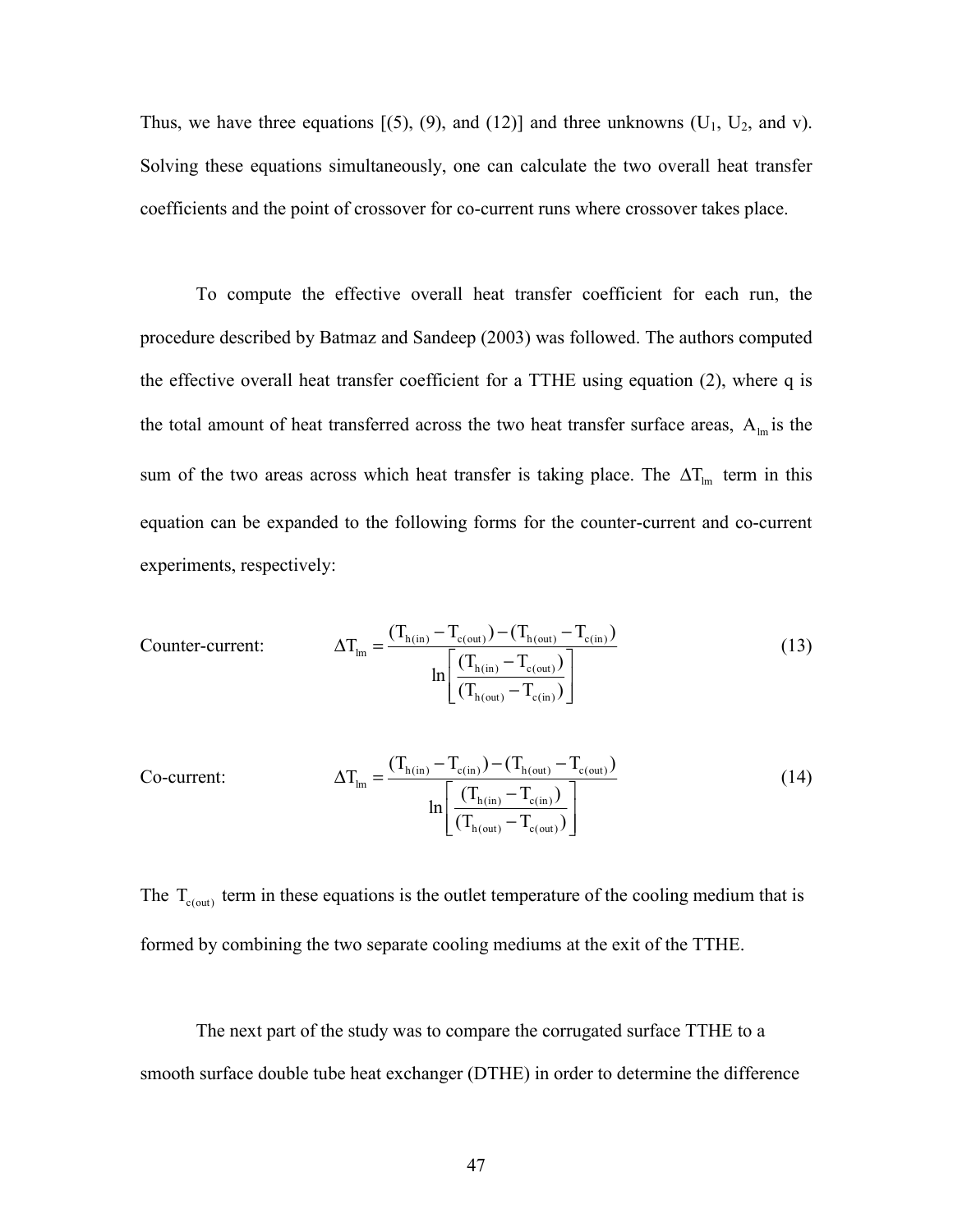between these two heat exchangers in terms of the total amount of energy transferred and the effectiveness. For the DTHE analysis, all fluid properties were assumed to be constant. The flow rate and inlet temperature of the product was set to the same values as the ones measured from the TTHE experiments. The inlet temperature of the cooling medium was also set to the same value as the one measured from the TTHE experiments, and the flow rate of the cooling medium in the DTHE was set to be the sum of the flow rates of the cooling medium in the TTHE. The DTHE under consideration was assumed to consist of two smooth tubes, having the same dimensions as any of the two tubes of the TTHE. In this case, for each experiment conducted in the TTHE, the result can be compared to the theoretical results generated from three different DTHEs. These are the DTHEs formed by two tubes having the same dimensions as (1) the inner two tubes of the TTHE; (2) the outer two tubes of the TTHE; and (3) the inner and outer tube of the TTHE. In addition to varying the tube dimensions, one can also vary the tube in which the product and the cooling medium are flowing. In a DTHE, there are two alternatives, either the product flows in the inner tube and the cooling medium in the annulus, or vice versa. Taking into account all of the possibilities, the results from a TTHE experiments can be compared to the results from six different DTHE runs.

To compare the results from the TTHE to that of a DTHE, a theoretical heat transfer analysis of a DTHE was performed based on the Nusselt number correlations for flow in a tube [Sieder and Tate,  $1936 -$  equation  $(15)$ ] and in an annulus [Lee, 1968  $$ equation (16)]: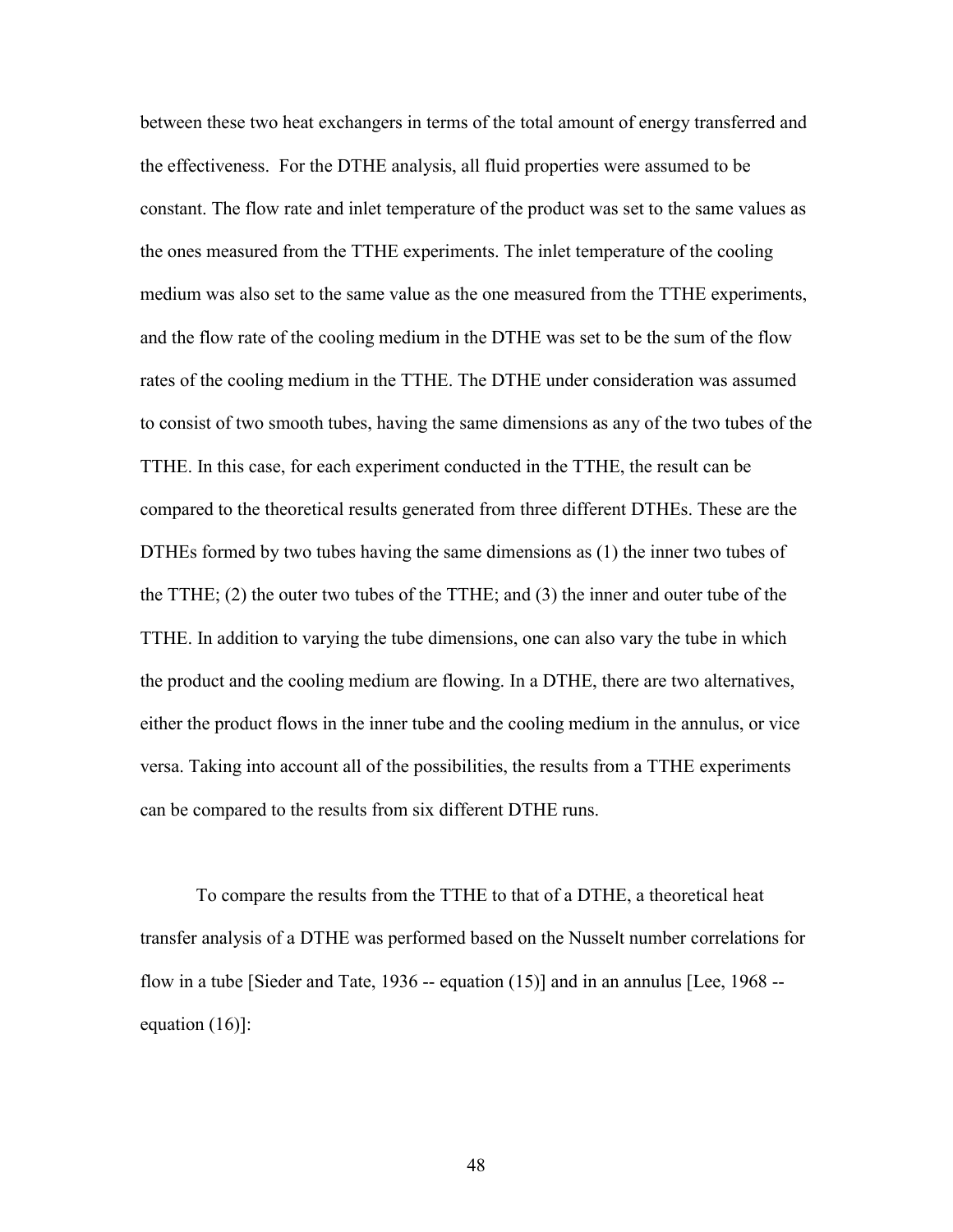$$
N_{\text{Nu}} = 0.027 (N_{\text{Re}})^{0.8} (N_{\text{Pr}})^{0.33} \left(\frac{\mu_{\text{b}}}{\mu_{\text{w}}}\right)^{0.53}
$$
(15)

$$
N_{Nu} = 0.020(N_{Re})^{0.8} (N_{Pr})^{0.33} \left(\frac{D_{(j)_{inner}}}{D_{(j-1)_{outer}}}\right)^{0.53}
$$
 (16)

In equation (16), the hydraulic diameter  $(D<sub>h</sub>)$  was used for calculations, with the hydraulic diameter for an annulus given by:

$$
D_h = D_{(j)_{\text{inner}}} - D_{(j-1)_{\text{outer}}} \tag{17}
$$

where j is the number of tube (2 or 3) being used as the outer tube of the DTHE. Once  $N_{\text{Nu}}$  is computed, we can determine the convective heat transfer coefficient (h) using the following expression:

$$
N_{\text{Nu}} = \frac{h \cdot D_{h}}{k} \tag{18}
$$

Using the convective heat transfer coefficient values computed at the inner and outer surfaces  $(h_i$  and  $h_o)$ , the overall heat transfer coefficient can be calculated as follows:

$$
\frac{1}{\mathbf{U} \cdot \mathbf{A}_{\text{lm}}} = \frac{1}{\mathbf{h}_i \mathbf{A}_i} + \frac{\Delta \mathbf{r}}{\mathbf{k}_{\text{w}} \mathbf{A}_{\text{lm}}} + \frac{1}{\mathbf{h}_{\text{o}} \mathbf{A}_{\text{o}}} \tag{19}
$$

After calculating the overall heat transfer coefficient, three equations with three unknowns can be written for comparison with a theoretical DTHE. These are equation (3) written twice, once for the heat lost by product and once for the heat gained by the cooling medium, and equation (2). The three unknowns associated with these equations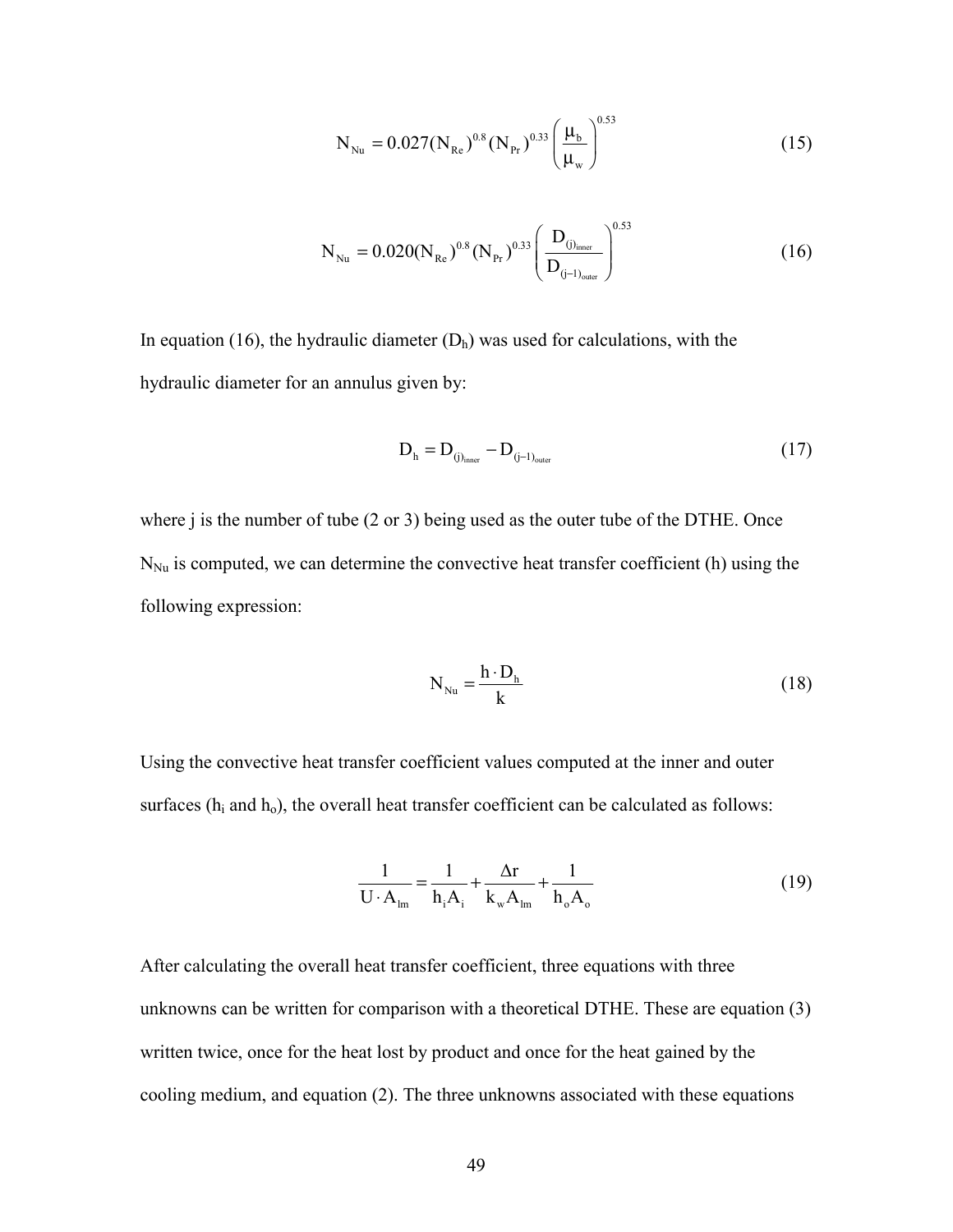are q, T<sub>p(o)</sub>, and T<sub>g(o)</sub>. Mathcad 7 (Mathsoft Enginnering & Education, Inc., Cambridge, MA) was used to solve the equations.

#### **Results and Discussion**

 Data was gathered by running experiments each time by varying one or more of the following parameters: Glycol flow rates, product flow rate, product inlet temperature and the flow arrangement (counter-current, co–current).

 The results for counter-current and co-current runs are summarized in Tables 1 and 2, respectively. The program developed using Maple for computation of the overall heat transfer coefficients did not yield  $U_1$ ,  $U_2$  and v values for some co-current experiments. These results are indicated as N/A in Table 2. Errors originating from inaccurate measurement of temperatures and flow rates might be cause of the above mentioned program execution error. Analyzing the rest of the results in Table 2, it is seen that crossover occurs towards the exit of the TTHE. It can be readily seen from Tables 1 and 2 that, for the same values of product flow rate and product inlet temperature, as the cooling medium flow rate increased, the amount of heat transferred  $(p < 0.0001)$ , U<sub>1</sub> (p = 0.0009), U<sub>2</sub> (p = 0.01), effective overall heat transfer coefficient  $(p < 0.0001)$ , and effectiveness  $(p < 0.0001)$  values increased. Also, as the product inlet temperature increased and the product and cooling medium flow rates were kept constant, the total amount of energy transferred increased  $(p < 0.0001)$ , but overall heat transfer coefficients and effective overall heat transfer coefficients did not change significantly (p > 0.1). For both co-current and counter-current runs, increasing the flow rate of the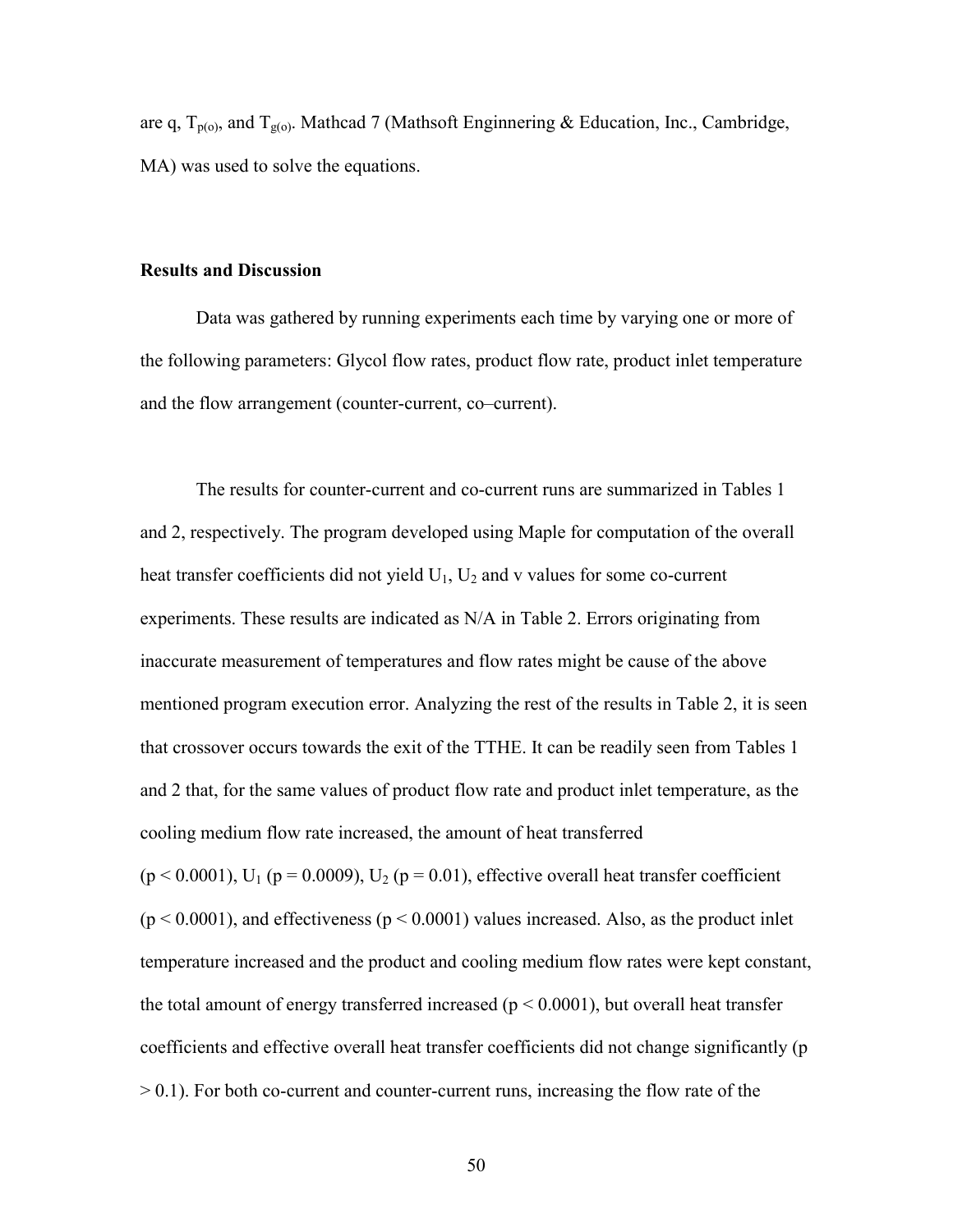product and keeping the other parameters constant increased the total amount of energy transferred, overall heat transfer coefficients, and effective overall heat transfer coefficient values ( $p < 0.0001$ ), but decreased the effectiveness ( $p = 0.0004$ ). The decrease in effectiveness values for an increase in product flow rate is mainly due to the fact that the total amount of time heat transfer occurred decreased when the product flow rate was high and product temperature did not decrease as rapidly as in the case of lower product flow rates because of its high heat capacity. On the other hand, all three overall heat transfer coefficient values increased as the product flow rate and/or glycol flow rates increased. As the mean velocities of the fluids increased, the Reynolds numbers associated with these streams also increased. There is a positive correlation between Reynolds number and Nusselt number, and Nusselt number and overall heat transfer coefficients. Thus, higher velocity of fluids resulted in higher overall heat transfer coefficients. Similarly, higher cooling medium flow rates in the inner tube than in the outer annulus was the reason behind  $U_1$  values being higher than  $U_2$  values for all experiments.

 Axial temperature distribution of fluids for experiments 9 and 26 are also presented in Figures 3 and 4, respectively. Temperature distribution of fluids for experiment 26 was chosen among all the co-current results because the crossover could be illustrated clearly on the graph for this experiment. Experiment 9 on the other hand has the same input parameters as experiment 26 and has been presented along with results from experiment 9 for comparison of fluid temperature profiles for different flow arrangements. Based on the computational results, crossover occurred 16.0 m from the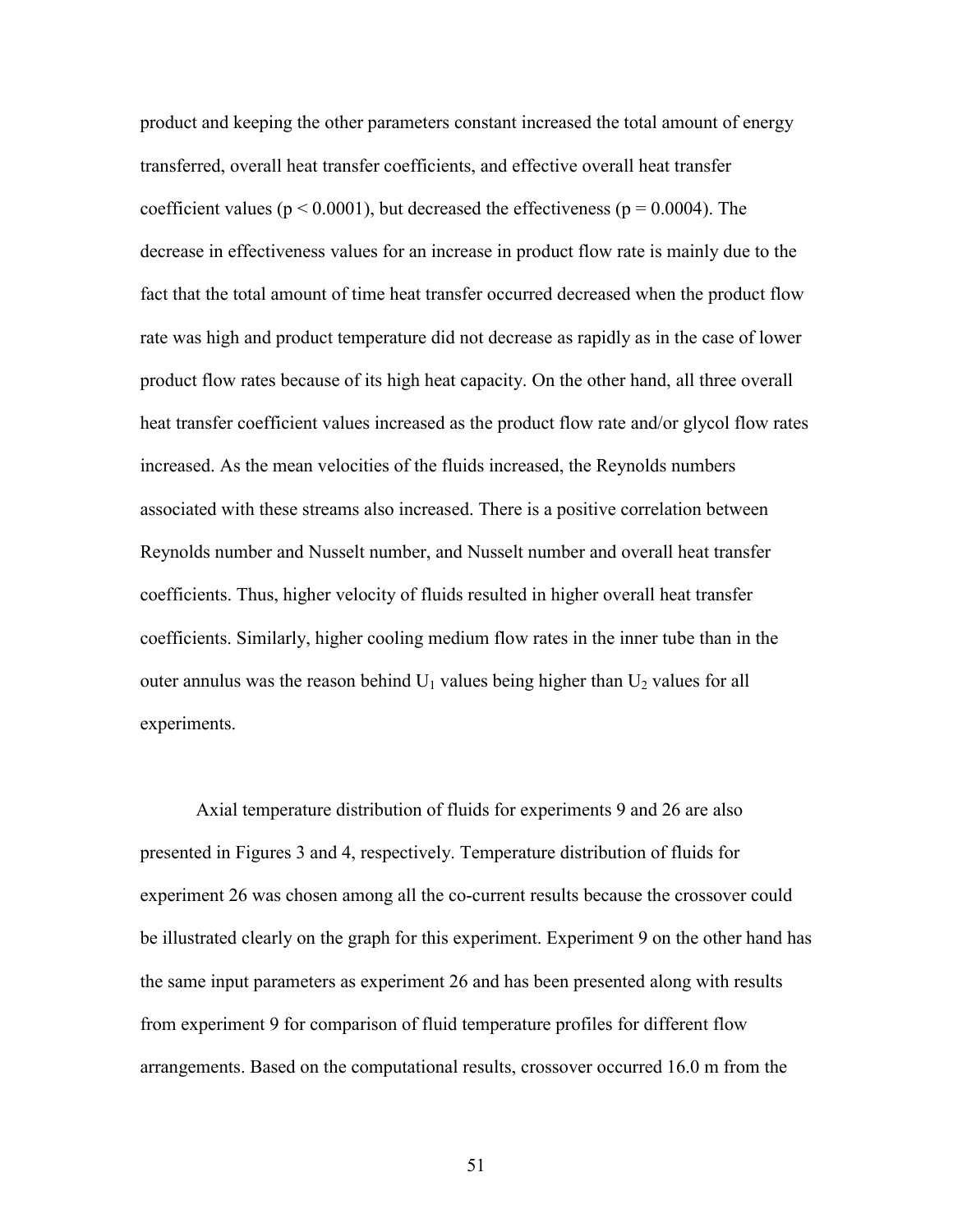entrance of the fluids for experiment 26. For other co-current experiments, the point of crossover ranged from 14.2 m to 22.3 m from the entrance of the TTHE.

 To compare results of the counter-current and co-current experiments, fluid flow rates and product inlet temperature were set to the same values for the corresponding cocurrent runs. It was observed that for all runs, the counter-current arrangement resulted in higher effectiveness values than the co-current runs. Counter-current runs also yielded higher U<sub>1</sub> (p = 0.02), U<sub>2</sub> (p = 0.008), U<sub>e</sub> (p < 0.0001), and net amount of energy transferred  $(q_p)$  [p < 0.0001].  $q_p$  was higher in counter-current runs for two reasons: the crossover phenomenon that occurred during co-current runs which reversed the direction of heat transfer and therefore reduced the net amount of heat transferred, and the effect of local temperature difference between the hot and cold fluids which resulted in higher amounts of heat transferred in counter-current runs.

For every co- and counter-current run in the TTHE, all the possible DTHE results were generated. It was observed that the DTHE is most effective when it consisted of two tubes that have the same dimensions as the inner two tubes of the TTHE. The DTHE results are presented in tables 3 and 4 for counter-current and co-current runs, respectively. For some cases, the product flowing in the inner tube and cooling medium in the annulus resulted in higher effectiveness values; whereas for other cases, the DTHE was more effective when the product was flowing in the annulus and cooling medium in the inner tube. In fact, for all cases where glycol flow rates are high, calculations indicated that the effectiveness of the DTHE was higher when product was flowing in the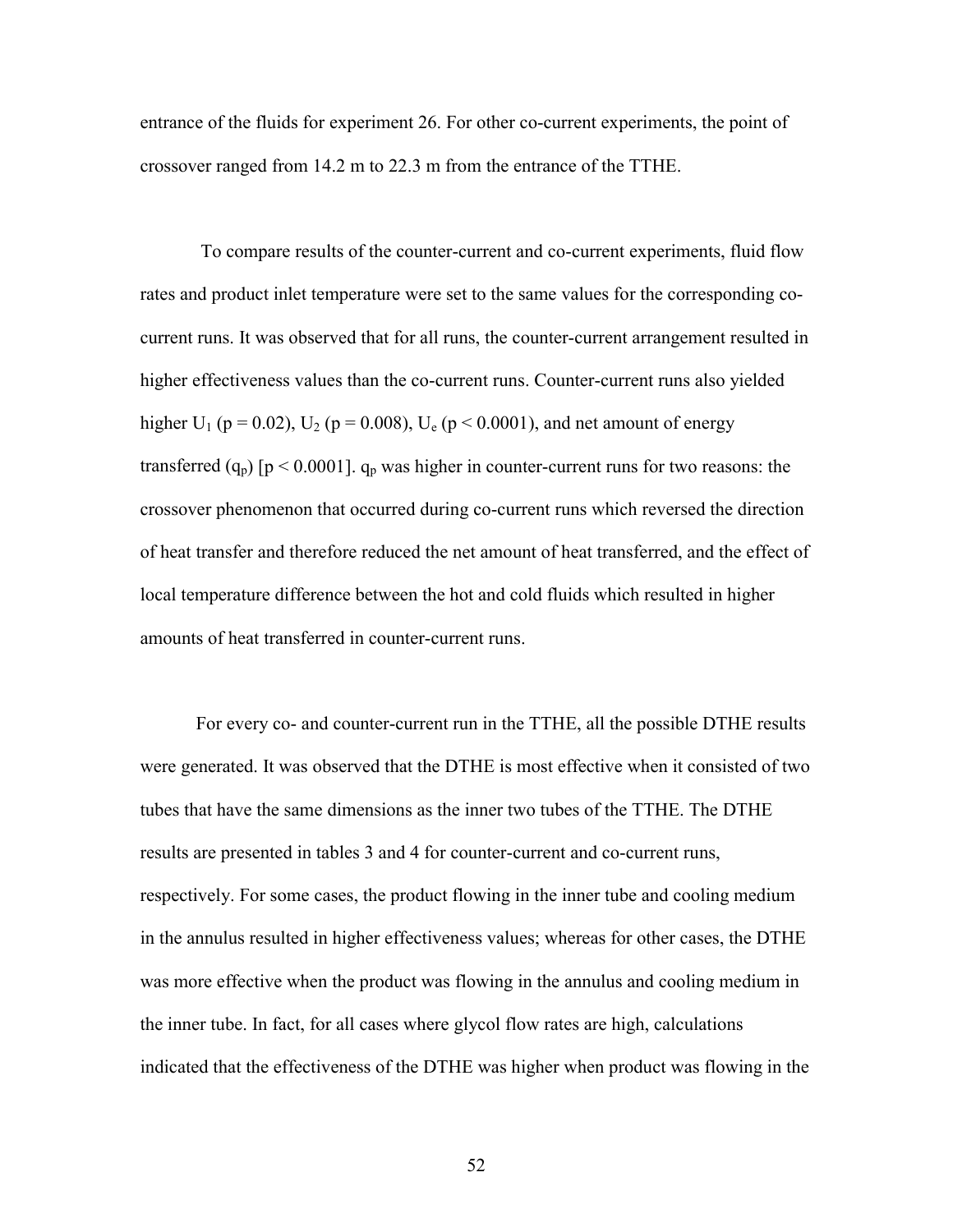annulus and cooling medium in the inner tube. This is also true for the cases where both the product and glycol flow rates were low.

When the counter-current results of the DTHE and TTHE were compared, it was seen that the TTHE is able to transfer more energy for all cases and thus is more effective. However, when the effective overall heat transfer coefficient calculated for the TTHE experiments were compared with the overall heat transfer coefficient values calculated for the DTHE experiments, exceptions were seen where overall heat transfer coefficients calculated for the DTHE are higher. Comparison of the co-current results did not follow the same trend. For all cases, the overall heat transfer coefficient calculated for the DTHE was higher than the effective overall heat transfer coefficient calculated for TTHE. This could be due to the very high cooling medium flow rates in the DTHE. However, the net amount of energy transferred  $(q_p)$  was still higher in the TTHE than in the DTHE. Effectiveness values were higher for the TTHE experiments at high product flow rates (4 and 6 gpm). On the other hand, at lower product flow rates (2 gpm), the effectiveness of the DTHE was higher. Therefore, using a TTHE instead of a DTHE may not always be advantageous.

The difference in the values of  $U_1$  and  $U_2$  calculated based on previously used methods from the values calculated based on the new procedure were also analyzed. When the U values were calculated using equation (2), the highest deviation from the values calculated with the new procedure was 74%, and the lowest deviation was 1%.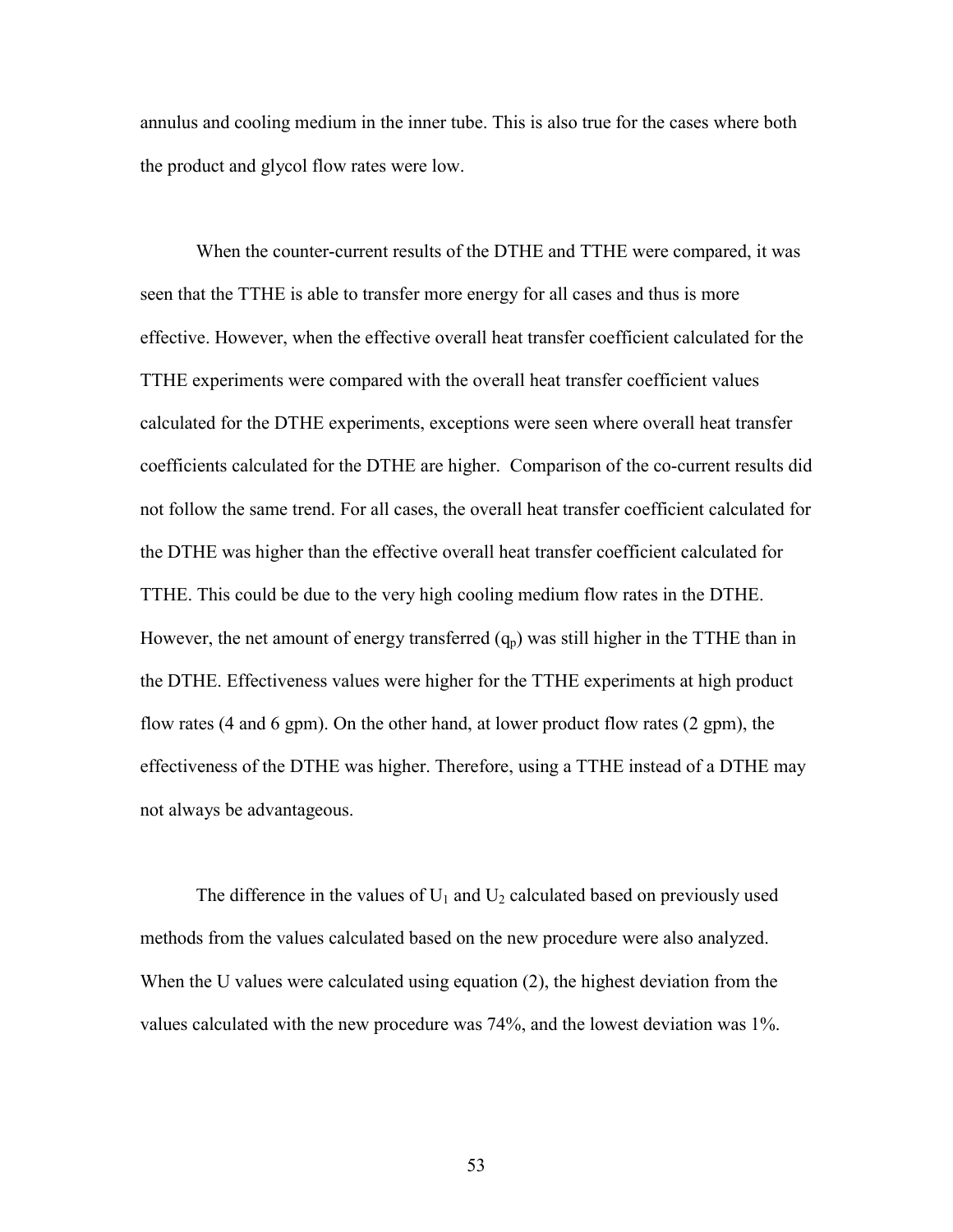When the U values were calculated based on empirical correlations (equations (15) and (16)), the highest deviation was 75% and the lowest deviation was 1%.

#### **Conclusions**

All three overall heat transfer coefficient values calculated for the runs in the TTHE indicated that the counter-current arrangement is better than co-current arrangement in terms of effectiveness for the range of the parameters covered. For the counter-current runs, the effectiveness values in the TTHE were higher than those in the DTHE consisting of two tubes with the same dimensions as the inner two tubes of the TTHE. Co-current results showed that in some cases using a DTHE may result in higher effectiveness values. This effectiveness loss in TTHE is mainly due to the crossover occurring in co-current runs. The values of the overall heat transfer coefficients depend on the temperature and flow rate values. Therefore, analyzing the effect of deviation of each input parameter from its actual value on calculated overall heat transfer coefficient would be useful in determining the sensitivity of the U values on these parameters.

#### **Acknowledgements**

Support from the North Carolina Agricultural Research Service for the research study undertaken here, resulting in the publication of Paper No. FSR-03-13 of the Journal Series of the Department of Food Science, North Carolina State University, Raleigh, is gratefully acknowledged. Thanks are also due to Gary Cartwright and Jack Canady for their time and contribution to this project. The use of trade names in this publication does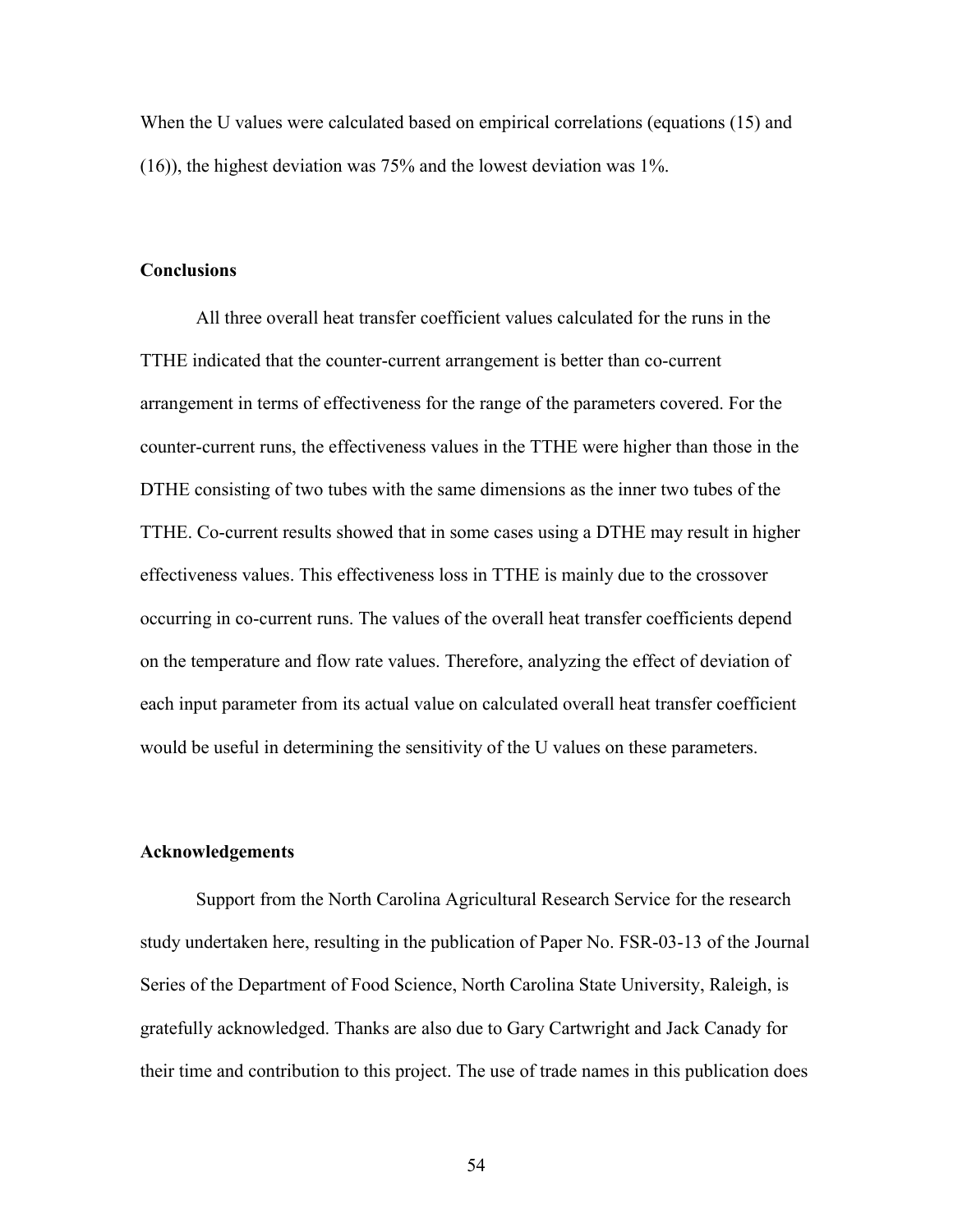not imply endorsement by the North Carolina Agricultural Research Service of the products named nor criticism of similar ones not mentioned.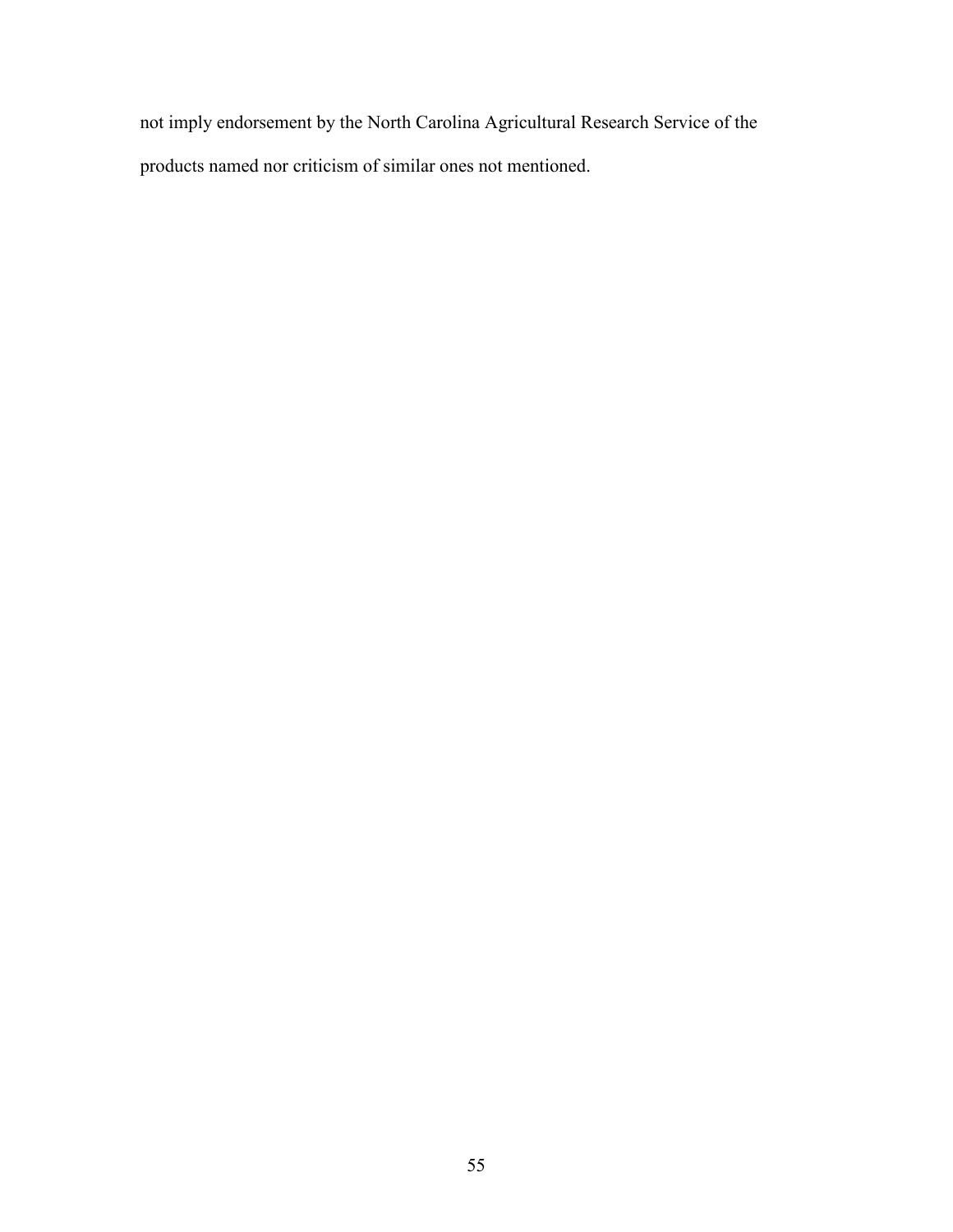## **Symbols**

| A                         | Heat transfer area                          | m <sup>2</sup> |
|---------------------------|---------------------------------------------|----------------|
| $\mathcal{C}$             | Heat capacity rate                          | W/K            |
| D                         | Diameter                                    | m              |
| $\mathbf{c}_\mathrm{p}$   | Specific heat at constant pressure          | $J/kg-K$       |
| $\mathrm{G}_{5\text{-}8}$ | Constants appearing in temperature profiles |                |
| $\mathbf h$               | Convective heat transfer coefficient        | $W/m^2-K$      |
| h(L), j(L)                | Non-linear functions of $U_1$ and $U_2$     | m              |
| $\mathbf{k}$              | Thermal conductivity                        | $W/m-K$        |
| m                         | Mass flow rate                              | kg/s           |
| $N_{Nu}$                  | Nusselt number                              |                |
| $N_{Pr}$                  | Prandtl number                              |                |
| $N_{Re}$                  | Reynolds number                             |                |
| $\mathbf L$               | Length of triple tube heat exchanger        | m              |
| ${\bf P}$                 | Mean perimeter                              | m              |
| q                         | Heat transfer rate                          | W              |
| $\mathbf r$               | Tube radius                                 | m              |
| $\mathbf T$               | Absolute temperature                        | K              |
| U                         | Overall heat transfer coefficient           | $W/m^2-K$      |
| $\mathbf{V}$              | Point of crossover                          | m              |
| $\mathbf X$               | Distance in the axial direction             | m              |
| Δ                         | Difference                                  |                |
| $\boldsymbol{\epsilon}$   | Effectiveness                               |                |
| $\lambda_3, \lambda_4$    | Roots of equations written to solve ODEs    |                |
| $\mu$                     | Viscosity                                   | Pa-s           |

### **Subscripts**

| Between the inner two tubes         |
|-------------------------------------|
| Between the outer two tubes         |
| Bulk                                |
| Combined cooling medium             |
| Cooling medium in the inner tube    |
| Cooling medium in the outer annulus |
| Effective                           |
| Hot product                         |
| Inner                               |
| Inlet                               |
| Tube number $(2, 3)$                |
| Logarithmic mean                    |
| Minimum                             |
| Outer                               |
| Outlet                              |
|                                     |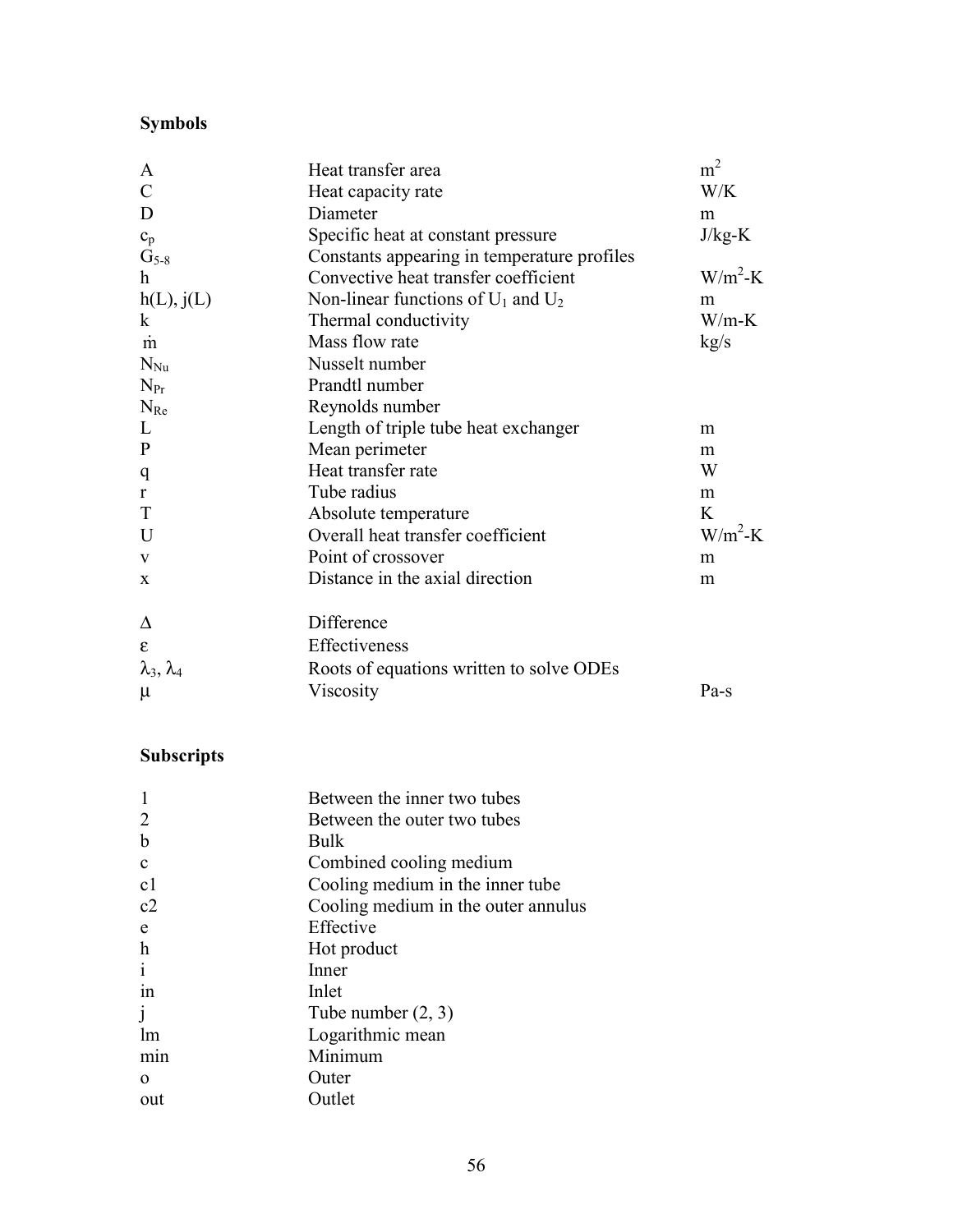| SS | Stainless steel |
|----|-----------------|
| W  | Wall            |

### **Abbreviations**

| <b>DTHE</b> | Double Tube Heat Exchanger    |
|-------------|-------------------------------|
| <b>TTHE</b> | Triple Tube Heat Exchanger    |
| <b>STHE</b> | Shell and Tube Heat Exchanger |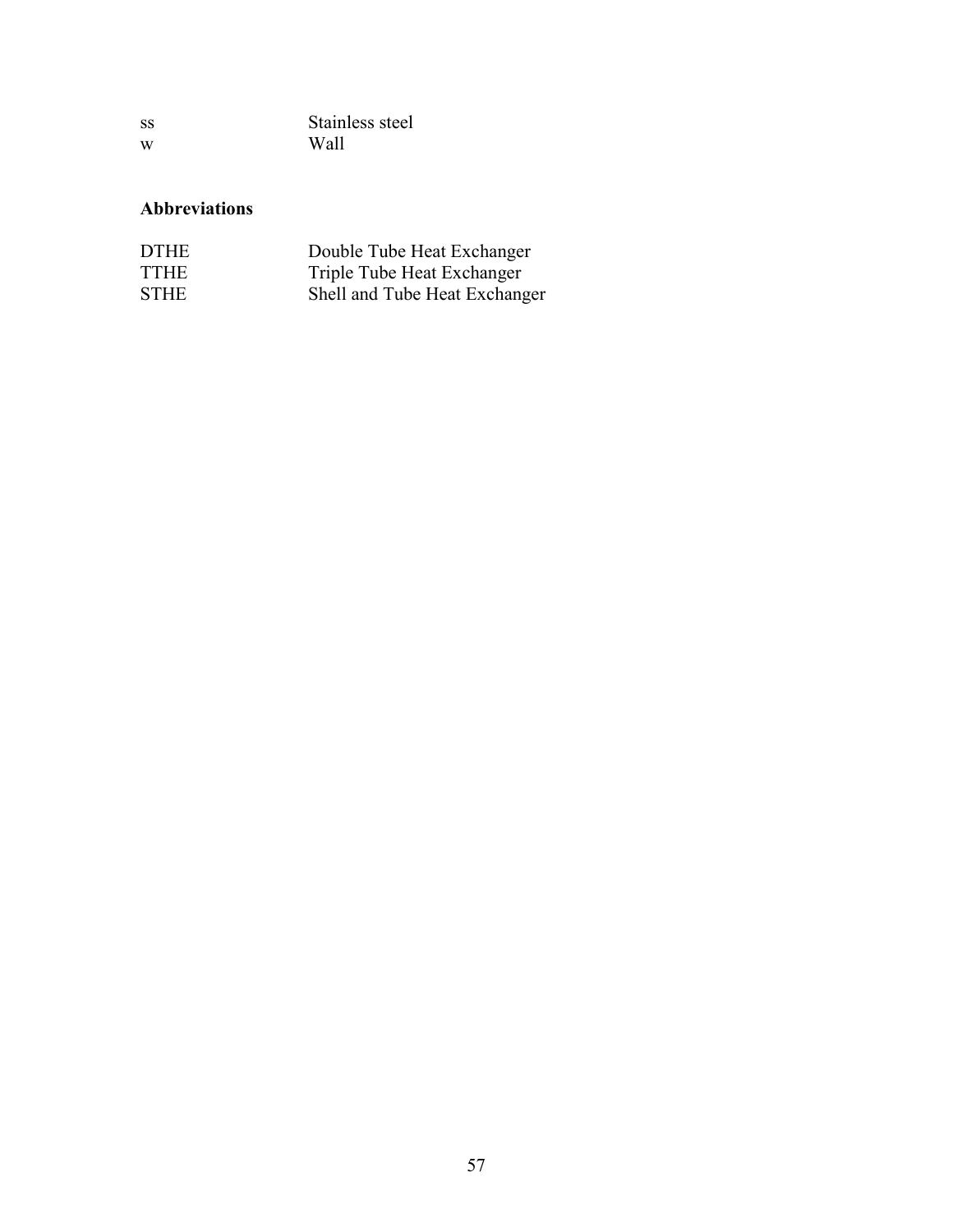#### **References**

Batmaz, E., Sandeep, K.P. 2003. Calculation of Overall Heat Transfer Coefficients in a Triple Tube Heat Exchanger. Submitted to the Journal of Heat and Mass Transfer.

Incropera, F.P., DeWitt, D.P. 1990. Fundamentals of heat and mass transfer (3<sup>rd</sup> edition). John Wiley & Sons.

Lee, Y. 1968. Turbulent heat transfer from the core tube in thermal entrance regions of concentric annuli. International Journal of Heat and Mass Transfer. Vol. 11: 509-522.

McCabe, W.L., Smith, J.C., Harriott, P. 1985. Unit operations of chemical engineering  $(4<sup>th</sup> edition)$ . McGraw – Hill.

Sieder, E.N., Tate, G.E. 1936. Heat transfer and pressure drop of liquids in tubes. Industrial and Engineering Chemistry. Vol. 28(12): 1429-1435.

Unal, A. 1998. Theoretical analysis of triple concentric-tube heat exchangers. Part 1: Mathematical Modeling. International Communications in Heat and Mass Transfer. Vol. 25(7): 949-958.

Unal, A. 2001. Theoretical analysis of triple concentric-tube heat exchangers. Part 2: Case studies. International Communications in Heat and Mass Transfer. Vol. 28(2): 243-256.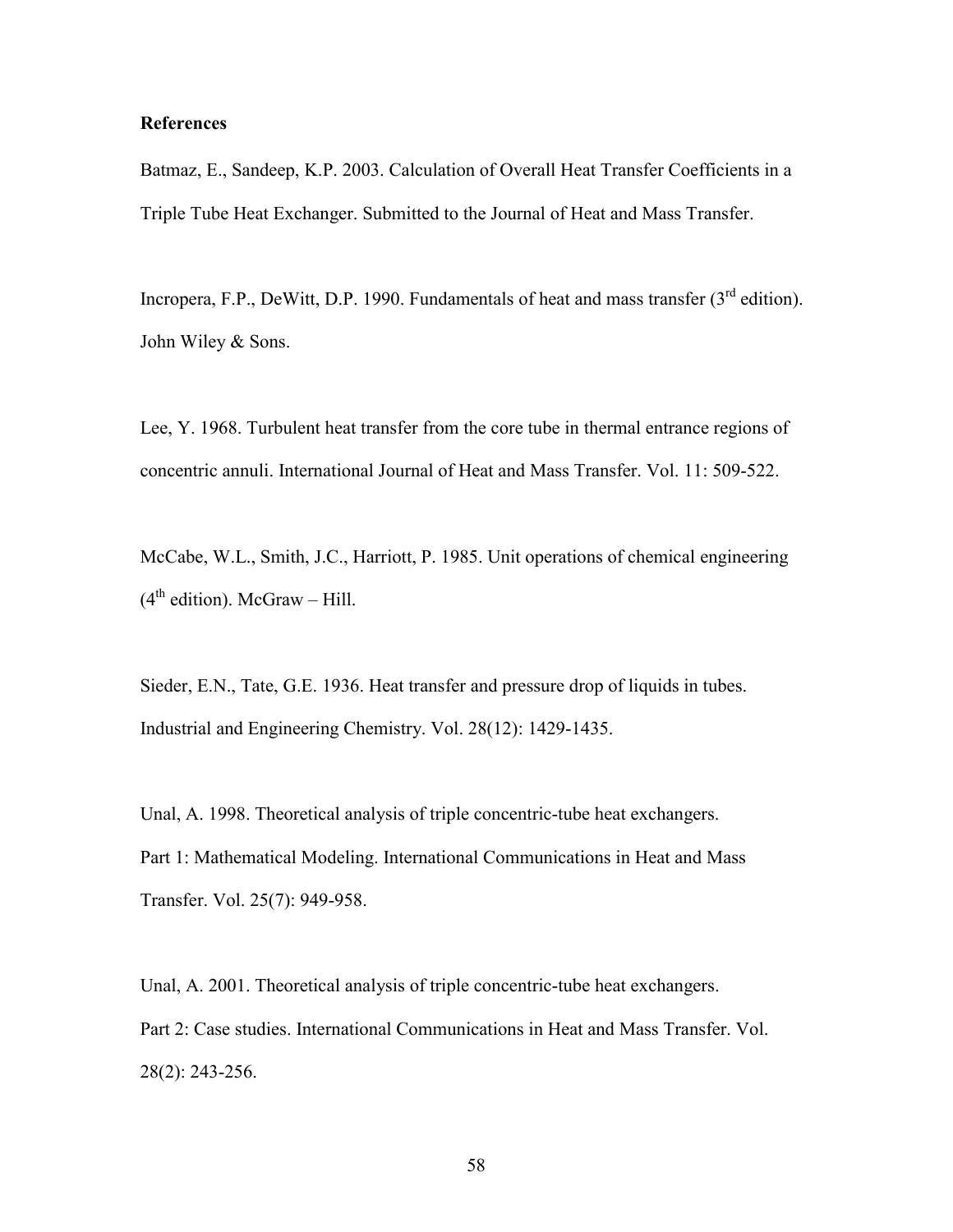Zuritz, C.A. 1990. On the design of triple concentric-tube heat exchangers. Journal of Food Process Engineering. Vol. 12: 113-150.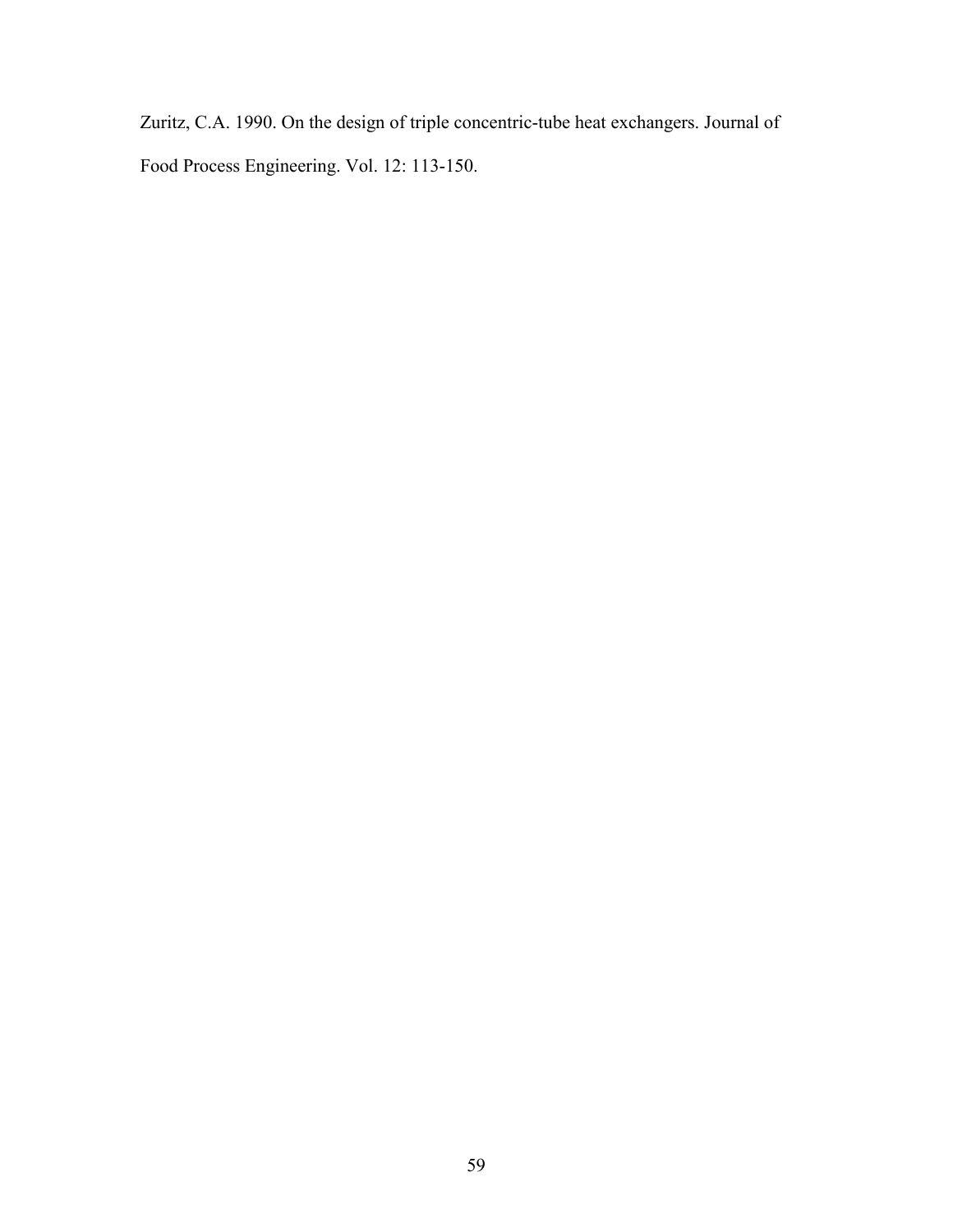| Exp                   |       | $\overline{2}$ | $\overline{3}$ | $\overline{4}$ | <u>כ</u> | $\overline{\rho}$ |       | $\underline{8}$ | $\overline{\mathbf{2}}$ | <u> 10</u> | <u> 11</u> | <u> 12</u> | <u> 13</u> | <u> 14</u>     | <u>15</u> | <u>16</u> | <u> 17</u> |
|-----------------------|-------|----------------|----------------|----------------|----------|-------------------|-------|-----------------|-------------------------|------------|------------|------------|------------|----------------|-----------|-----------|------------|
| V <sub>h</sub>        | 6.0   | 6.0            | 6.0            | 6.0            | 6.0      | 4.0               | 4.0   | 4.0             | 4.0                     | 4.0        | 4.0        | 2.0        | 2.0        | 2.0            | 2.0       | 2.0       | 2.0        |
| $V_c$                 | 54.6  | 55.8           | 20.3           | 54.9           | 19.8     | 54.0              | 19.7  | 53.8            | 19.6                    | 53.6       | 19.3       | 53.5       | 19.2       | 52.7           | 18.7      | 52.9      | 18.9       |
| $V_{c1}$              | 41.0  | 41.2           | 15.5           | 41.2           | 15.6     | 40.3              | 15.4  | 40.5            | 15.3                    | 40.4       | 15.2       | 40.2       | 15.2       | 39.6           | 15.1      | 39.7      | 15.0       |
| $\rm V_{c2}$          | 14.0  | 14.7           | 4.9            | 13.9           | 4.4      | 13.9              | 4.5   | 3.4             | 4.3                     | 13.4       | 4.3        | 13.4       | 4.0        | 13.3           | 3.7       | 13.3      | 3.8        |
| $T_{h(in)}$           | 119.7 | 0.001          | 100.3          | 80.0           | 80.0     | 120.0             | 120.2 | 100.0           | 100.1                   | 80.0       | 79.8       | 120.       | 120.1      | 100.4          | 100.0     | 80.0      | 80.2       |
| $T_{h(out)}$          | 12.2  | 10.3           | 18.0           | 7.1            | 12.8     | 7.0               | 14.0  | 6.1             | 8.4                     | 2.9        | 7.5        | 2.3        | 4.8        | 1.6            | 4.3       | 1.3       | 4.2        |
| $T_{c(in)}$           | 12.0  | 9.9            | 14.1           | 6.8            | 7.6      | 6.8               | 11.8  | 5.9             | 5.0                     | 2.6        | 4.1        | 2.0        | 3.3        | $\overline{2}$ | 3.0       | 1.1       | 3.0        |
| $l_{c1(out)}$         | 19.9  | 16.9           | 33.7           | 12.3           | 24.0     | 12.5              | 28.9  | 10.7            | 20.2                    | 6.7        | 16.3       | 5.0        | 12.7       | 3.8            | 10.8      | 3.1       | 9.1        |
| $\frac{1}{2}$ c2(out) | 33.9  | 28.9           | 55.0           | 22.0           | 43.3     | 23.7              | 51.6  | 19.9            | 40.9                    | 14.6       | 33.1       | 11.9       | 29.3       | 10.0           | 25.4      | 7.8       | 20.5       |
| $\mathbf{1}_{c(out)}$ | 25.0  | 20.5           | 39.8           | 15.3           | 29.0     | 16.8              | 35.5  | 3.9             | 25.6                    | 9.5        | 20.6       | 7.6        | 17.2       | 6.0            | 14.9      | 4.9       | 12.4       |
| q                     | 164.9 | 142.7          | 29.4           | 112.7          | 105.5    | 118.1             | 112.3 | 97.5            | 97.3                    | 81.5       | 77.2       | 62.7       | 61.5       | 53.5           | 50.4      | 41.7      | 39.8       |
| $U_1$                 | 1702  | 397            | 958            | 1479           | 830      | 1130              | 767   | 1126            | 653                     | 993        | 598        | 592        | 411        | 528            | 415       | 587       | 398        |
| $U_2$                 | 1144  | 1035           | 699            | 1003           | 577      | 711               | 518   | 664             | 440                     | 619        | 416        | 252        | 241        | 248            | 234       | 256       | 228        |
| $\rm U_e$             | 1371  | 1218           | 799            | 1200           | 671      | 913               | 634   | 878             | 539                     | 808        | 504        | 422        | 327        | 397            | 321       | 421       | 308        |
| E                     | .00   | .00            | 0.95           | 0.00           | 0.93     | 1.00              | 0.98  | .00             | 0.96                    | 1.00       | 0.96       | 1.00       | 0.99       | 1.00           | 0.99      | 00.1      | 0.98       |

TABLE 1. Data for counter-current runs in TTHE

 $V<sub>h</sub>, V<sub>c</sub>, V<sub>c1</sub>, V<sub>c2</sub>$  in gpm  $T_{h(in)}$ ,  $T_{h(out)}$ ,  $T_{c(in)}$ ,  $T_{c1(out)}$ ,  $T_{c2(out)}$ ,  $T_{c(out)}$  in  $\rm ^{\circ}C$ q in kW  $U_1, U_2, U_e$  in W/m<sup>2</sup>-K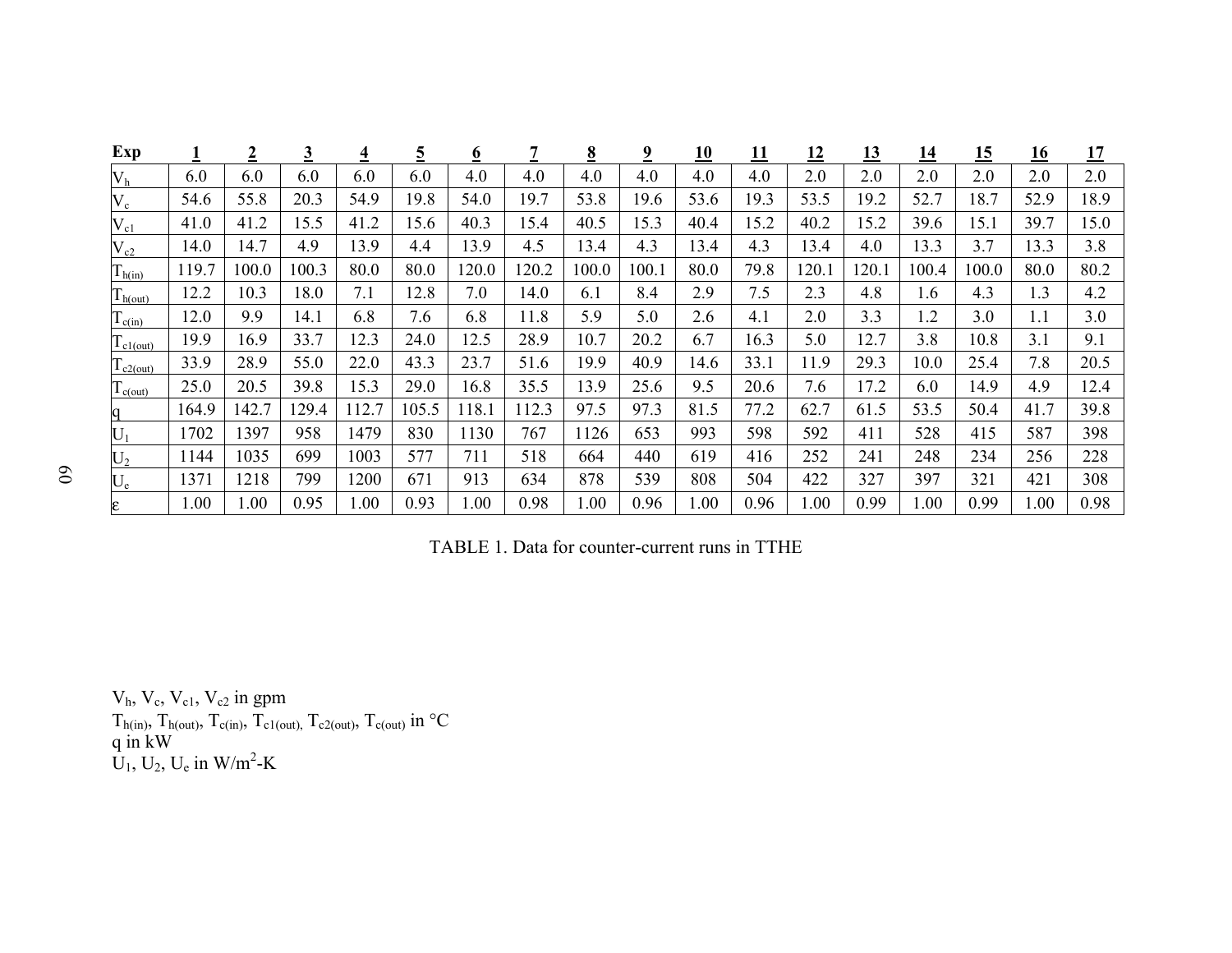| Exp                              | <u>18</u> | <u>19</u> | 20    | 21    | 22   | $\overline{23}$          | 24    | $\overline{25}$          | 26    | 27                       | 28   | 29   | 30    | <u>31</u>      | <u>32</u> | 33             | $\underline{34}$ |
|----------------------------------|-----------|-----------|-------|-------|------|--------------------------|-------|--------------------------|-------|--------------------------|------|------|-------|----------------|-----------|----------------|------------------|
| V <sub>h</sub>                   | 6.0       | 6.0       | 6.0   | 6.0   | 6.0  | 4.0                      | 4.0   | 4.0                      | 4.0   | 4.0                      | 4.0  | 2.0  | 2.0   | 2.0            | 2.0       | 2.0            | 2.0              |
| $V_c$                            | 55.0      | 54.5      | 20.1  | 54.1  | 20.0 | 54.1                     | 19.8  | 53.7                     | 19.6  | 53.7                     | 19.6 | 53.7 | 19.6  | 50.1           | 17.4      | 50.3           | 17.6             |
| $V_{c1}$                         | 41.0      | 40.0      | 15.3  | 40.3  | 15.1 | 40.3                     | 15.0  | 40.3                     | 5.0   | 40.5                     | 15.1 | 40.4 | 15.0  | 37.7           | 13.6      | 38.0           | 13.8             |
| $\rm V_{c2}$                     | 14.4      | 14.5      | 4.9   | 14.3  | 4.8  | 14.0                     | 4.8   | 3.4                      | 4.7   | 13.7                     | 4.7  | 13.6 | 4.7   | 12.6           | 3.8       | 12.5           | 3.9              |
| $T_{h(in)}$                      | 119.5     | 100.0     | 99.7  | 79.8  | 80.0 | 119.8                    | 120.1 | 100.1                    | 100.2 | 80.6                     | 79.8 | 19.4 | 119.6 | 100.4          | 100.0     | 80.4           | 80.3             |
| $T_{h(out)}$                     | 26.2      | 23.7      | 36.3  | 17.2  | 24.9 | 15.3                     | 27.9  | 10.7                     | 21.4  | 7.1                      | 16.1 | 7.3  | 14.4  | 6.8            | 14.7      | 5.9            | 13.0             |
| $\Gamma_{c(in)}$                 | 14.6      | 13.8      | 14.5  | 8.7   | 4.9  | 6.0                      | 7.0   | 2.5                      | 2.9   | 0.2                      | 1.2  | 2.0  | 2.2   | 1.7            | 2.6       | 1.9            | 3.2              |
| $\Gamma_{\text{c1}(\text{out})}$ | 23.6      | 21.4      | 33.8  | 15.1  | 21.7 | 12.9                     | 25.4  | 8.5                      | 18.7  | 5.1                      | 13.3 | 5.7  | 12.6  | 5.2            | 12.2      | 4.5            | 10.6             |
| $T_{c2(out)}$                    | 28.2      | 25.4      | 37.8  | 18.8  | 27.2 | 17.4                     | 29.9  | 12.6                     | 23.7  | 8.9                      | 18.3 | 8.8  | 16.5  | 8.3            | 17.1      | 7.3            | 15.4             |
| $T_{c(out)}$                     | 24.8      | 22.5      | 34.8  | 16.1  | 23.1 | 14.0                     | 26.5  | 9.5                      | 19.9  | 6.1                      | 14.5 | 6.5  | 13.5  | 6.0            | 13.3      | 5.2            | 11.6             |
| q                                | 145.4     | 120.1     | 102.3 | 100.2 | 89.1 | 110.1                    | 97.4  | 94.3                     | 83.7  | 78.3                     | 66.5 | 59.7 | 55.7  | 51.5           | 45.8      | 40.4           | 36.5             |
| $U_1$                            | 971       | 928       | 930   | 900   | 790  |                          | 755   |                          | 681   |                          | 606  |      | 453   | $\blacksquare$ | 371       | $\blacksquare$ | 331              |
| $U_2$                            | 638       | 613       | 474   | 591   | 399  | $\overline{\phantom{0}}$ | 424   | $\overline{\phantom{0}}$ | 378   |                          | 336  |      | 292   | $\blacksquare$ | 226       | $\blacksquare$ | 203              |
| $U_{e}$                          | 773       | 771       | 630   | 761   | 579  | 558                      | 488   | 549                      | 465   | 552                      | 429  | 326  | 297   | 323            | 258       | 312            | 247              |
| $\mathbf{V}$                     | 20.7      | 21.9      | 16.6  | 22.3  | 19.4 | $\overline{\phantom{0}}$ | 14.6  |                          | 16.0  | $\overline{\phantom{0}}$ | 18.0 |      | 14.2  | $\blacksquare$ | 16.0      | $\blacksquare$ | 18.0             |
| E                                | 0.89      | 0.89      | 0.74  | 0.88  | 0.73 | 0.92                     | 0.82  | 0.92                     | 0.81  | 0.91                     | 0.81 | 0.95 | 0.90  | 0.95           | 0.88      | 0.95           | 0.87             |

TABLE 2. Data for co-current runs in TTHE

 $V<sub>h</sub>, V<sub>c</sub>, V<sub>c1</sub>, V<sub>c2</sub>$  in gpm  $T_{h(in)}$ ,  $T_{h(out)}$ ,  $T_{c(in)}$ ,  $T_{c1(out)}$ ,  $T_{c2(out)}$ ,  $T_{c(out)}$  in  $\rm ^{\circ}C$ q in kW  $U_1, U_2, U_e$  in W/m<sup>2</sup>-K v in m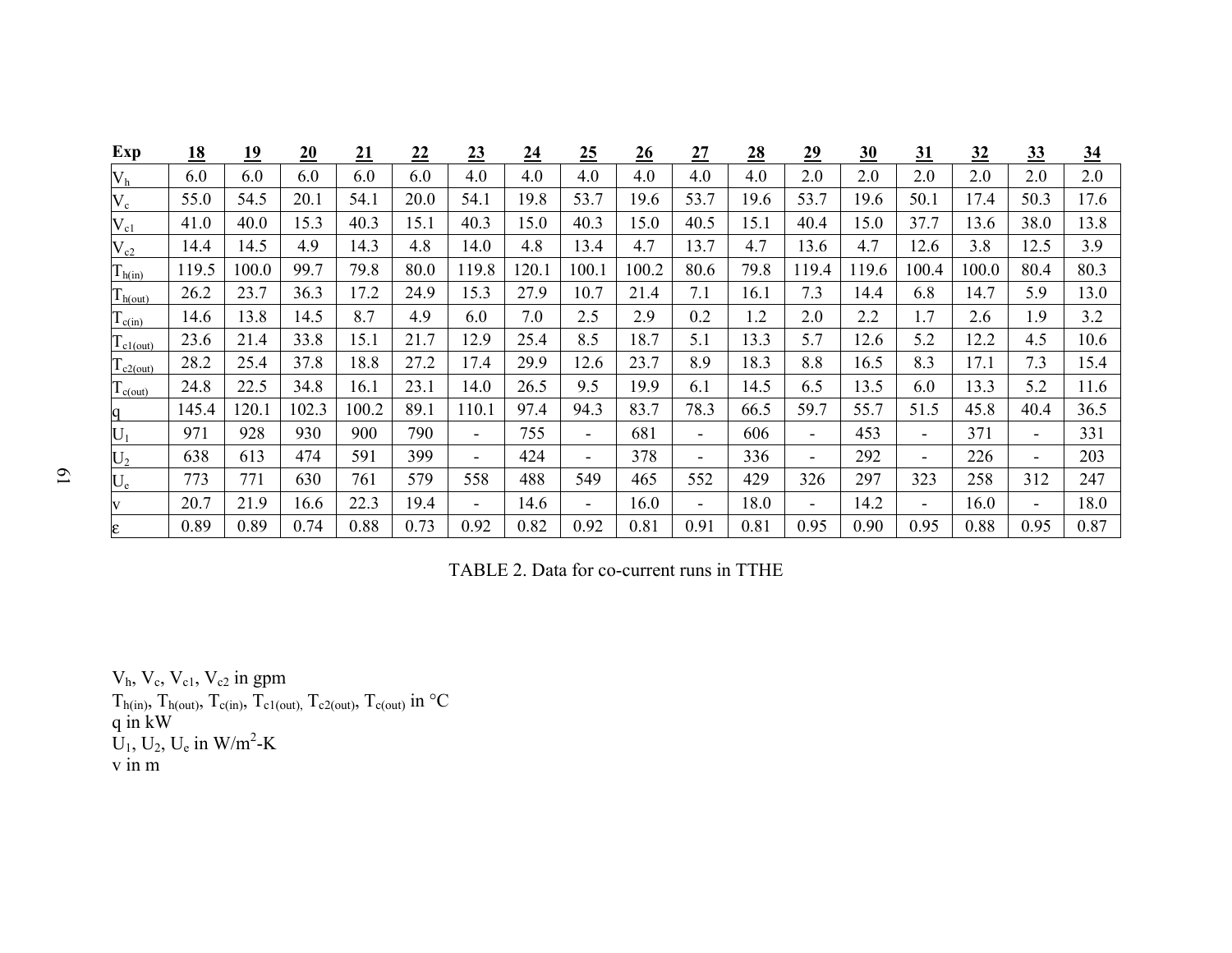| Exp                  |       |       |       |       |            |       |       |       |       | $10^{\dagger}$ | $11+$ | $12$ <sup>'</sup> | <u>13</u> | <u> 14</u> | <u>15</u> | $\overline{10}$ |      |
|----------------------|-------|-------|-------|-------|------------|-------|-------|-------|-------|----------------|-------|-------------------|-----------|------------|-----------|-----------------|------|
| $T_{h(in)}$          | 19.7  | 100.0 | 100.3 | 80.0  | 80.0       | 120.0 | 120.2 | 100.0 | 100.1 | 80.0           | 79.8  | 120.1             | l 20.     | 100.4      | 100.0     | 80.0            | 80.2 |
| $T_{h(out)}$         | 23.2  | 19.0  | 34.1  | 14.4  | 24.7       | 12.2  | 28.6  | 10.4  | 19.8  | 6.3            | 16.0  | 3.1               | 8.5       | 2.1        | 7.5       | 1.8             | 6.6  |
| $\mathbf{1}_{c(in)}$ | 12.0  | 9.9   | 14.1  | 6.8   | $\cdot$ .0 | 6.8   | 11.8  | 5.9   | 5.0   | 2.6            | 4.1   | 2.0               | 3.3       | ി          | 3.0       | .               | 3.0  |
| $\Gamma$ c(out)      | 22.7  | 18.8  | 33.8  | 14.1  | 24.5       | 14.9  | 30.5  | 12.7  | 21.7  | 8.2            | 17.5  | 6.5               | 15.2      | 5.0        | 13.1      | 4.2             | 11.1 |
| <sub>1</sub> q       | 150.9 | 26.5  | 103.5 | 102.6 | 86.5       | 112.3 | 95.5  | 93.3  | 83.7  | 76.7           | 66.5  | 61.0              | 58.1      | 51.2       | 48.2      | 40.7            | 38.4 |
| $\mathbf U$          | 1041  | 1051  | 732   | 1044  | 727        | 915   | 601   | 914   | 601   | 912            | 598   | 694               | 479       | 691        | 473       | 692             | 475  |
| E                    | 0.90  | 0.90  | 0.77  | 0.90  | 0.76       | 0.95  | 0.85  | 0.95  | 0.84  | 0.95           | 0.84  | 0.99              | 0.96      | 0.99       | 0.95      | 0.99            | 0.95 |

TABLE 3. Theoretical results for counter-current runs in a smooth DTHE

| Exp          | $18^{\circ}$ | 19    | $20^{\circ}$ | 21   | $22^{\frac{1}{4}}$ | 23    | $24^{\circ}$ | 25   | 26†   | 27   | $28^{\ddagger}$       | 29 <sup>1</sup> | 30 <sup>°</sup> | 31       | 32    | 33   | $34^{\dagger}$ |
|--------------|--------------|-------|--------------|------|--------------------|-------|--------------|------|-------|------|-----------------------|-----------------|-----------------|----------|-------|------|----------------|
| $T_{h(in)}$  | 19.5         | 100.0 | 99.7         | 79.8 | 80.0               | .19.8 | 20           | 100. | 100.2 | 80.6 | 79.8                  | 19.4            | 19.6            | 100.4    | 100.0 | 80.4 | 80.3           |
| $T_{h(out)}$ | 31.3         | 27.5  | 41.3         | 20.1 | 28.8               |       | 33.6         | 2.3  | 26.0  | 8.3  | 19.8                  | 7.0             | 15.9            | 6.2      | 15.0  | 5.5  | 12.9           |
| $T_{c(in)}$  | 14.6         | 13.8  | 14.5         | 8.7  | 4.9                | 6.0   | 7.0          | 2.5  | 2.9   | 0.2  | ി<br>$\overline{1}$ . | 2.0             | 2.2             | ┍<br>. . | 2.6   | 1.9  | 3.2            |
| $T_{c(out)}$ | 24.3         | 21.9  | 32.0         | 15.4 | 20.7               | 13.7  | 24.8         | 9.2  | 18.3  | 5.7  | 13.6                  | 6.3             | 3.0             | 5.6      | 12.6  | 5.0  | l 1.0          |
|              | 137.1        | 13.2  | 91.2         | 93.3 | 80.1               | 106.  | 90.0         | 91.4 | 77.3  | 75.3 | 62.5                  | 58.5            | 54.0            | 49.1     | 44.3  | 39.0 | 35.1           |
| $\mathbf U$  | 1041         | 1051  | 730          | 1044 | 729                | 915   | 602          | 914  | 601   | 912  | 601                   | 694             | 479             | 691      | 473   | 692  | 475            |
| E            | 0.84         | 0.84  | 0.69         | 0.84 | 0.68               | 0.90  | 0.76         | 0.90 | 0.76  | 0.90 | 0.76                  | 0.96            | 0.88            | 0.95     | 0.87  | 0.95 | 0.87           |

TABLE 4. Theoretical results for co-current runs in a smooth DTHE

 $T_{h(in)}$ ,  $T_{h(out)}$ ,  $T_{c(in)}$ ,  $T_{c(out)}$  in  $\rm ^{\circ}C$ 

q in kW

U in  $W/m^2-K$ 

(†) product in the annulus and cooling medium in the inner tube

(‡) product in the inner tube and cooling medium in the annulus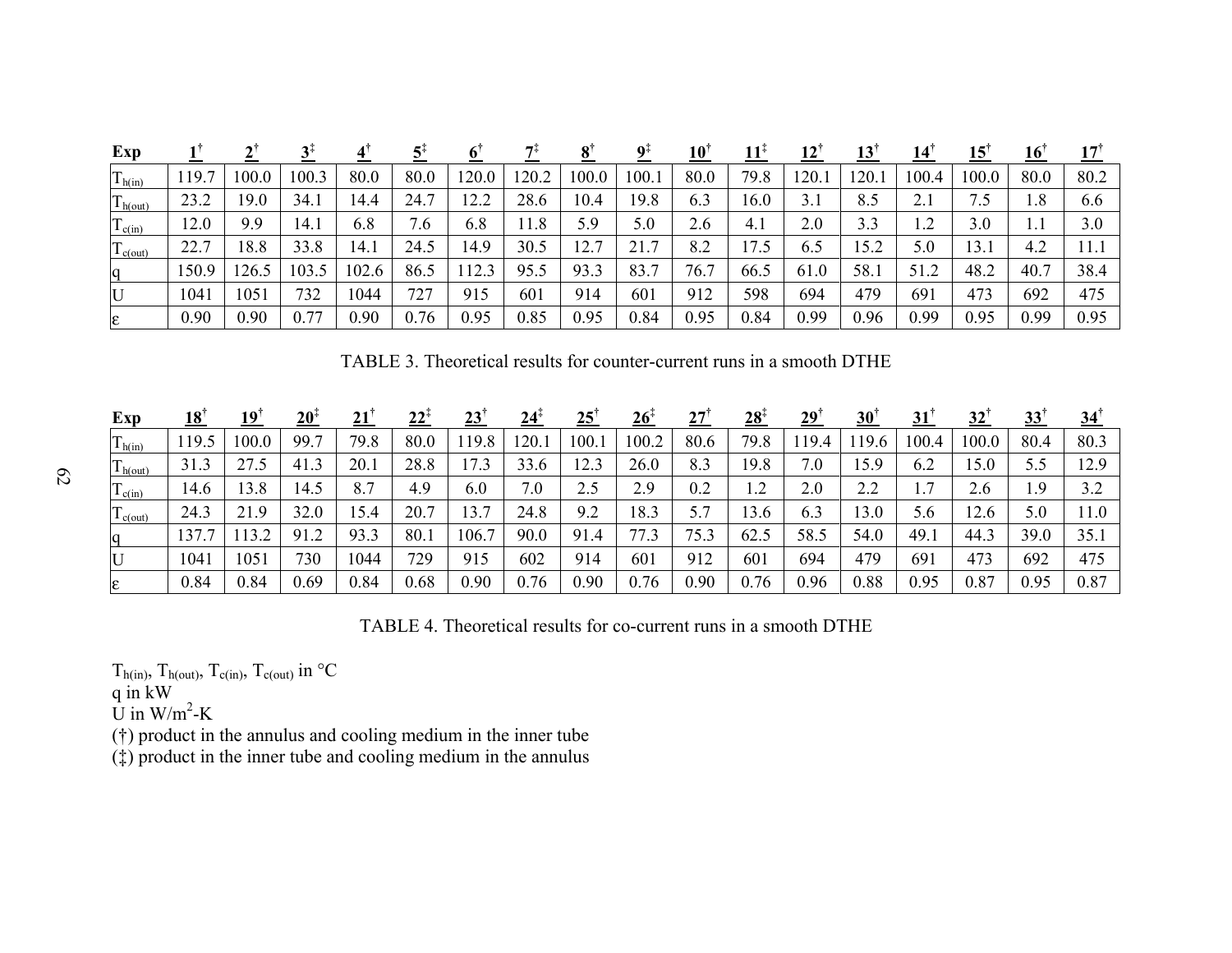

Figure 1. Exprerimental Setup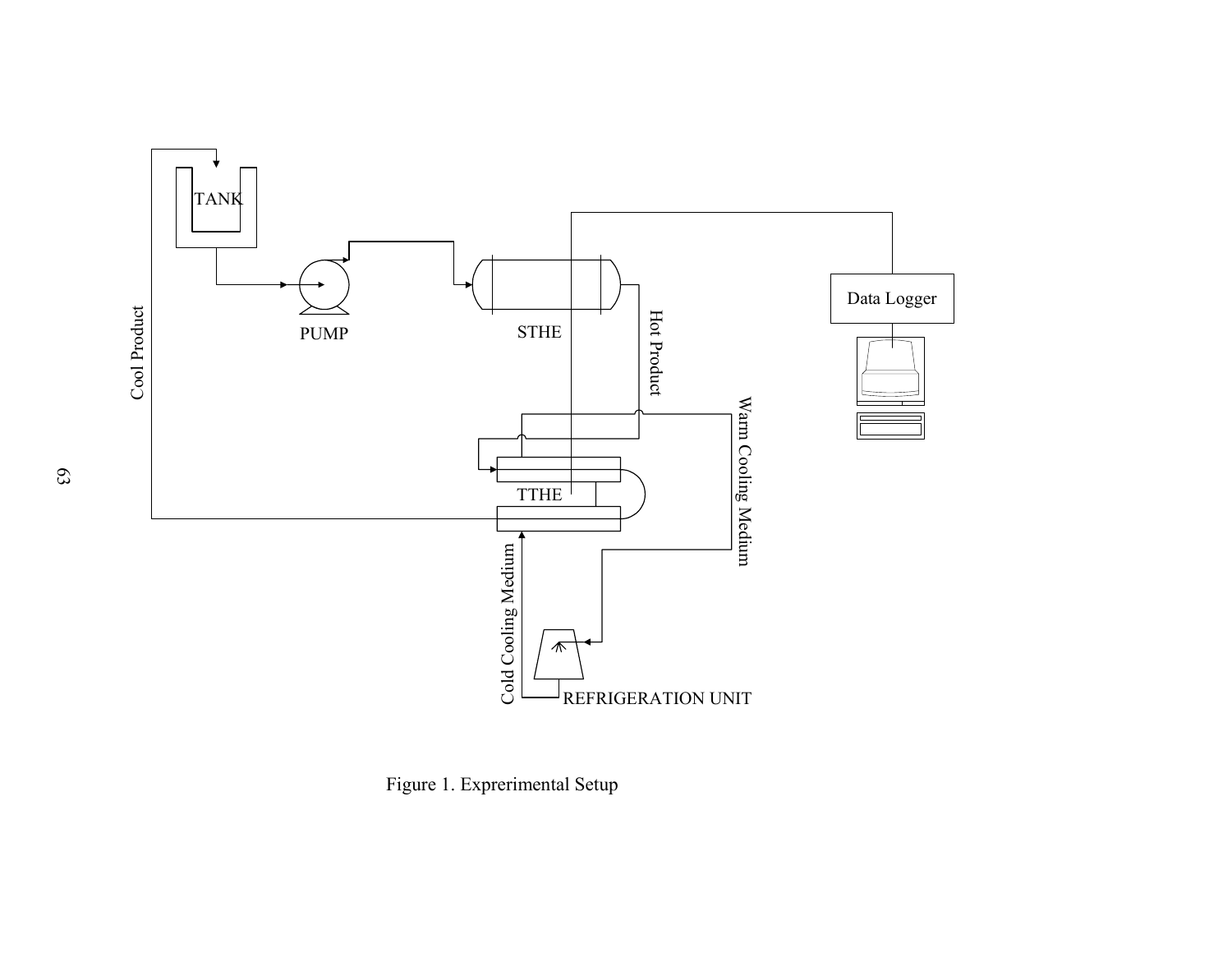

Figure 2. Counter-current and co-current arrangements in a TTHE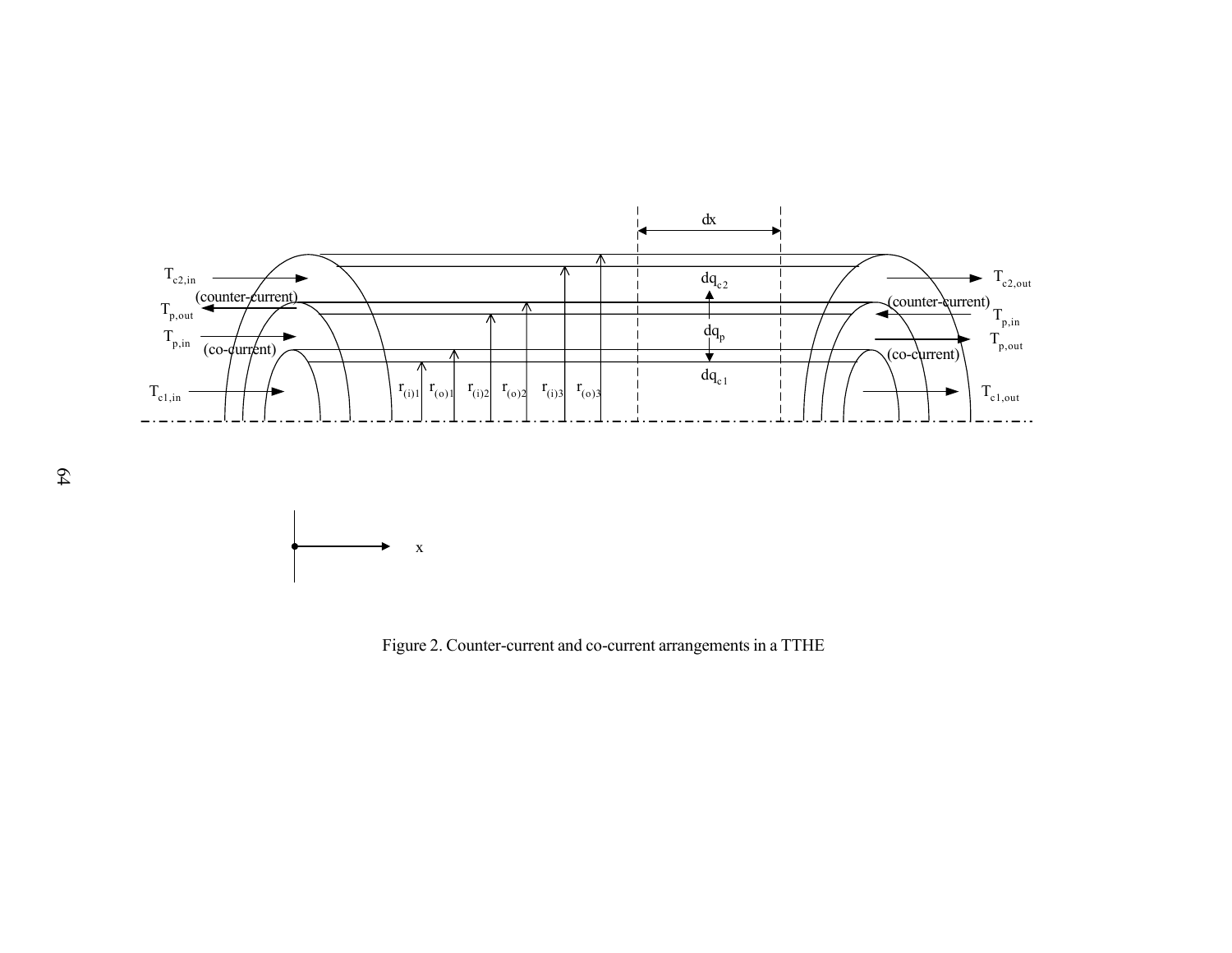

Figure 3. Axial temperature distribution of fluids in counter-current arrangement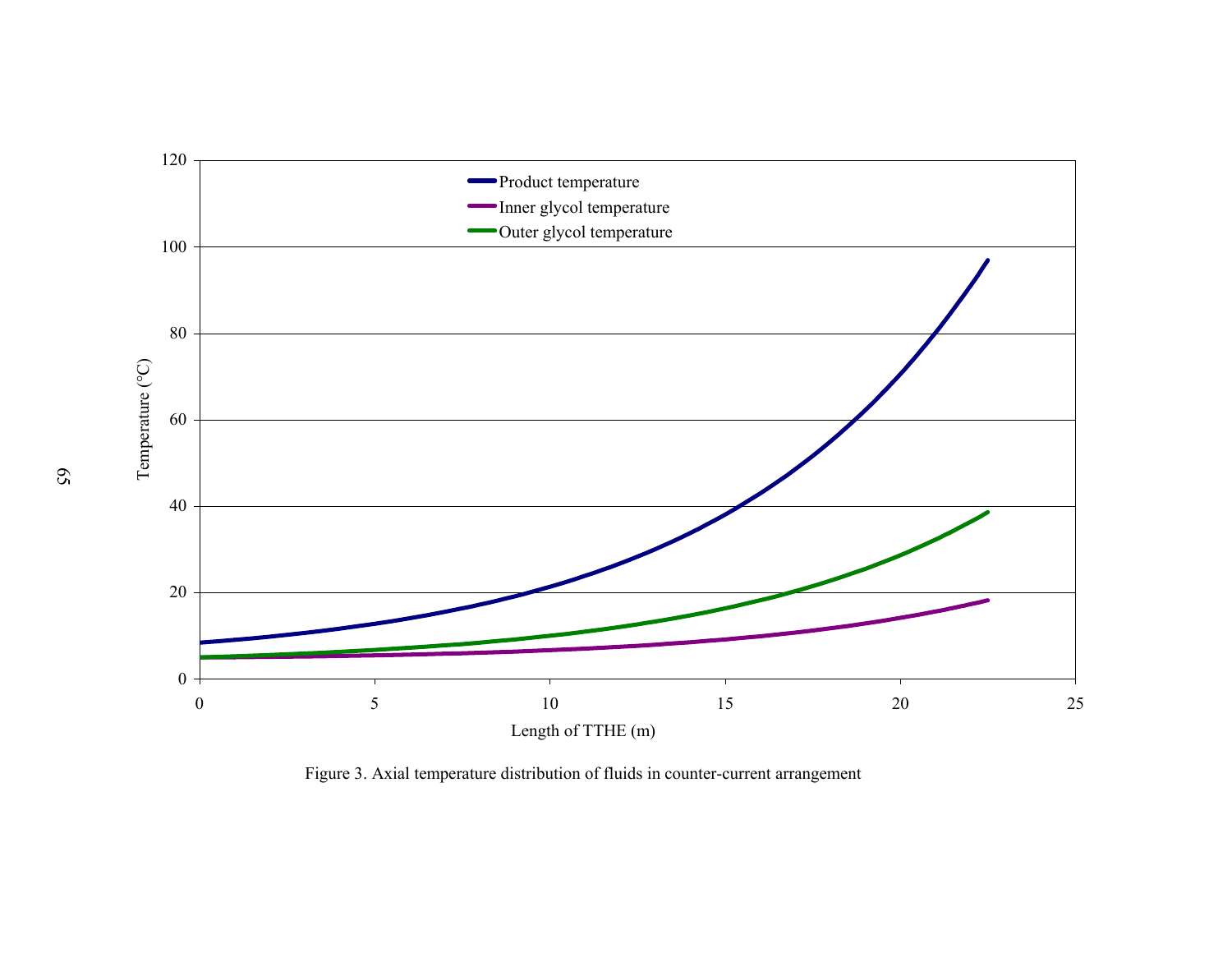

Figure 4. Axial temperature distribution of fluids in co-current arrangement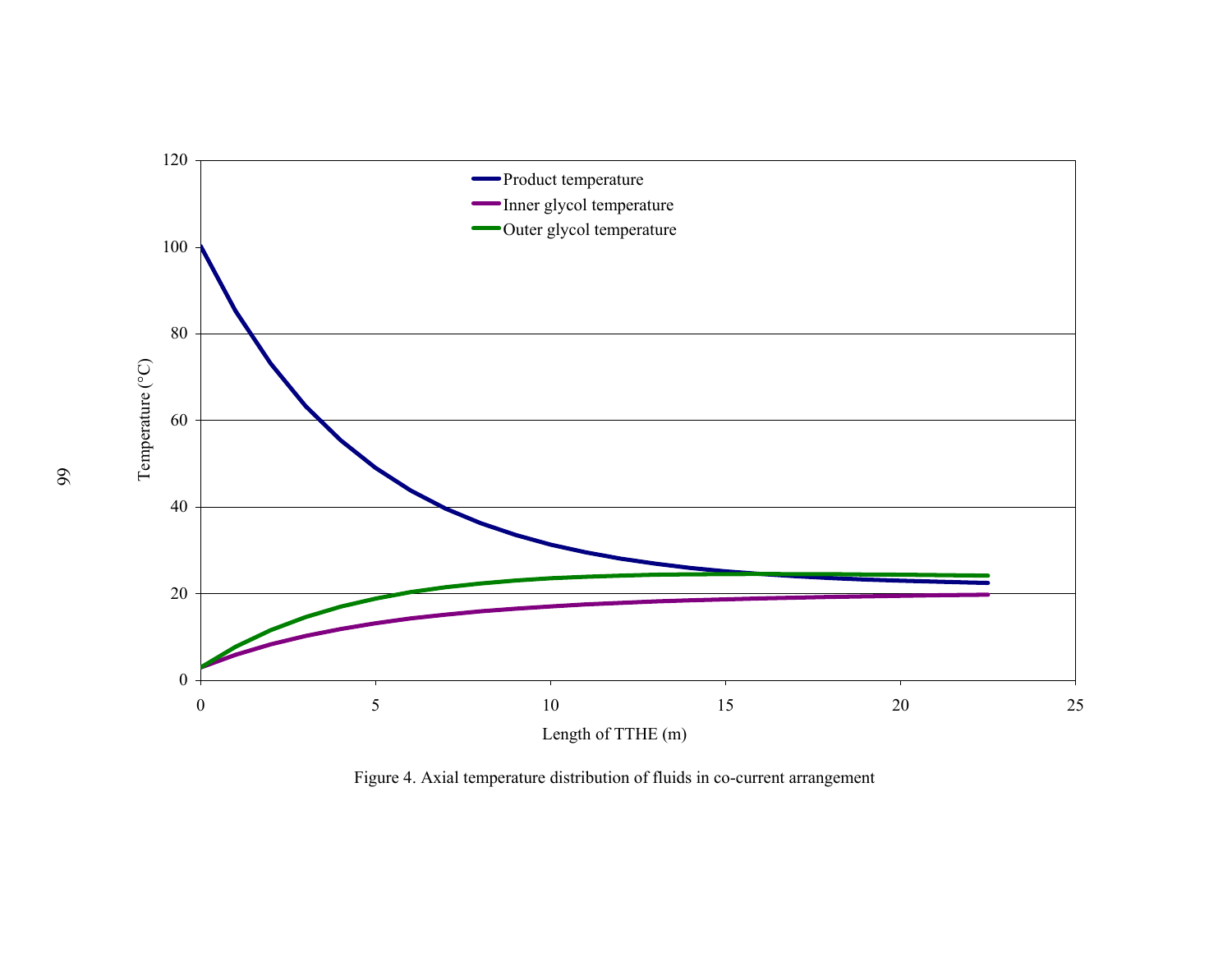Ediz Batmaz (Research Assistant) K. P. Sandeep (Associate Professor)

Dr. K. P. Sandeep Department of Food Science, Box 7624 North Carolina State University Raleigh, NC 27695-7624 E-mail: kp\_sandeep@ncsu.edu Phone:  $(1)$  (919) 515-2957 Fax: (1) (919) 515-7124

Submitted to the Journal of Food Process Engineering.